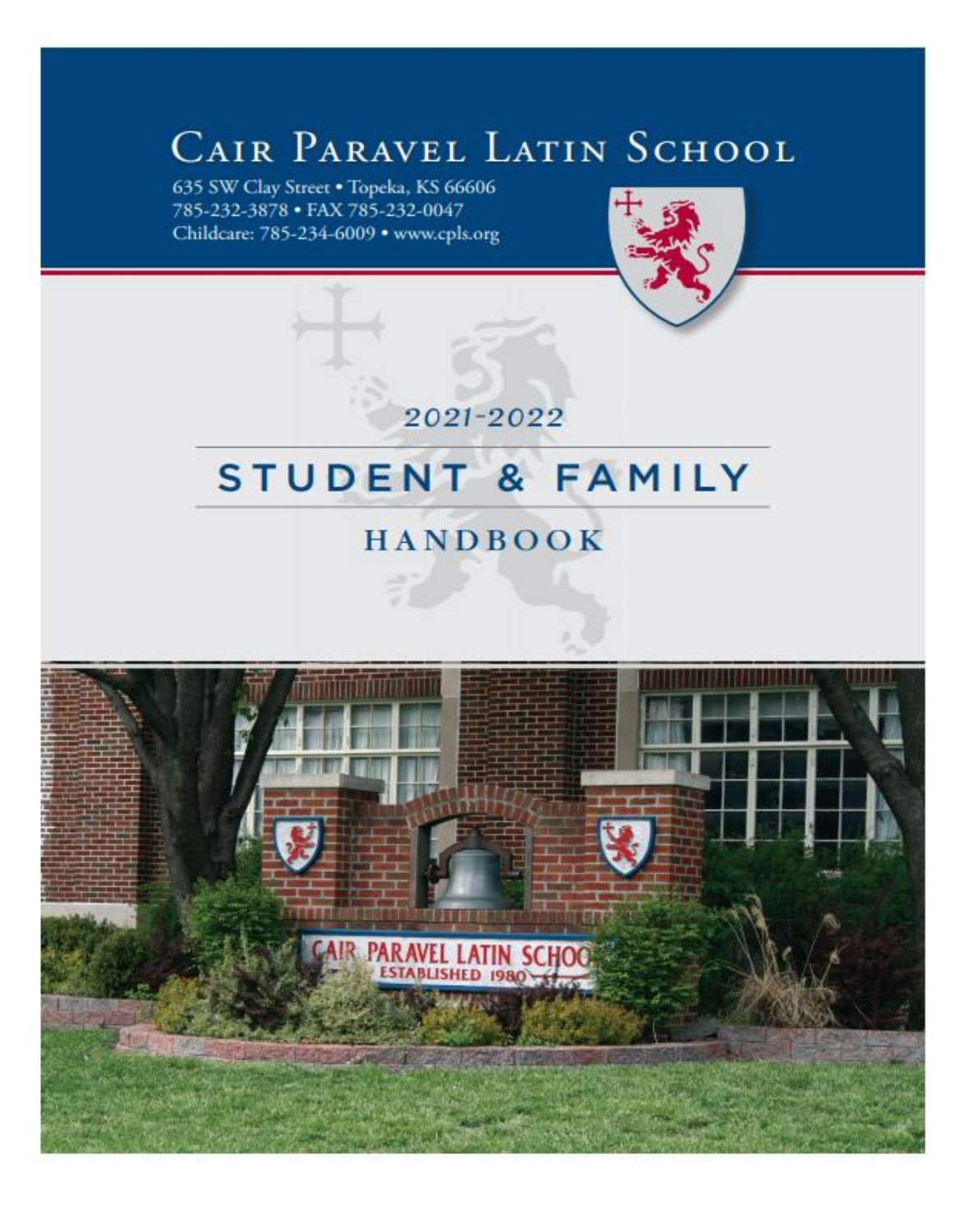# **CPLS STUDENT AND FAMILY HANDBOOK TABLE OF CONTENTS**

| 1.7 |  |
|-----|--|
|     |  |
|     |  |
|     |  |
|     |  |
|     |  |
|     |  |
|     |  |
|     |  |
|     |  |
|     |  |
|     |  |
|     |  |
|     |  |
|     |  |
|     |  |
|     |  |
|     |  |
|     |  |
|     |  |
|     |  |
|     |  |
|     |  |
|     |  |
|     |  |
|     |  |
|     |  |
|     |  |
|     |  |
|     |  |
|     |  |
|     |  |
|     |  |
|     |  |
|     |  |
|     |  |
|     |  |
|     |  |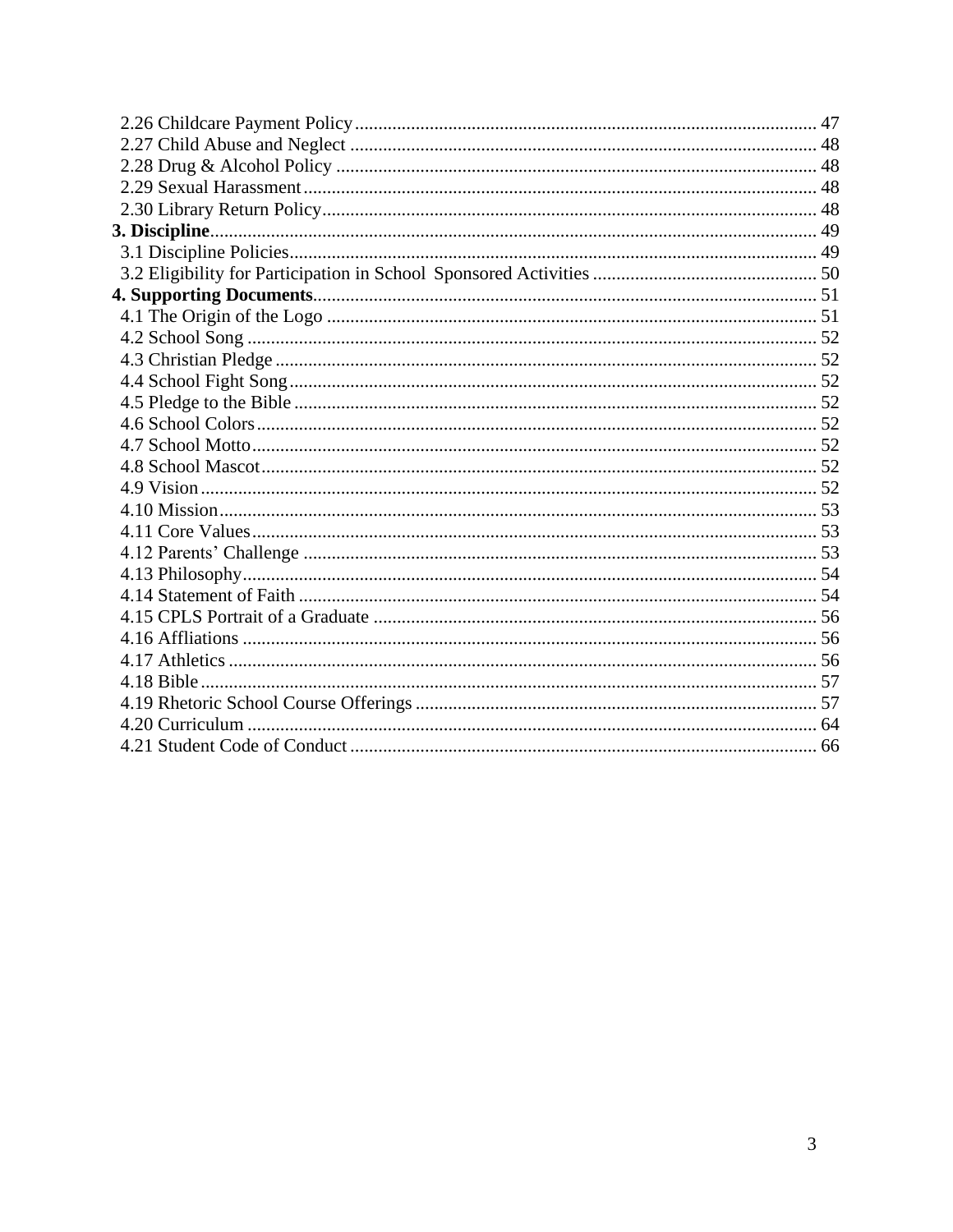# **1. GENERAL FAMILY/STUDENT INFORMATION**

### **1.1 Arrivals and Departures**

Rhetoric school students who drive should park first in the cut-back parking on the east side of Clay Avenue. If parking at any time on side streets, one should make sure to park far enough from stop signs, fire hydrants, sidewalks, driveways and pay attention to parking signs. Reserved Student Parking, located on the side of the gym, is restricted to only those students with parking permits and is reserved during the entire school day.

Parents should not pull into the staff parking lot at any time to drop off or pick up children. This is a dangerous situation, especially for small children, who may not be seen as cars are backing up.

Parents should use  $7<sup>th</sup>$  Street in front of the school to drive up, drop off or pick up children. We want to keep this area moving, respecting other parents and those living in the neighborhood of the school. Please, do not park and leave your car on the north side of 7<sup>th</sup> Street between Clay and Buchanan from 8:00-9:00 A.M. and from 3:00-4:00 P.M. Parking is permitted on the south side of  $7<sup>th</sup>$  Street anytime and on the north side of  $7<sup>th</sup>$  Street in front of the school building after 9:00 and before 3:00.

No  $7<sup>th</sup>$ -12<sup>th</sup> grade students should arrive before 8:00 a.m. A K-6 student arriving before 8:00 a.m. will be directed to the Before/After School Childcare Program (see Childcare Payment Policy under Policies). All students will report to their classrooms from 8:00-8:30 a.m. when the bell rings.

All visitors must check-in through the Main Office beginning at 8:45 a.m. each school day. Check-out for students will take place in the Main Office. Please enter the school lobby (east side), provide proper identification to the school staff, and a member of the school staff will request your child from class. We ask that parents not enter the school building during checkout unless helping a child carry items from his/her classroom. **There will be no student check-out after 3:15 p.m. due to end-of-day routines/transitions.**

After school, all students are to go to their carpool vehicles (see after-school pick up procedures below for K-6th grade students). A student having to wait 15 minutes or longer will be directed to the Before/After School Childcare Program (see Childcare Payment Policy under Policies). Logic and Rhetoric school students may not remain on campus after 3:45 p.m. unless in an approved after-school activity.

# **1.2 After-School Pick-Up Procedures from Carpool Lane**

Grammar school (K-6) students are not allowed to exit the building unattended during dismissal at 3:30 p.m. **Grammar school students (K-6) are only allowed to leave school through the car rider pick-up line. Due to lack of parking and security, we will no longer permit parents to come inside the building and pick up children.**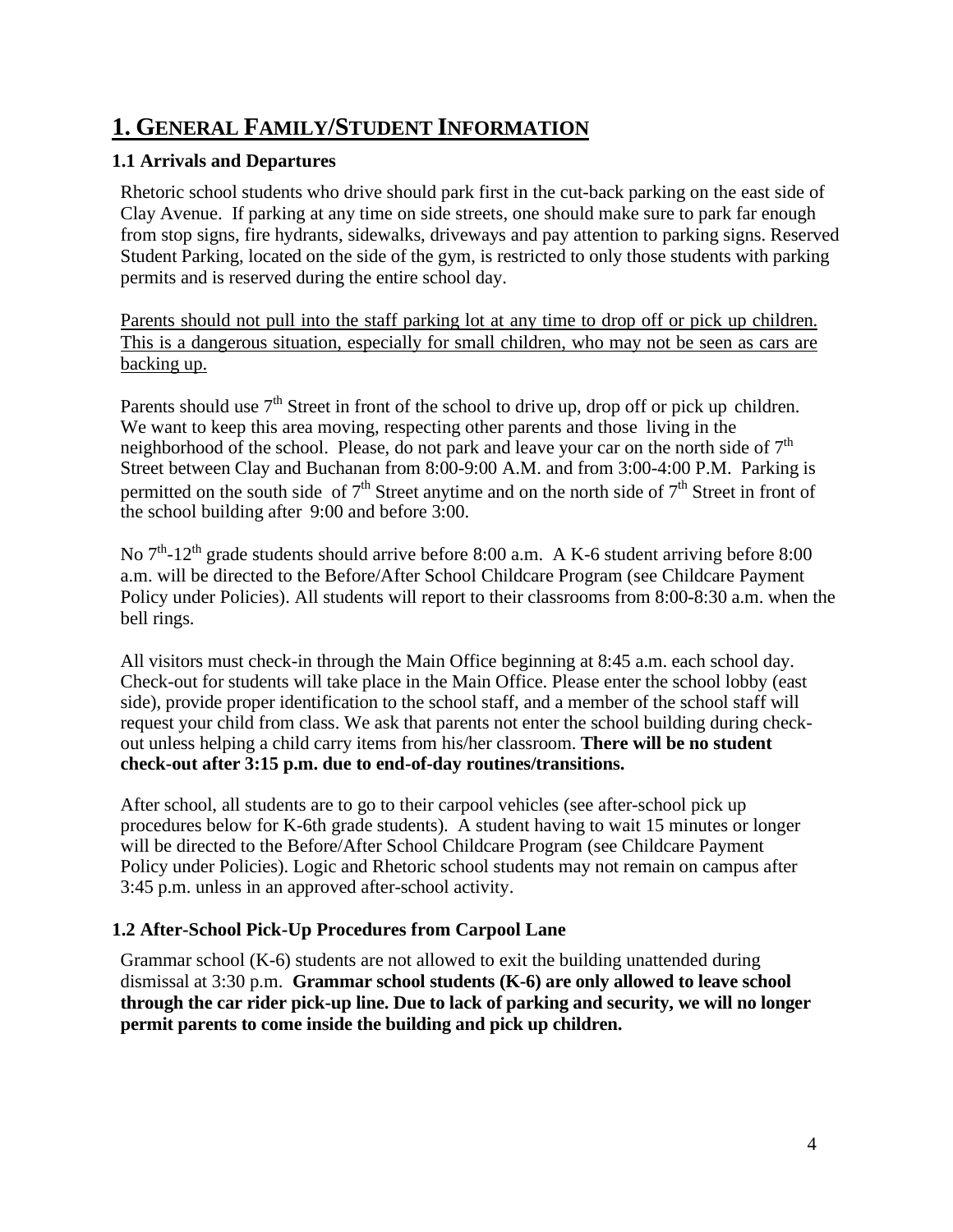- Please use only  $7<sup>th</sup>$  St., driving from the east to the west turning down Fillmore or Western. Please avoid Clay Street after 3 p.m. (See Map)
- You need to be sure that the sign provided to you with your name on it is visible to the faculty member out front (see enclosure). You may place it on your visor, inside the dash, hang over the rear-view mirror, etc. Please contact [office@cpls.org](mailto:office@cpls.org) if you need additional signs.
- Your child will wait inside his/her classroom, until you arrive and the faculty member calls their name. If your child carpools with another family, please make sure that they know the name of the family that they ride with. The name that is announced will be the name of the driver.
- The faculty member and/or parent volunteer standing outside will alert the faculty member inside to have your child come to the pick-up area.
- Please stay in line and pull up to the last sidewalk in front of the school. Your child will come directly to your car.
- Please follow the flow of traffic and do not "leap frog" or pass other vehicles while in line unless instructed to do so by car attendant.
- If there is a change in your usual routine and someone else is picking up your child, you must alert the office by 3 p.m. to let them know of the change.
- Parking is not allowed on the north side of  $7<sup>th</sup>$  Street from 3:00 4:00 p.m.
- Note:  $7^{\text{th}} 12^{\text{th}}$  grade students may exit the building from any door to wait for their ride. The driver should not hold up the pick-up line waiting for the student. If student is not available, driver should pull around and re-enter the pick-up line.

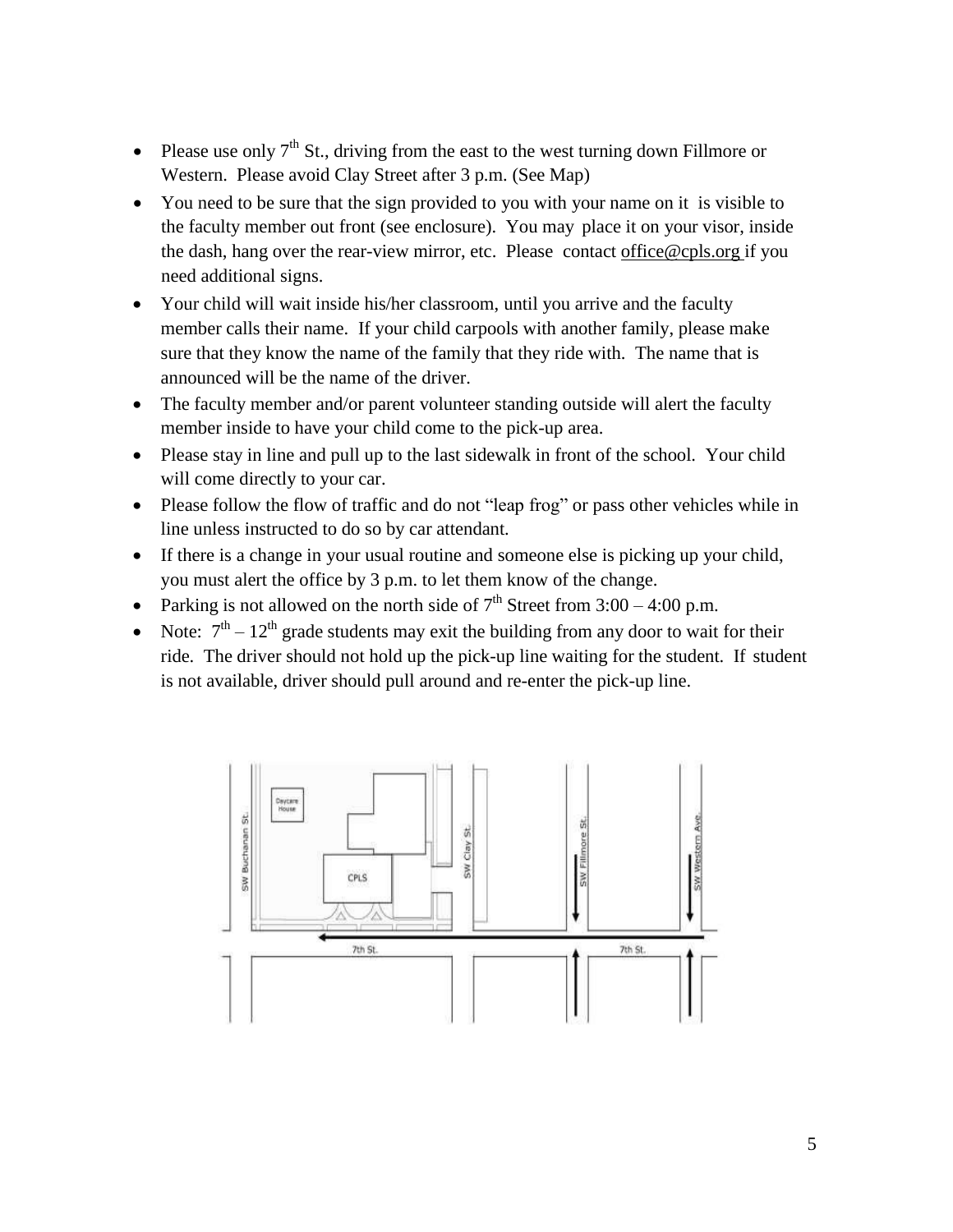### **1.3 After-School Procedures When Car is Parked**

There is no pick-up by parents (K-6) from the building unless the parent has official business with a teacher, etc. after 3:30 p.m.

- Older students who take younger students home need to go to the child's classroom to request younger child. Students who ride with older students will wait until called by their teacher to exit the classroom. These students will be allowed to exit through the breezeway (east entrance).
- No parking is allowed on the north side of  $7<sup>th</sup>$  street from  $3:00 4:00$  p.m.
- $7<sup>th</sup> 12<sup>th</sup>$  grade students will be allowed to exit the building from any door and walk straight to their ride.

### **1.4 Lunches**

CPLS uses the Federal School Lunch Program and Topeka 501 School District to provide food for our students. CPLS uses the lunch tracking system through FACTS. Each student, teacher and staff member is assigned a FACTS prepay lunch account and may use their lunch accounts in lieu of paying with cash or check each meal to purchase hot lunches, milk, and any other items that may be offered from the CPLS Food Program. These purchases may be made by means of debiting against the positive balances held in the prepay lunch accounts. Lunch accounts can be funded by online payment through FACTS (accessible through ParentsWeb), or by cash or check, payable to Cair Paravel Latin School. RenWeb lunch accounts must maintain positive balances at all times. If an account is lowered to \$10.00, an email will be sent to parents or employees as a reminder to add funds to the account.

If a RenWeb lunch account does reach a zero balance and no cash or check payment for a day's meal is available, the account holder will only be allowed to purchase a hot lunch. Everyone is always able to purchase anything from the Food Program each day when paying with cash or check, regardless of any account balance.

Kindergarten through fourth grade may only purchase hot lunch and milk from the Food Program. Fifth through twelfth grades may also purchase salads and additional foods as offered. Water from a nearby water fountain is always available to every student during lunch time.

#### DAILY SIGN UP FOR HOT LUNCH

In the first few minutes of class each day students will sign up for hot lunch. It is important that the count be accurate as the kitchen uses this count to prepare lunches. If your student will be arriving late for school, please call the school by 9:00 a.m. to reserve their hot lunch. Also, if you are planning to take your child out to lunch, make sure your student is aware so he/she will not sign up for a lunch.

#### LUNCHES OUT AND OPEN LUNCHES

Parents may take their children out to lunch utilizing scheduled lunch time. Please make every effort to return before classes resume. Parents can check-out students from the Main Office.

Our 9th-12th grade students will have the option of open lunch every Friday. The lunch period will be 50 minutes long (12:35-1:15). The students will leave the school building to eat at a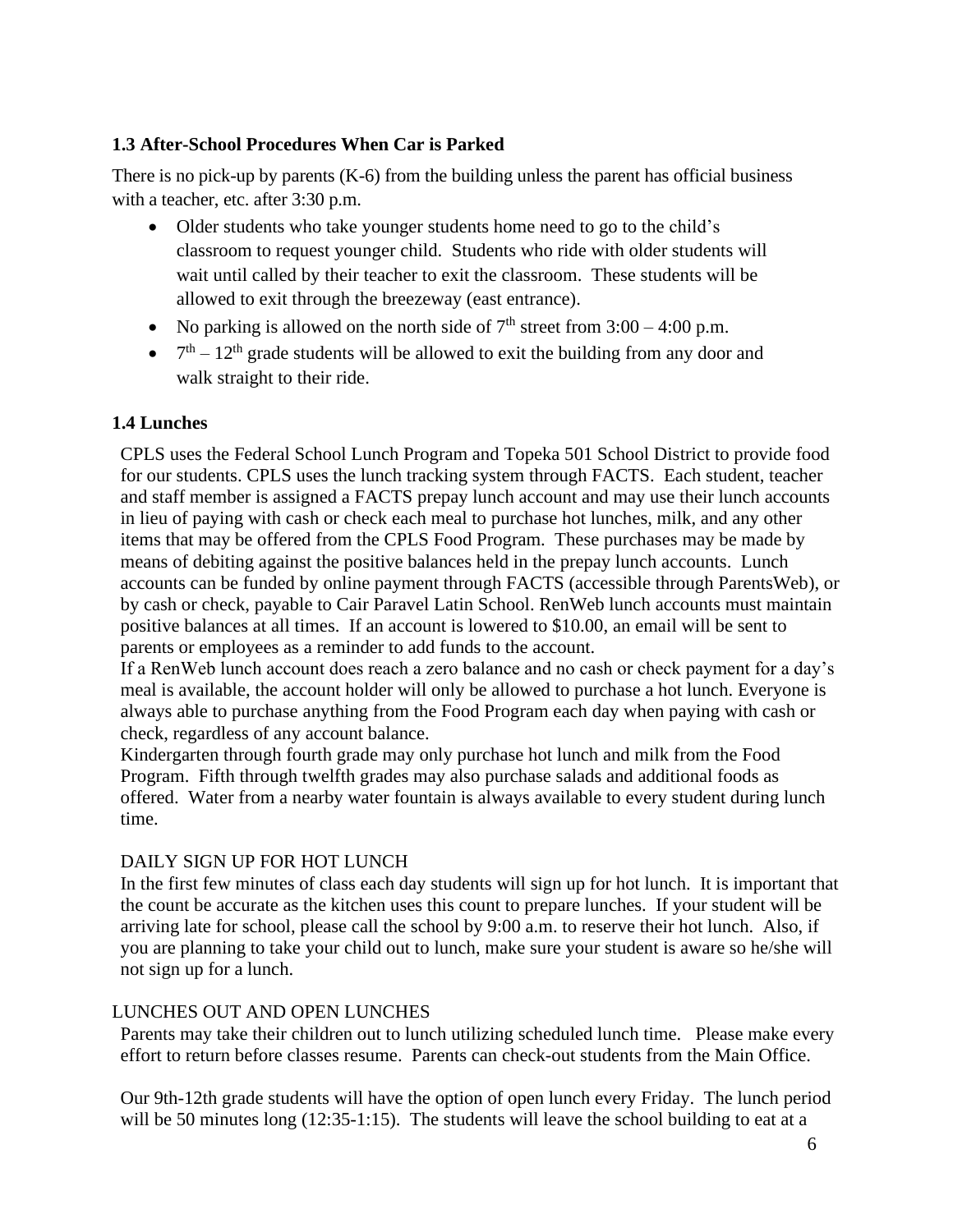nearby restaurant. With parental permission, your child may leave the school grounds in another student's car. Seniors will be given an extended lunch break on the first Friday of each month, providing an extra ten minutes. Restrictions and consequences are listed below:

- 1) On the 1st tardy from lunch the student will miss the next open lunch.
- 2) On the 2nd tardy in the same semester, the student will miss the next 2 open lunches.
- 3) On the 3rd tardy in the same semester, the student will not participate in the open lunch program for the remainder of the semester.

#### **1.5 Attendance, Absenteeism, Makeup Work**

Cair Paravel recognizes its "in loco parentis" (in the place of the parents) nature as families entrust their children to our care. We understand our responsibility to account for the location of each enrolled student during the school day. In that light, it is imperative that parents should contact the school if their child is absent.

Parents of all students (K-12) should call the school by 9:00 a.m. to report a student absent or late. If a student will be late and desires a hot lunch, the lunch must be ordered by 9:00 a.m. If a  $9<sup>th</sup>$ -12<sup>th</sup> grade student misses more than 20 minutes of any class, he/she will be counted as absent, not tardy. If CPLS and the parent have not communicated on the day of the absence, a communication via phone, written note or email is required on the day the student returns. If we do not hear from a parent, the absence is considered unexcused.

Students must be in attendance for at least half of the school day to participate in an athletic event unless enrolled in the Distance Learning Program.

No student may be excused from school before 3:15 p.m. without contact from the parent (visit, phone call, note, email). There is no student check-out after 3:15 p.m. due to end-of-day transitions.

If a student exhibits objective signs of illness such as fever, cough, or vomiting a parent will be contacted and the student will be allowed to leave. Please do not send students to school if they are running a fever of 100.4 degrees or above or have a contagious disease

If a  $9<sup>th</sup>$ -12<sup>th</sup> student has a doctor's appointment or has any other reason to leave the school, a note or a phone call from the parent is required to be given to the office before the student is allowed to leave. Rhetoric school students must also sign out/in at the office when leaving and returning.

Students in grades  $K - 6<sup>th</sup>$  will be counted tardy if they are not in their place in the gym at 8:30 a.m.  $7<sup>th</sup> - 12<sup>th</sup>$  grade students will be counted tardy if they are not in the classroom at 8:30 a.m. Logic & Rhetoric school (7-12) students will be allowed three (3) unexcused tardies per semester without penalty. After the third tardy, a detention will be served with a designated teacher. Grammar school students will be allowed four (4) unexcused tardies without penalty. Grammar school students who reach five tardies will walk during one recess on the afternoon of the fifth tardy. Once a student reaches twelves tardies in a semester, the Grammar School Principal will request a conference with the parents. Students will not be admitted to any class without a tardy slip from the office to begin the day or an excuse from a teacher or the office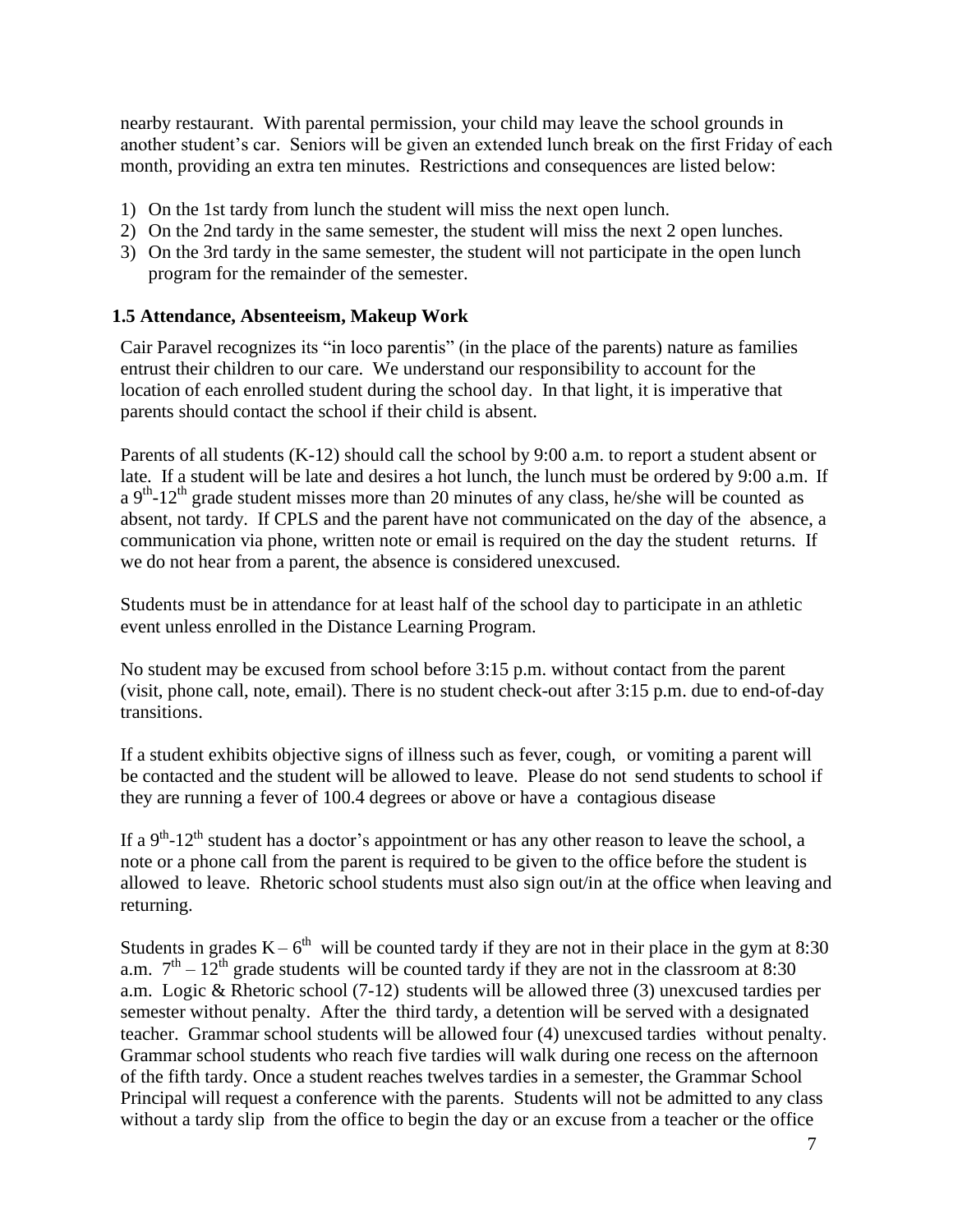to be late for a class period during the day. Excused tardies include documented medical appointments, car troubles/accidents, large traffic jams or other events as deemed excusable by the Main Office staff. **Calling the office to inform of a child's tardy due to oversleeping or running late, although necessary, does not excuse the tardy.**

The faculty is here to assist students in their development and want to be available and helpful. Students need to take responsibility for communicating with the faculty member about missed work.

For an excused absence (that is, an absence occurring with parental permission), pre-assigned work or tests are due on the day of return, unless the teacher considers this a hardship to the student. As a minimum, teachers will allow non-pre-assigned work or tests one day of grace for each day of absence. After grace days are complete, the following points values are deducted from assignments according to grade level:

- 1) 5th Grade- 5% per class day that work is late
- 2) 6th-8th Grades- 11% per class day that work is late (please note that not all classes meet every day)
- 3) 9th-12th Grades- All assignments, projects, papers, etc. handed in late must be made up with a minimum of 11 percentage points deducted from the grade. If at the end of five school days after the work was due, the work is still not handed in, teachers may record it as a "0". Teachers may create their own late work policies within these parameters. Late work policies must be communicated to the students at the beginning of the semester.

Unexcused absences include suspensions, being absent from class without parental permission, being absent without adequate parental notification and/or any reason not deemed excusable by Main Office personnel. Late work resulting from unexcused absences, including suspension  $&$  skipping class, will follow the late work policy, except that the 11% grade reduction begins immediately.

A 9-12 grade student who misses more than 6 blocks of any core class in a semester for any reason, excused or unexcused, will be required to repeat that class. Missing more than 6 classes of any one elective during a semester may result in forfeiture of credit for that elective. For a K-8<sup>th</sup> grade student who misses more than 16 days in a year for any reason, excused or unexcused, grade retention will be considered. These consequences may be appealed to the Head of School in writing in the presence of unusual circumstances or an extended illness.

#### **SCHOOL TOUR ATTENDANCE**

School tours are an integral part of the CPLS curriculum and therefore attendance is required. Non-participation in these events for  $5<sup>th</sup>$ -12<sup>th</sup> grade students will be counted toward the 16 allowable absences per year for K-8<sup>th</sup> graders, or the 6 allowable absences per block per semester for  $9<sup>th</sup>$ -12<sup>th</sup> graders.

#### **1.6 Cell Phones/Electronic Devices/Laptops**

Radios, tape or disc players, MP3 players, iPods, electronic games, beepers, pagers, laser pointers and other such devices are not to be used during school hours. This includes use during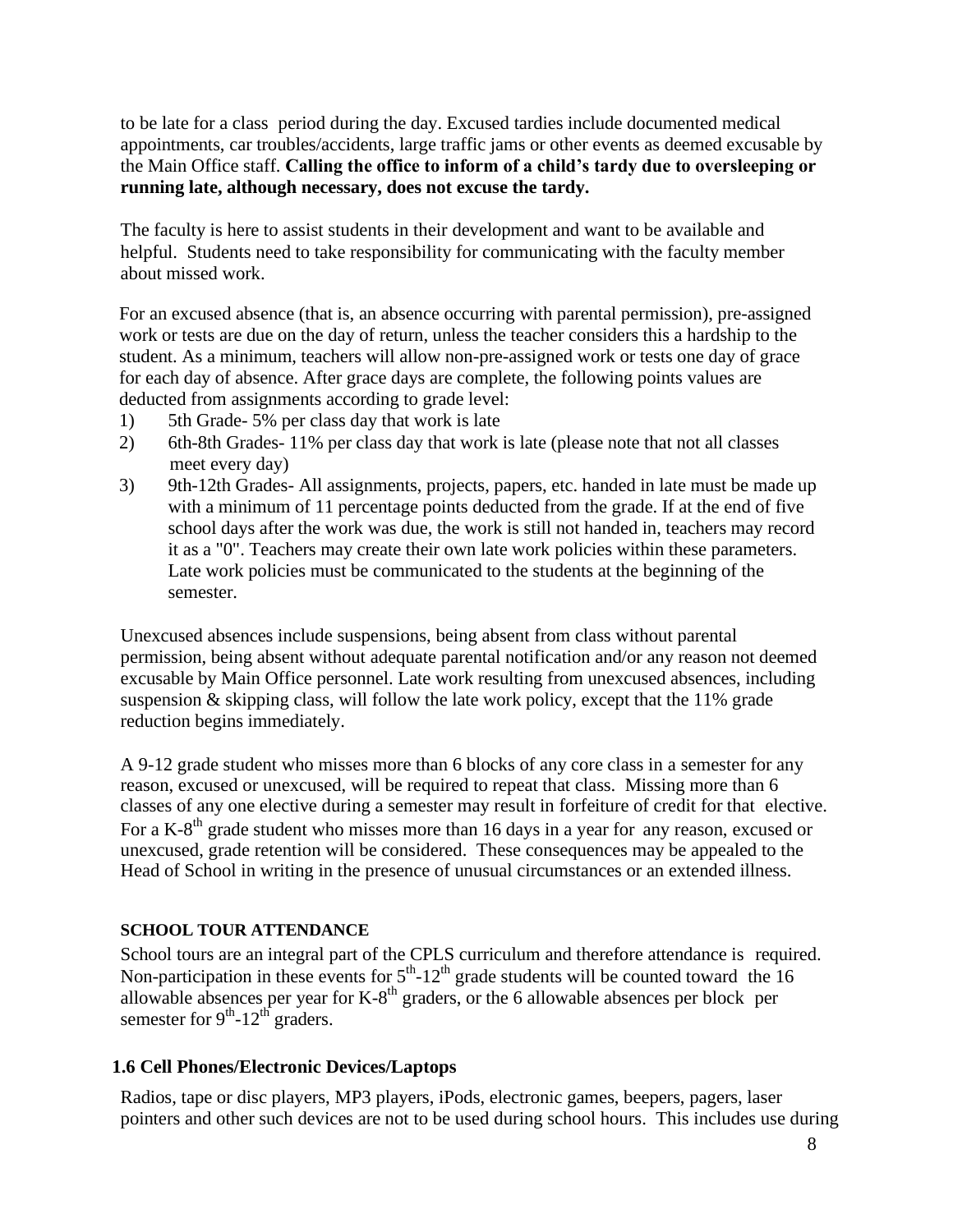lunch time.

 The school recognizes the benefits of students having limited access to cell phones while at school. We must also ensure that the education of our student body is not compromised by the unnecessary/inappropriate use of such devices. Therefore, students are permitted to bring cell phones to school. However, the phone function must be turned off and can only be used on school grounds before 8:30 a.m. and after 3:30 p.m. Emergency exceptions will need to be approved by the school office.

If a student is caught with their cell phone or electronic device out during school hours, the following will take place:  $1<sup>st</sup>$  offense, cell phone/electronic device is taken away and given to the office where student can pick it up at the end of the day.  $2<sup>nd</sup>$  offense: cell phone/electronic device is taken away and only a parent can come and pick it up at the end of the day. 3<sup>rd</sup> offense: conference with the child/parent.

Laptops may be allowed for Rhetoric school students at the discretion of their Rhetoric school teacher. They may be used during study hall or at the end of a class period with teacher permission. Only work on CPLS homework and projects will be allowed. If found in violation of this policy, laptop privileges may be taken away. Students may not access CPLS locked wireless access points without permission.

# **1.7 Student Responsibilities**

- 1. Each room should be picked up at the end of each class period.
- 2. Desks should be straight and chairs pushed in or placed on top of desk at end of the day.
- 3. All Rhetoric school rooms are off limits before 8:20 a.m. and during lunch time, unless a meeting is scheduled by a teacher.
- 4. No food, candy, gum, or beverages are allowed in any room at any time unless there is a lunch meeting or a teacher-approved party. The room must be thoroughly cleaned before leaving, and no items are to leave the room. Water bottles, if approved by teachers, are permissible in classrooms.
- 5. Students must leave all four legs of the chairs on the floor. Students' feet should not be on desks, chairs, tables, or any furniture. Students should not sit on tables. Notes should be taken from lockers the day they are posted. Birthday or personal locker decorations should be taken down after 24 hours. Hallways should be kept clean and clear.
- 6. The following items are allowed in lockers, in/on notebooks, in/on vehicles, etc. at school:
	- Mirrors
	- Pictures of family, friends, pets and self
	- Bible verses & team logos
	- Appropriate cartoons
- 7. Administration will exercise the right to remove questionable materials from lockers without consulting or warning students. All items must be modest, positive, and appropriate for display in a Christian school.

# **1.8 Convocation**

Three convocations are held each week in the Stone Table Theater. These times are for fostering school community. Typical convocations include announcements, worship, fellowship, singing, patriotism, and challenging messages from God's Word.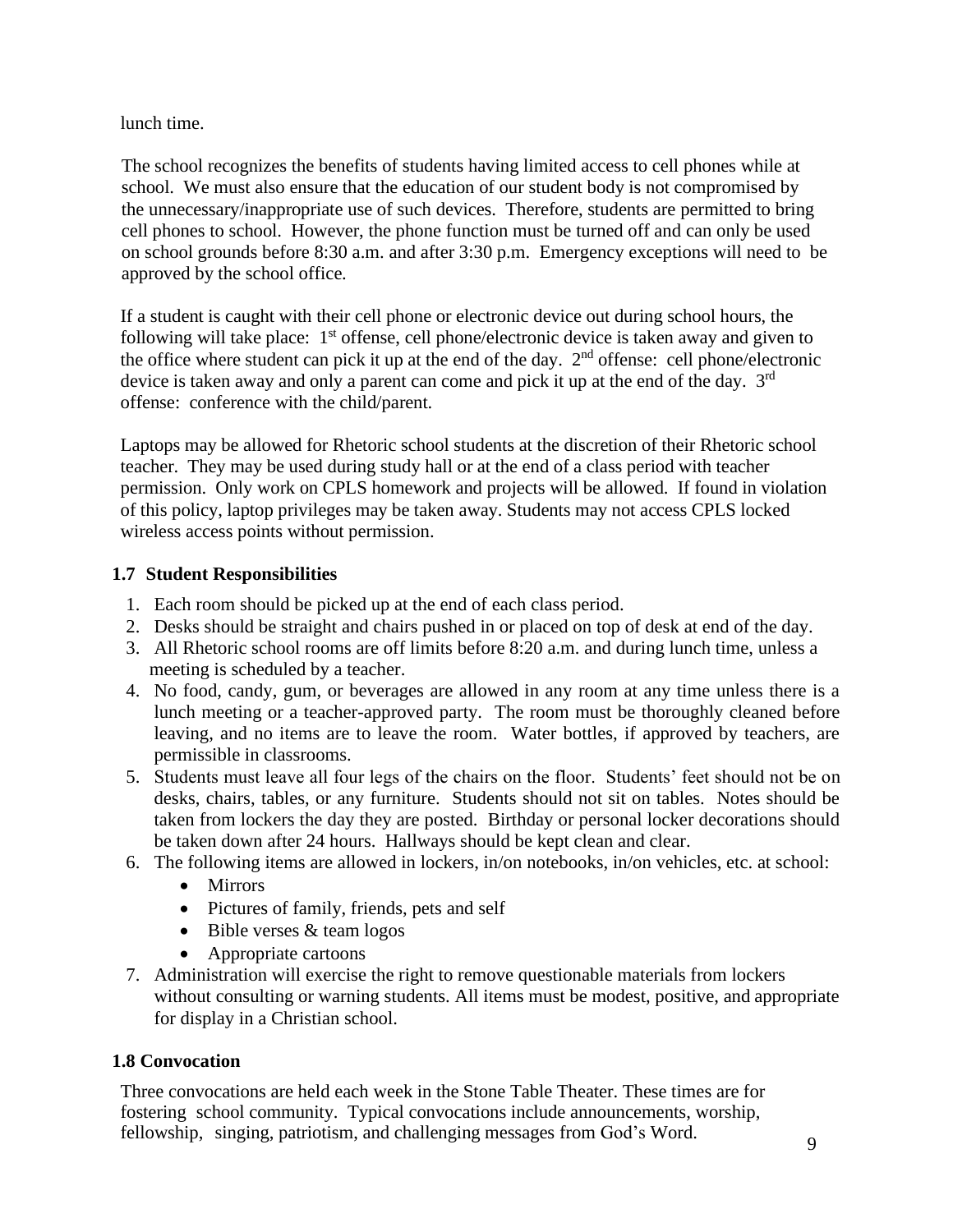#### **1.9 Communication**

You may reach the school by emailing [office@cpls.org](mailto:office@cpls.org) or telephoning 232-3878 during school hours (8:00 a.m. until 4:00 p.m). You may also leave a message before or after school hours. Messages will be relayed to teachers and they will return your call, if requested, in a timely manner.

Students will be allowed to use the office telephone during the school day for legitimate and necessary calls only.

E-mail to teachers is a welcome means of communication. Use the staff/faculty directory on ParentsWeb (https://logins2.renweb.com/logins/parentsweb-login.aspx) or the school's website at www.cpls.org/family to find email addresses. If a matter must be addressed in a specific time frame, it is better to call the school and ask office staff to be certain the teacher is contacted.

Our website www.cpls.org/family is a useful tool for information such as schedules and calendars.

Student's grades, assignments and attendance records are available through the ParentsWeb site at <https://logins2.renweb.com/logins/parentsweb-login.aspx>

#### **1.10 Newsletters**

A newsletter will be sent via email each Friday during the school year. It will contain information on upcoming events, needs of the school, and other important items. Please read each weekly newsletter and use the information in planning family activities.

#### **1.11 Special Events and Activities**

This glossary is an attempt to summarize most of the recurring events in an effort to keep our CPLS family well informed. Parents are always welcome at school events and we encourage family and friends to attend as well. If there are any questions, please contact the office where you will be directed to the appropriate contact person.

#### ALUMNI ANNUAL EVENT

Each year CPLS welcomes its alumni home to Alumni Night held sometime around Christmas. The evening includes singing, athletic events and fellowship.

#### ORIENTATION NIGHT

In August, CPLS opens its doors to parents and students for an evening of informal fellowship. All teachers, staff, and administration are available for questions, and classrooms are open for visitation. Parents of 9th-12th graders will follow an abbreviated version of their child's schedule.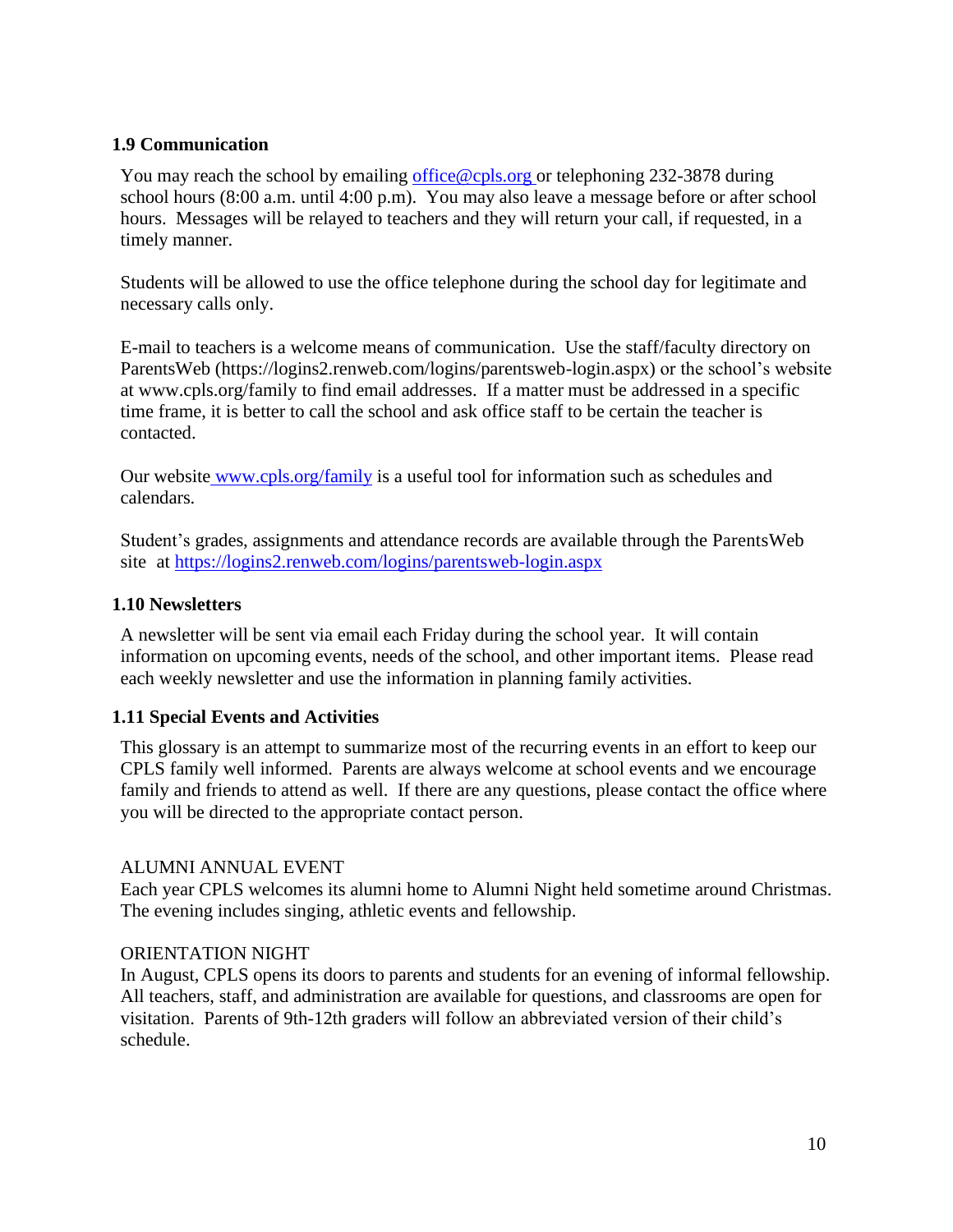#### CHRISTMAS STORE (K-5)

In December, PTF provides an opportunity for PreK-6th grade students to do some Christmas shopping for their parents and grandparents. PTF volunteers throughout the year search for bargains which will then be offered for sale (all items generally cost less than \$5) to children for their parents. Notices will be sent home with guidelines for the amount of money each child will need. When the child leaves the "store", he/she will have several self-chosen, alreadywrapped presents – and the secret of the content of the gifts is secure! The Christmas Store (set up in the CPLS gym) provides a wonderful opportunity for the children to provide a special gift for their loved ones while preserving the element of surprise that is so much fun.

#### COLLEGE NIGHT

Early each fall, CPLS sponsors a night when students in grades 10-12 and their parents can get together to get an overview of the process involved in applying to and selecting a college. This night offers a "how-to" session on applying as well as information on entrance exams and financial aid. Details of PSAT/SAT/ACT/AP exams are available.

#### **CONVOCATION**

Once each week, students attend convocation in the theater. Convocation provides an opportunity to gain school information, hear motivational speakers and Christian testimonies, as well as sing and pray together. Parents are always welcome. Convocations are held at different times according to grade groupings  $(K-1<sup>st</sup>, 2<sup>nd</sup>-3<sup>rd</sup>, 4th-6th, 7<sup>th</sup>-8<sup>th</sup>, 9<sup>th</sup>-12<sup>th</sup>).$ 

#### DANCING

Because we desire to promote and maintain a social environment that fosters the principle of self-control, the only types of dancing that will be allowed at CPLS and CPLS-sponsored events will be line dancing, medieval, square dancing, country western, ballroom dancing or other choreographed types of dancing.

#### DRAMA (Rhetoric School, 9th-12th)

Each year students in grades 9-12 are given an opportunity to participate in a full-length dramatic production. Auditions are open to all Rhetoric school students. Tickets for the drama go on sale two weeks before opening night. Productions have included several Shakespearean plays, *The Miser* by Moliere, *You Can't Take It With You* and *Arsenic and Old Lace.*

#### FINALS

At the end of the fall and spring semesters, students in grades 9-12 are given final exams in each of their classes. Three half days are set aside at the end of each semester for these tests. On the days of the exams, students are free to leave school in the afternoon to study for the next day's exams.

#### GRADUATION

necessary planning. It has also been a tradition that parents of juniors serve at the reception  $11$ Late in the month of May a graduation ceremony is held for that year's graduating senior class. After the ceremony, a reception follows for graduates, their families and guests. All CPLS students are encouraged to attend graduation; it is a great way to encourage younger CPLS students by exciting them about their own futures. Senior parents traditionally plan the events associated with the graduation ceremony and meetings are held during the school year for the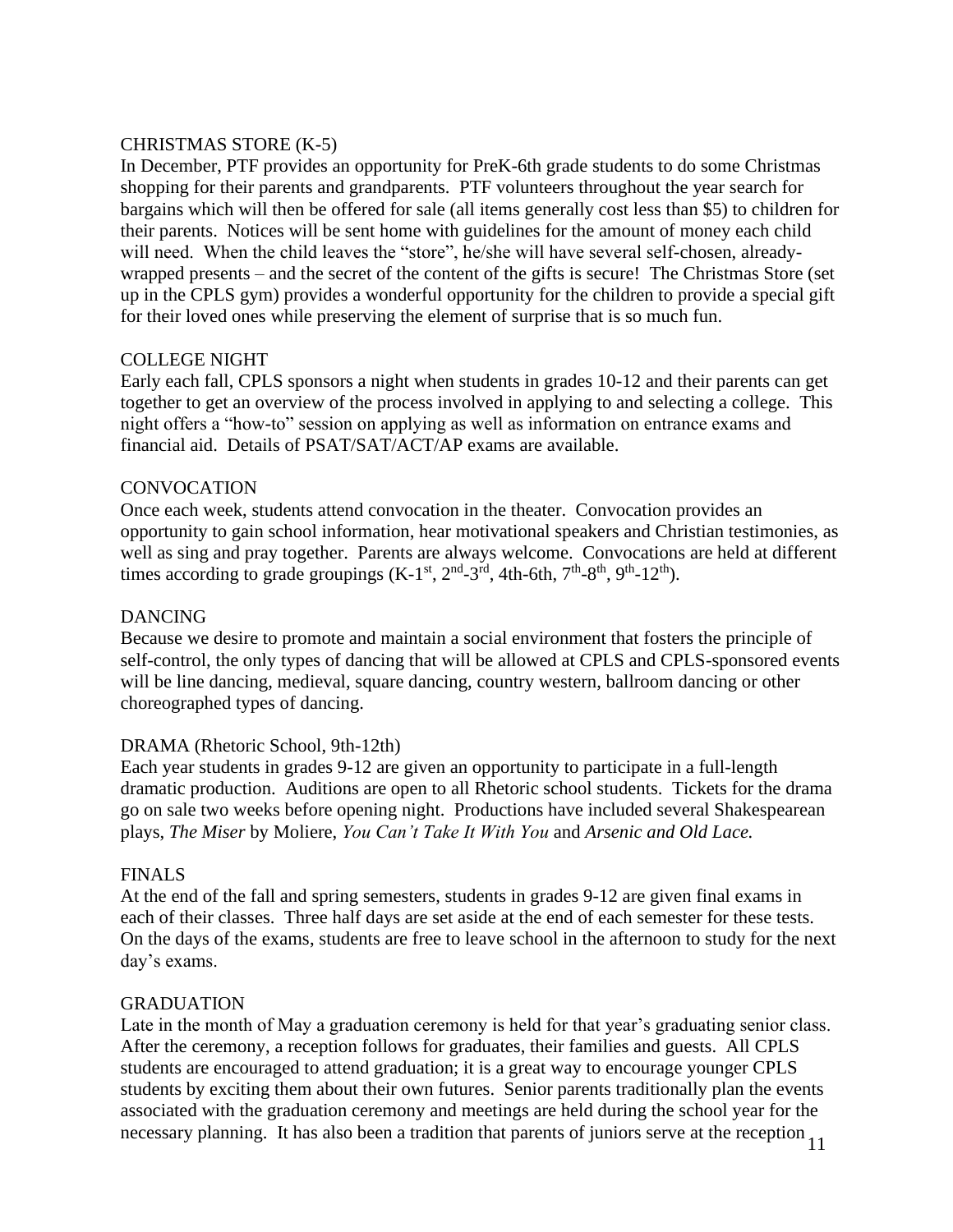following the ceremony, allowing parents of graduates to enjoy this day with their graduates.

### GRANDPARENTS' DAY

In spring, a day is set aside for special activities honoring grandparents and to give children a chance to "show off" their school. After the morning's activities, grandparents are invited to take their grandchild(ren) out to lunch. If a child has no grandparents or their grandparents are unable to attend, a parent or adopted grandparent is encouraged to take them to lunch on that day as lunch is not served at school.

#### GREAT IDEAS THESIS AND DEFENSE

The capstone course of a Cair Paravel Latin School education is entitled Great Ideas. Each year the junior and senior students study the great thoughts of the greatest minds in Western Civilization. One of the hallmarks of a classical Christian education is training in the ability to think clearly, speak eloquently, and defend oneself in the public forum. Senior students are required to write a thesis paper addressing the question: "What is the Good Life"? The thesis synthesizes the 6 Great Ideas (Justice, Freedom, Equality, Truth, Goodness, and Beauty) to address the perennial questions of our existence: What does it mean to live well? What is a life worth living? What does it mean to be human? What is happiness? The thesis is delivered to a panel of evaluators and is open to the public. After their presentation, students are required to answer probing questions about their thesis from the panel.

### KINDERGARTEN ROUNDUP

Early in the spring, families in our community are invited to explore CPLS as an option for their young children. A morning of activities is planned for the youngsters, while parents are given an overview of CPLS and of Classical Christian education. Kindergarten Roundup affords the opportunity for families to meet CPLS' administration and teachers as well as tour the school and ask questions.

# MADRIGALS

A select singing group comprised of Rhetoric School students, the Madrigals represents CPLS throughout the community with their gift of song. They have a vast repertoire designed to suit any occasion—sporting events, church banquets, company parties, political rallies, etc. Singing carols during the Christmas season and providing Singing Valentines in February are their trademarks. Participation in Madrigals is by audition. Rehearsals are during elective periods three times a week. Madrigals are also required to participate in Rhetoric school choir.

#### MEDIEVAL BALL (8th grade)

The Medieval Ball is an annual "formal event" for 8th grade families. It is held in December. Students learn ballroom dancing, perform individually or in groups, learn etiquette, and show appreciation to parents.

#### MUSICALS

5th-8th grade students have the opportunity to participate in a full-length musical production. Auditions are held in November and require students to sing a solo and read from a script. The cast rehearses throughout December and January, and four shows are produced the first weekend in February. Recent productions include *Alice in Wonderland* and *The Adventures of Tom Sawyer.*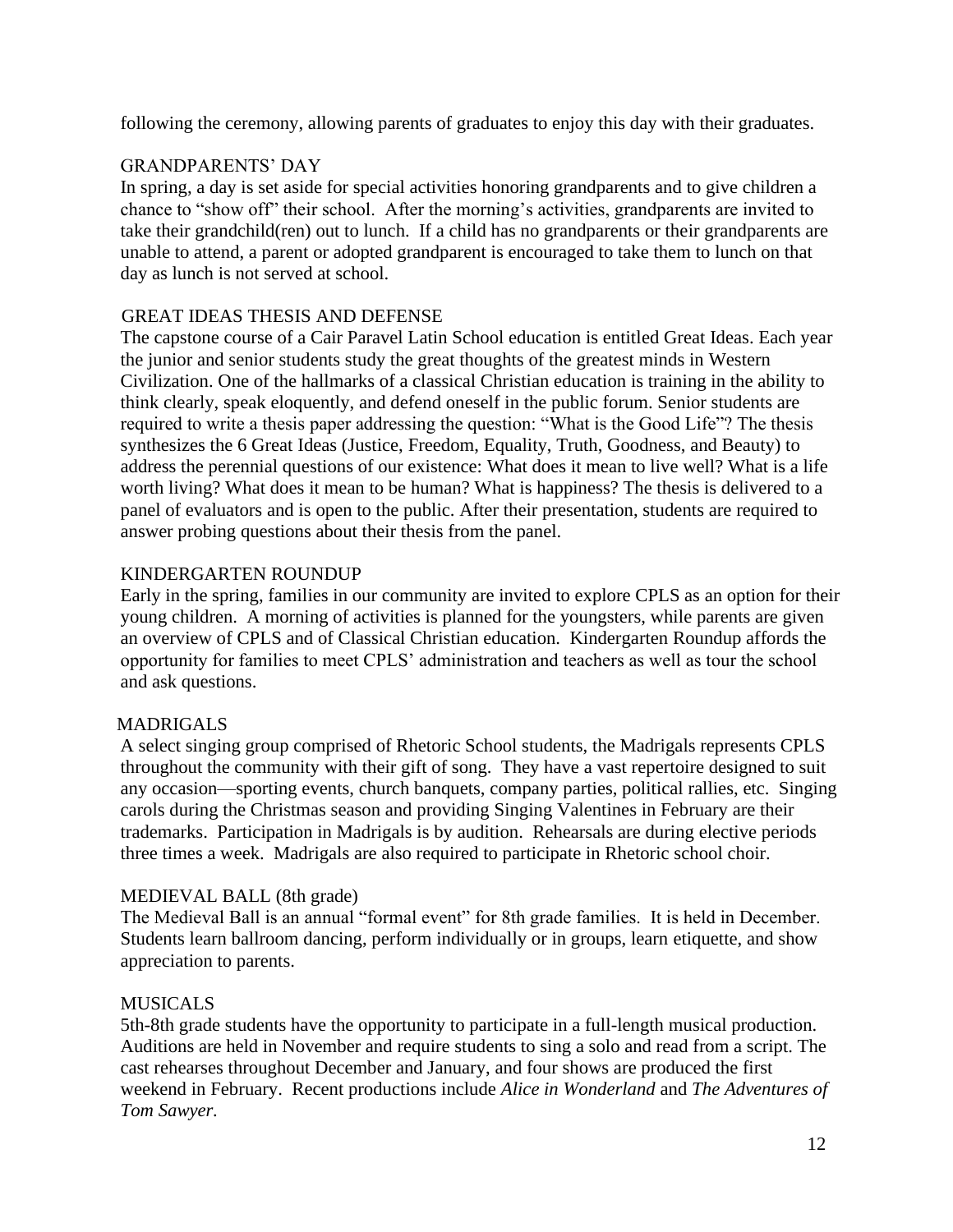9th-12th grade students have the opportunity to participate in a full-length musical production. Auditions are held in February and require students to sing a solo and read from a script. The cast rehearses throughout February and March, and six shows are produced over two weekends in April. Recent productions include *Beauty and the Beast* and *Mary Poppins*.

#### NARNIA DAYS

Each year the Grammar School organizes these special days devoted to Narnia. The halls will come alive with scenes from The Chronicles of Narnia books and there will be several activities during this celebration.

#### OPEN LUNCH (9-12)

With prior parental permission, students in grades 9-12 are allowed to leave CPLS for lunch on Fridays from 12:35-1:15 p.m. They are required to return to campus in time for their next class. If students cannot drive or do not have parental permission to ride with a student driver, parents must provide transportation. Student may choose to have their lunch at school. Please see section Student and Family Handbook, 1.8 for consequences for returning late.

#### PARENT/TEACHER CONFERENCES

After the first 9 weeks of classes, parents of K-8th graders are scheduled to meet privately with each of their children's teachers. The child's progress up to that point will be reviewed and parents' questions answered. Parents will also be able to schedule a meeting with art, music, and PE teachers if they desire. Appointments to meet with Rhetoric school teachers are encouraged, but not required. If any Rhetoric school teacher feels a conference would be beneficial, parents will be notified. Parents may also contact a teacher for a meeting at any time during the school year.

#### PTF (PARENT/TEACHER FELLOWSHIP)

PTF is an organization of CPLS parents and teachers and exists to support the efforts of CPLS to provide the best Classical Christian education possible. Fundraising efforts provide the means to purchase items for the classrooms that would otherwise not be affordable, and, in the past, have included computer equipment and playground equipment. All parents are encouraged to join PTF, which meets monthly.

#### RETREAT (Rhetoric School)

Early each fall, all Rhetoric school students and faculty go on an overnight retreat. In addition to a guest speaker, campfire singing and devotionals, there are outdoor activities. The primary purpose of the annual event is bonding between classes and making new friends as well as spiritual learning. The Fall Retreat is planned and organized by the senior class. Parental help is needed in transporting the students to and from the camp.

#### RETREAT (Junior Class)

Near the end of each school year, the current junior class has a retreat to make plans for their senior year. Under the guidance of an advisor, they pick a theme for the year, begin planning for the Fall retreat and compose a class charter setting out spiritual and class goals for their final year at CPLS.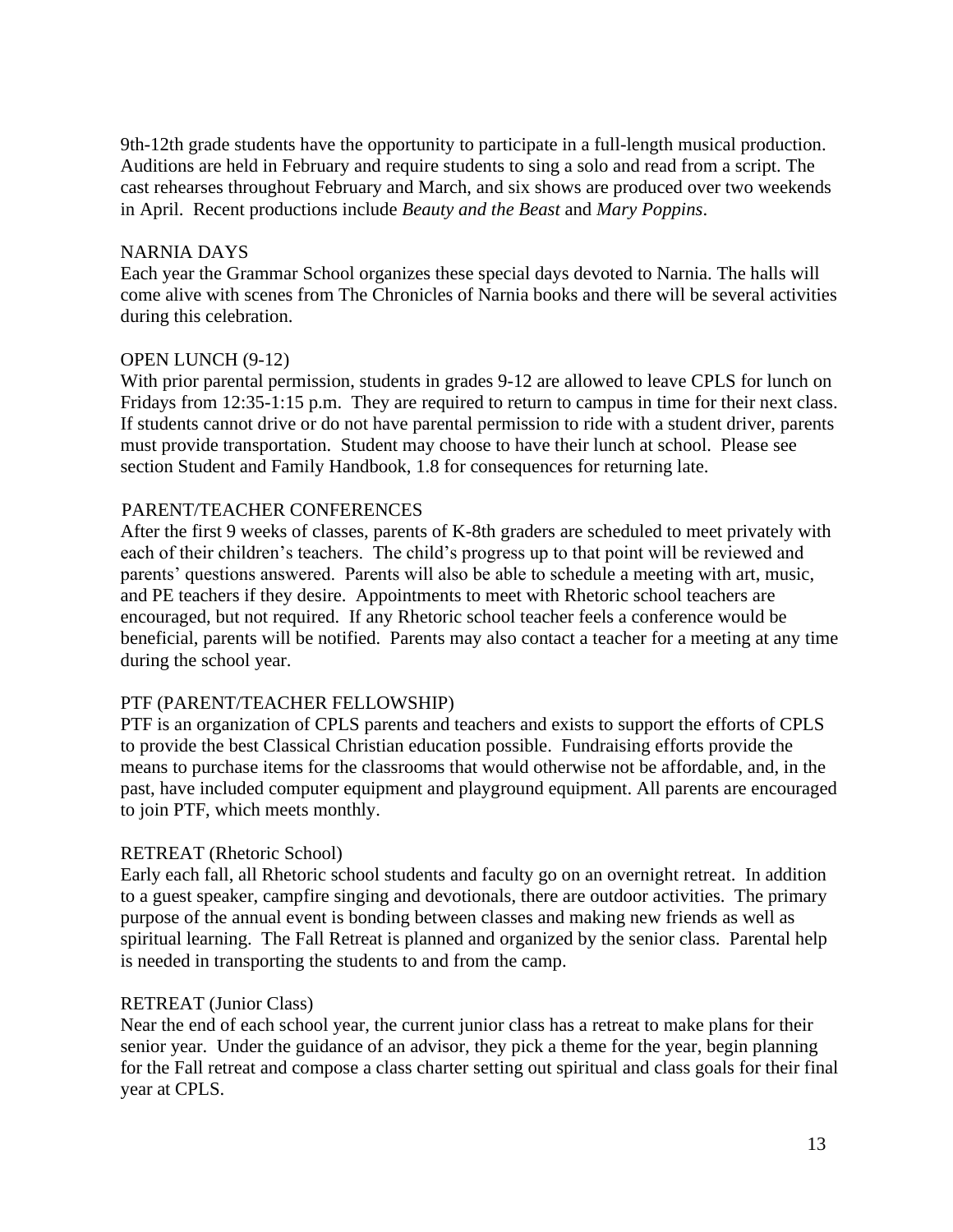#### RETREAT (Senior Class)

Near the end of each school year, the current senior class has a retreat to finalize plans for their graduation.

#### ROOM PARENTS

Each K-8th grade class has a volunteer room parent who assists the classroom teacher in coordinating such events as field trips and class parties. Sign-ups occur online and can be done at the beginning of each school year. Contact the classroom teacher to offer assistance.

#### SCHOOL PICTURES

In the fall, a professional school photographer comes to CPLS to take individual photos of each student. A photo of each child will be used for the CPLS yearbook. A date for retakes is set for later in the fall should any student miss the original day or be dissatisfied with the original photos. Photo packages may be purchased by the family.

#### SEE YOU AT THE POLE

On the third Wednesday of September, CPLS students participate in this nationally observed day for students to meet for prayer and singing. The focus of the event is to pray for our nation and its leaders, our school, our administration, faculty, board and students. The event is student led and is held before school around the flagpole in front of CPLS.

#### SILVER BELLS

Silver Bells is an annual CPLS "formal" event for all students in grades 9-12. Silver Bells is held during the winter and is named to recall the bells on the sleigh in The Lion, The Witch and The Wardrobe. The boys wear coat and ties and the girls wear formal dresses. Silver Bells is meant to be a special time for the students to share dinner, games and choreographed dances.

#### SPELLING BEE (5-8)

Students in grades 5-8 have an opportunity to test their spelling skills in their classrooms and then in a final school-wide competition in late January. The winner of the Spelling Bee is qualified to represent CPLS in the annual Shawnee County Spelling Bee.

#### SPORTS

CPLS offers a number of opportunities for both girls and boys in grades 6-12 to participate on school sports teams. Boys' sports include soccer, 8-man football, basketball, tennis, cross country, and golf. Girls' sports include volleyball, basketball, cross country, soccer and cheerleading. Parent assistance in the areas of concessions, admissions, and carpooling is required. Season passes for admission to home games are for sale through the athletic department.

#### SPORTS AWARDS NIGHT

The Sports Awards Nights are an opportunity to recognize all students and coaches who have participated on CPLS sports teams.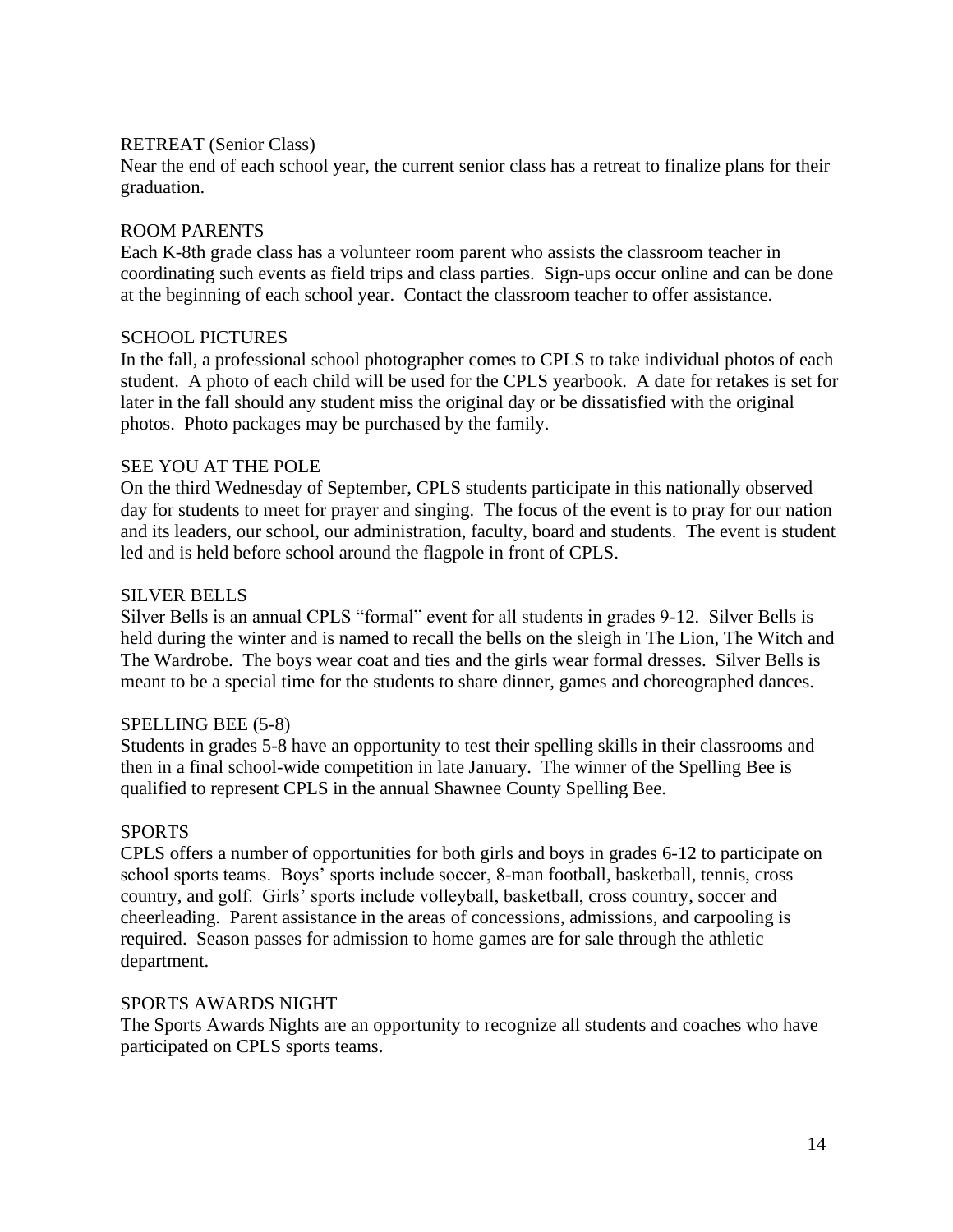#### **1.12 Scripture Memorization**

We believe that the "fear of the Lord" is the beginning of knowledge and wisdom (Proverbs 1:7). Since our God reveals Himself through His Word, our subjects of study are integrated with Scripture. We also believe that our parents have the responsibility to help their children memorize Scripture. The ESV is the standard text for memory work in grades 1-12. At the beginning of the school year, a schedule of Scripture memory verses for grades K-6<sup>th</sup> will be sent home.

K-6<sup>th</sup> students will recite weekly verses for their teachers on Fridays. Our hope is that Scripture memory will be an exciting experience for our children and parents*.*

Memory Verse Pads, which aid in memorization at home, are sold at the beginning of the school year. Parents can also download the "CPLS Memorize" app on their Android or iPhone smart devices.

#### **CPLS MEMORY VERSES FOR 2021-2022**

The following are the memory verses students in grades K-6 will learn this year. Throughout the year, students will learn verses under these six main topics: Understanding Salvation, Knowing God, Growing as a Christian, Enjoying God, Building Character, and Great Bible Truths.

*\* designates a shortened week*

#### *UNDERSTANDING SALVATION*

| <b>August 23-27</b> | Romans 3:23            | For all have sinned and fall short of the glory of God,                                                               |
|---------------------|------------------------|-----------------------------------------------------------------------------------------------------------------------|
| August 30-Sept 3    | John 1:12              | But to all who did receive him, who believed in his name, he gave the<br>right to become children of God,             |
| September 7-10*     | Romans 5:8             | But God shows his love for us in that while we were still sinners, Christ<br>died for us.                             |
| September 13-17     | 1 John 5:12            | Whoever has the Son has life; whoever does not have the Son of God<br>does not have life.                             |
| September 20-24     | Eph. 2:8               | For by grace you have been saved through faith. And this is not your<br>own doing; it is the gift of God              |
| <b>KNOWING GOD</b>  |                        |                                                                                                                       |
| Sept 27-Oct 1       | John 8:31-32           | If you abide in my word, you are truly my disciples, and you will know<br>the truth, and the truth will set you free. |
| October 4-8         | $1$ Cor. $2:12a$       | Now we have received not the spirit of the world, but the Spirit who is<br>from God                                   |
| October $11-14*$    | $P_{\text{Salm}}$ 95:6 | Oh come, let us worship and bow down; let us kneel before the LORD,<br>our Maker!                                     |
| October $19-22*$    | Matt. 1:21             | She will bear a son, and you shall call his name Jesus, for he will save                                              |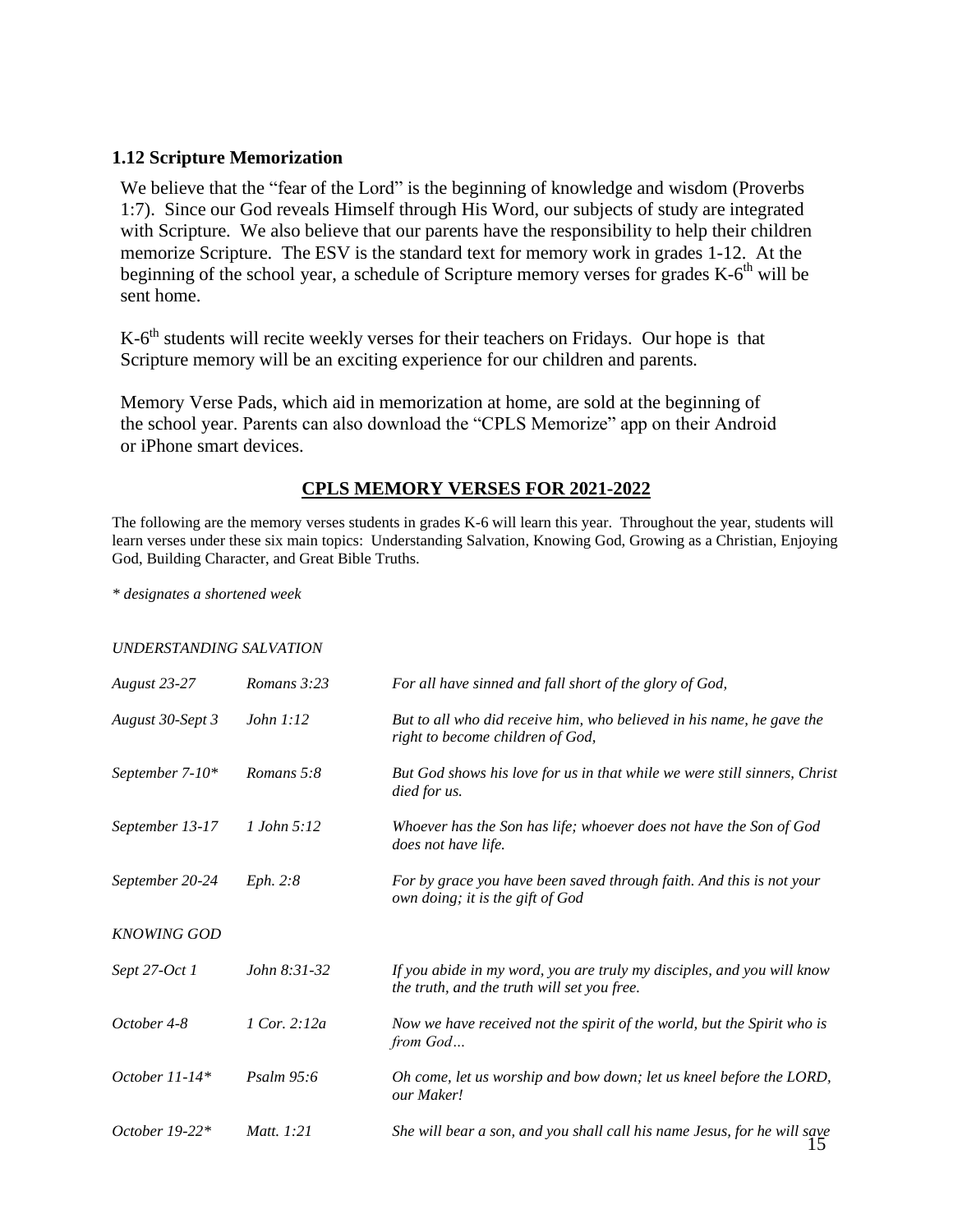*his people from their sins.*

| October 25-29                 | Psalm 100:3    | Know that the LORD, he is God! It is he who made us, and we are his;<br>we are his people, and the sheep of his pasture.                                                                                                                                      |
|-------------------------------|----------------|---------------------------------------------------------------------------------------------------------------------------------------------------------------------------------------------------------------------------------------------------------------|
| <b>GROWING AS A CHRISTIAN</b> |                |                                                                                                                                                                                                                                                               |
| November 1-5                  | 2 Peter 3:18   | But grow in the grace and knowledge of our Lord and Savior Jesus<br>Christ. To him be the glory both now and to the day of eternity. Amen.                                                                                                                    |
| November 8-12                 | John 16:24     | Until now you have asked nothing in my name. Ask, and dyou will<br>receive, that your joy may be full.                                                                                                                                                        |
| November 15-19                | Luke 2:40      | And the child grew and became strong, filled with wisdom. And the<br>favor of God was upon him.                                                                                                                                                               |
| Nov 29-Dec 3                  | John 15:5a     | I am the vine; you are the branches. Whoever abides in me and I in<br>him, he it is that bears much fruit                                                                                                                                                     |
| December 6-10                 | James $1:2$    | Count it all joy, my brothers, when you meet trials of various kinds,                                                                                                                                                                                         |
| December 13-17                | Mark 5:19      | And he did not permit him but said to him, "Go home to your friends<br>and tell them how much the Lord has done for you, and how he has had<br>mercy on you."                                                                                                 |
| TRUSTING GOD                  |                |                                                                                                                                                                                                                                                               |
| January 4-7*                  | Psalm 139:13   | For you formed my inward parts; you knitted me together in my<br>mother's womb.                                                                                                                                                                               |
| January 10-14                 | Psalm 91:14    | Because he holds fast to me in love, I will deliver him; I will protect<br>him, because he knows my name.                                                                                                                                                     |
| January 18-21*                | Psalm 91:11    | For he will command his angels concerning you to guard you in all<br>your ways.                                                                                                                                                                               |
| January 24-28                 | 1 Peter 5:7    | Casting all your anxieties on him, because he cares for you.                                                                                                                                                                                                  |
| Jan 31-Feb 4                  | Phil. 4:7      | And the peace of God, which surpasses all understanding, will guard<br>your hearts and your minds in Christ Jesus.                                                                                                                                            |
| February 7-11                 | Isaiah 41:10a  | Fear not, for I am with you; be not dismayed, for I am your God;                                                                                                                                                                                              |
| <b>GREAT BIBLE TRUTHS</b>     |                |                                                                                                                                                                                                                                                               |
| February 14-18                | Romans 8:38-39 | For I am sure that neither death nor life, nor angels nor rulers, nor<br>things present nor things to come, nor powers, nor height nor depth,<br>nor anything else in all creation, will be able to separate us from love<br>of God in Christ Jesus our Lord. |
| February 22-25*               | Acts $1:11$    | And said, "Men of Galilee, why do you stand looking into heaven? This<br>Jesus, who was taken up from you into heaven, will come in the same<br>way as you saw him go into heaven."                                                                           |
| Feb 28-March 3                | 1 John 1:9     | If we confess our sins, he is faithful and just to forgive us our sins and<br>to cleanse us from all unrighteousness.                                                                                                                                         |
| March 7-11                    | Eph. 2:22      | In him you also are being built together into a dwelling place for God<br>16                                                                                                                                                                                  |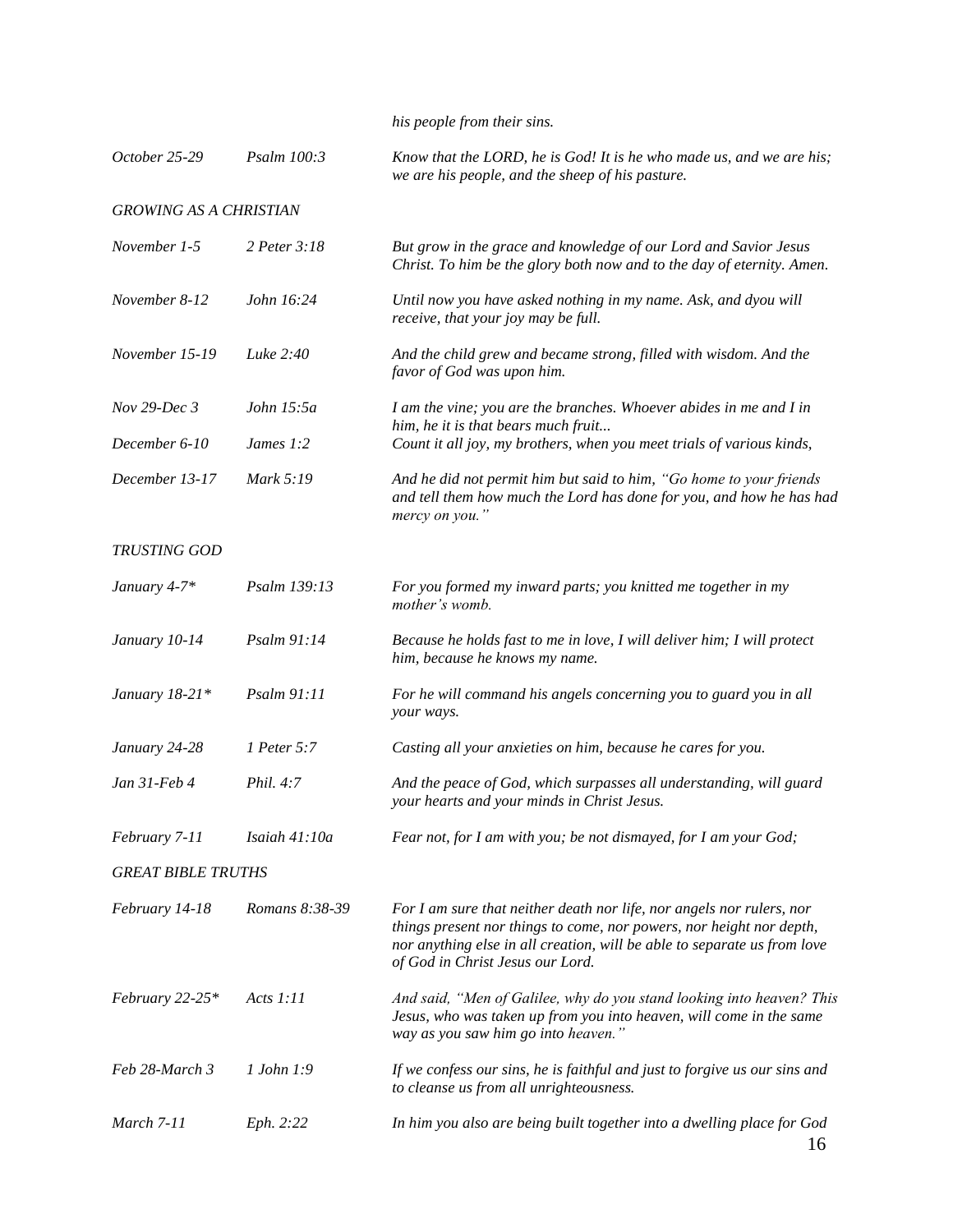|                           |                     | by the Spirit.                                                                                                                                          |
|---------------------------|---------------------|---------------------------------------------------------------------------------------------------------------------------------------------------------|
| <b>March 21-25</b>        | Psalm 23:4          | Even though I walk through the valley of the shadow of death, I will<br>fear no evil, for you are with me; your rod and your staff, they comfort<br>me. |
| March 28-April 1          | <i>Col.</i> 3:4     | When Christ who is your life appears, then you also will appear with<br>him in glory.                                                                   |
| <b>BUILDING CHARACTER</b> |                     |                                                                                                                                                         |
| April 4-8                 | Col. 3:23           | Whatever you do, work heartily, as for the Lord and not for men,                                                                                        |
| April 18-22               | <i>Prov.</i> $1:8b$ | Hear, my son, your father's instruction, and forsake not your mother's<br>teaching,                                                                     |
| April 25-29               | 1 Cor. 13:4         | Love is patient and kind; love does not envy or boast; it is not<br>arrogant                                                                            |
| $May 2-6$                 | 1 Cor. 13:5         | or rude. It does not insist on its own way; it is not irritable or<br><i>resentful;</i>                                                                 |
| May 9-13                  | 1 Cor. 13:7         | Love bears all things, believes all things, hopes all things, endures all<br>things.                                                                    |

#### **1.13 Poems**

Every year students in Kindergarten  $-8<sup>th</sup>$  grade will be required to memorize and recite selections of poetry which are universally recognized as among the most beautiful in the English language. Also included will be longer passages from the Bible which do not readily adapt themselves to the Scripture memory format. These passages are intended to woo students into the deep mysteries of life. The poet's world is one of wonder, which transcends logic. When these take root, great poems train the heart better than the head. Poetry memorization is the responsibility of the classroom teacher. Parents can also download the "CPLS Memorize" app on their Android or iPhone smart devices which contains all of the poems for each grade level.

#### **KINDERGARTEN**

# **FIRST GRADE**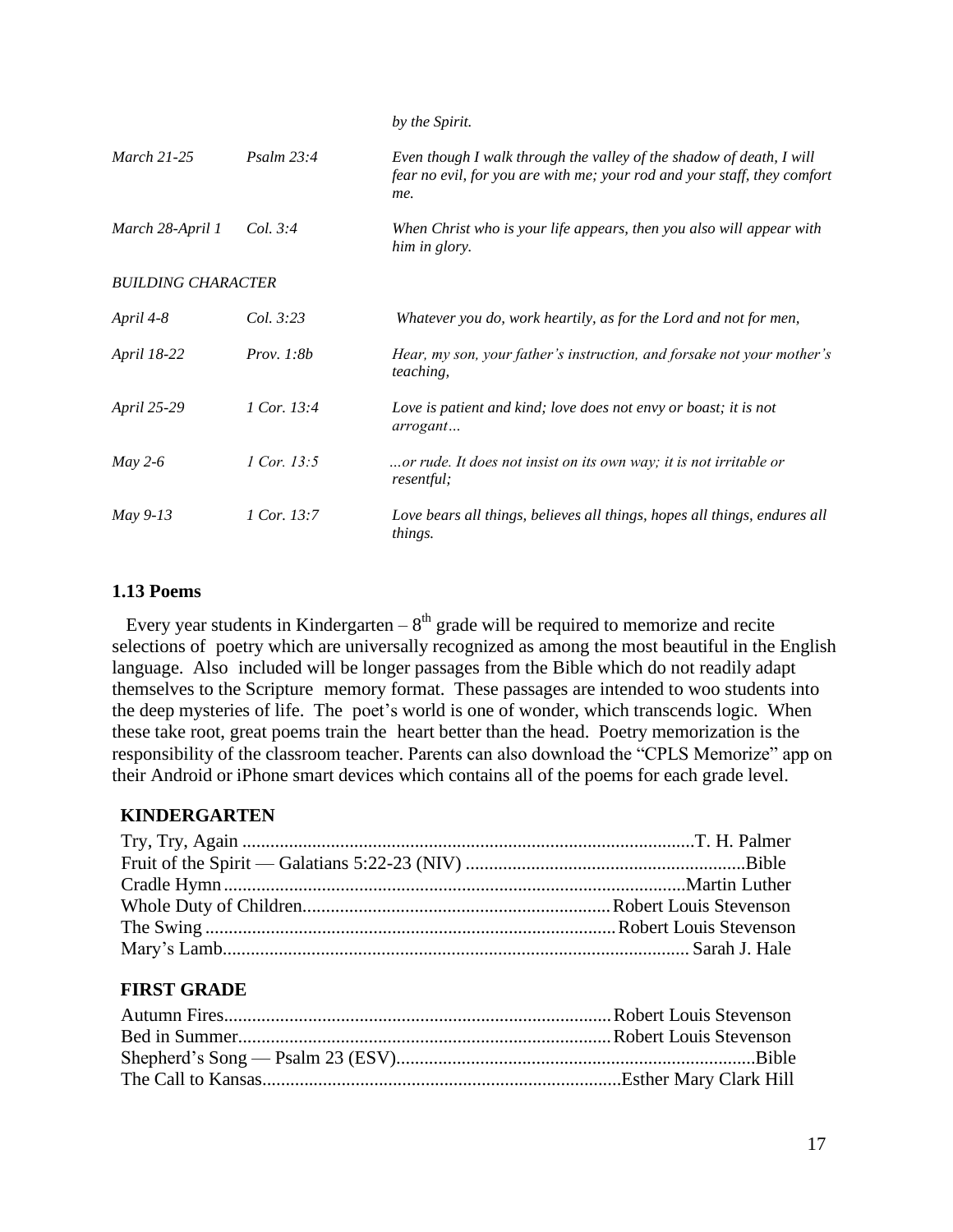# **SECOND GRADE**

# **THIRD GRADE**

# **FOURTH GRADE**

# **FIFTH GRADE**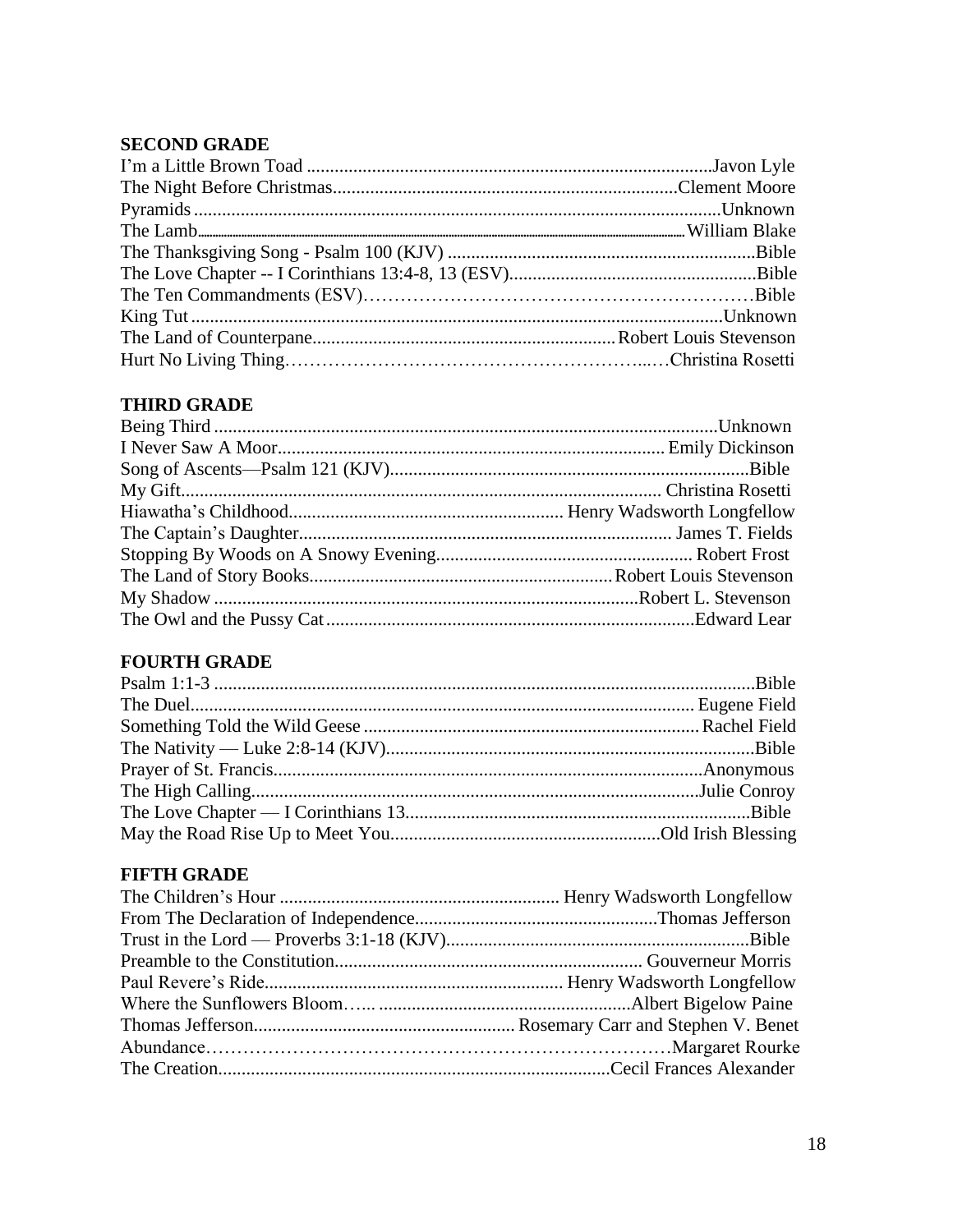### **SIXTH GRADE**

#### **SEVENTH GRADE**

### **EIGHTH GRADE**

### **1.14 Literature**

Cair Paravel Latin School has always emphasized reading the literary classics. Through books, we enter into the thoughts and lives of others, growing and learning alongside them, succeeding and failing, rejoicing and grieving, journeying and dying. It is among our greatest human delights. One of our jobs as educators and parents is to see that our children acquire not only the ability to read well, but also acquire a taste for what is good and beautiful in literature. For each grade we have selected books that:

#### **a.) Enlarge a student's imagination about God, the world, or humanity;**

\*"What then is the good of occupying our hearts with stories of what never happened and entering vicariously into feelings which we should try to avoid having in our own person?…The nearest I have yet got to an answer is that we seek an enlargement of our being. We want to be more than ourselves. Each of us by nature sees the whole world from one point of view with a perspective and a selectiveness peculiar to himself...we want to see with other eyes, to imagine with other imaginations, to feel with other hearts, as well as with our own." (C. S. Lewis)

#### **b.) Evidence the highest quality writing and story-telling;**

\*"I am almost inclined to set it up as a canon that a children's story which is enjoyed only by children is a bad children's story. The good ones last." (C. S. Lewis)

#### **c.) Are conducive to the formation of virtue;**

\*"A poem begins in delight and ends in wisdom, begins in delight and ends in a clarification of life" (Robert Frost)

### **d.) Are "age-appropriate," even if challenging;**

\*"Perhaps it is only in childhood that books have any deep influence on our lives…but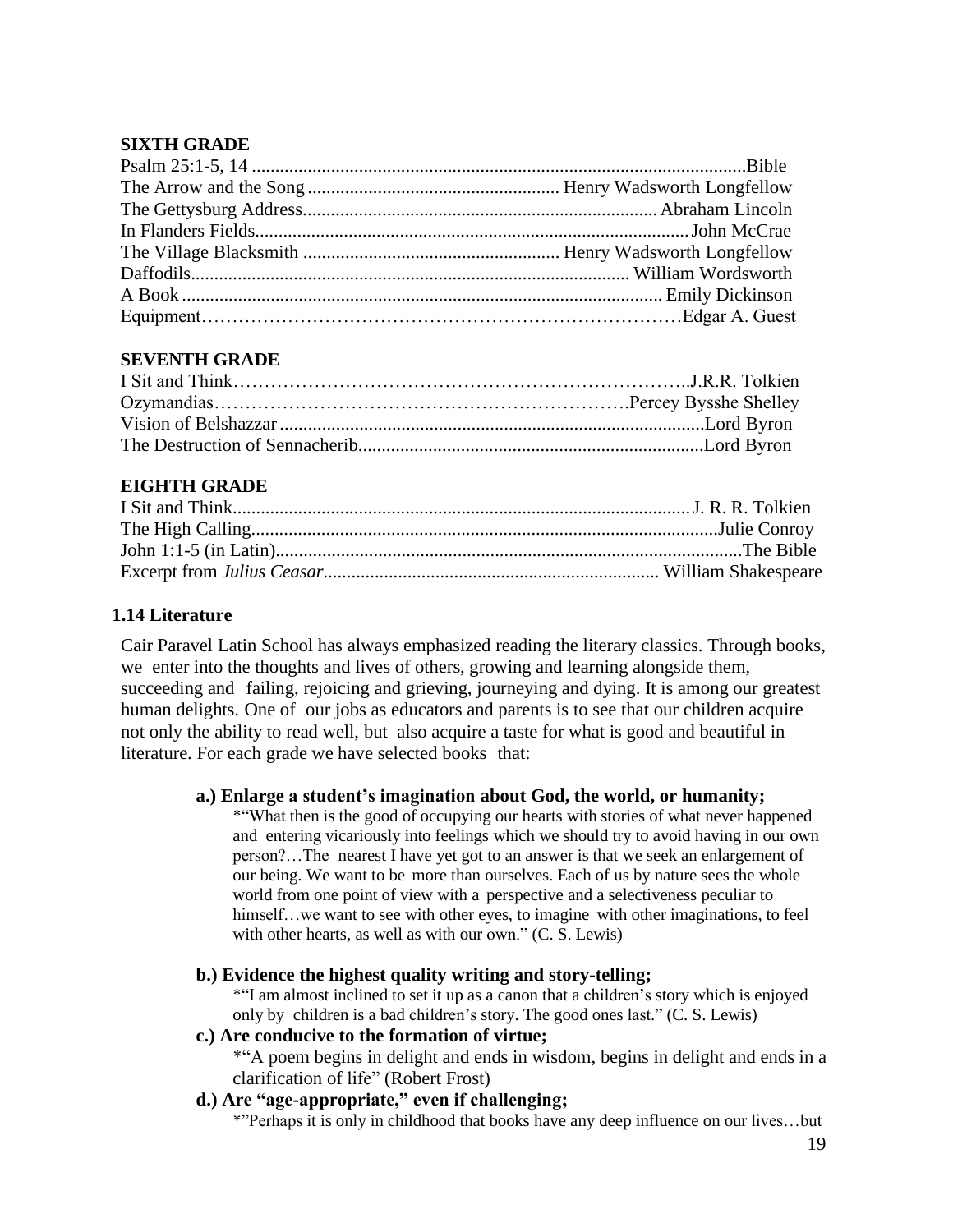in childhood all books are books of divination…they influence the future." (Graham Greene)

**e.) Have endured the test of time or have influenced literate culture;**

\*"A classic is a book that has never finished saying what it has to say." (Italo Calvino)

**f.) Integrate with other areas of the curriculum.**

\*"the great tradition in philosophy has held that knowledge is analogous, that is, one integral structure having many parts but moving together and arranged from within by its intrinsic nature…In an integrated program of studies every subject is seen in the light of each and all." (John Senior)

In addition to the books that students may read in class with their fellow students and teachers, we hope to help students develop the habit of reading books on their own. In order to do this, we require students in first grade through sixth grade to keep a "literature log" of the books they read outside of class. Each book they read will receive a particular point value based on its length and difficulty.

Students will receive a grade based on their accumulated points for each quarter. This grade will represent 10% of their Reading Grade for the quarter. Literature grades will be calculated quarterly and excess points will be carried over to the following quarter.

Students may earn points for a book if a) they read it on their own, b) someone reads it to them, or c) they listen to an audio version of the book. There is a limit of one audio book per quarter to ensure students develop and progress in their reading skills.

In order to encourage families to read together, when they do so, each student in the family will receive the appropriate credit for the book, according to their grade levels. If a child listens to an audio version of a book, we ask parents to verify that their children are appropriately attentive while the recording is playing. Books read aloud by the teacher in class, however, do not count toward the reading requirement. Books assigned but read by the student on their own may count.

Ideally, students should read works from the designated Literature List in this handbook, which have been selected by CPLS according to the above criteria. However, depending on a student's interest, they may also receive points for books not on the list, though they will not receive as many points as a listed book of similar length and difficulty. (See "Calculating Point Values…" section.)

Books read during the summer may also count toward the reading requirement for the upcoming year. Some students may read more than a year's requirement during the summer break. While this is a worthy accomplishment, we urge parents to encourage their children to continue reading throughout the school year.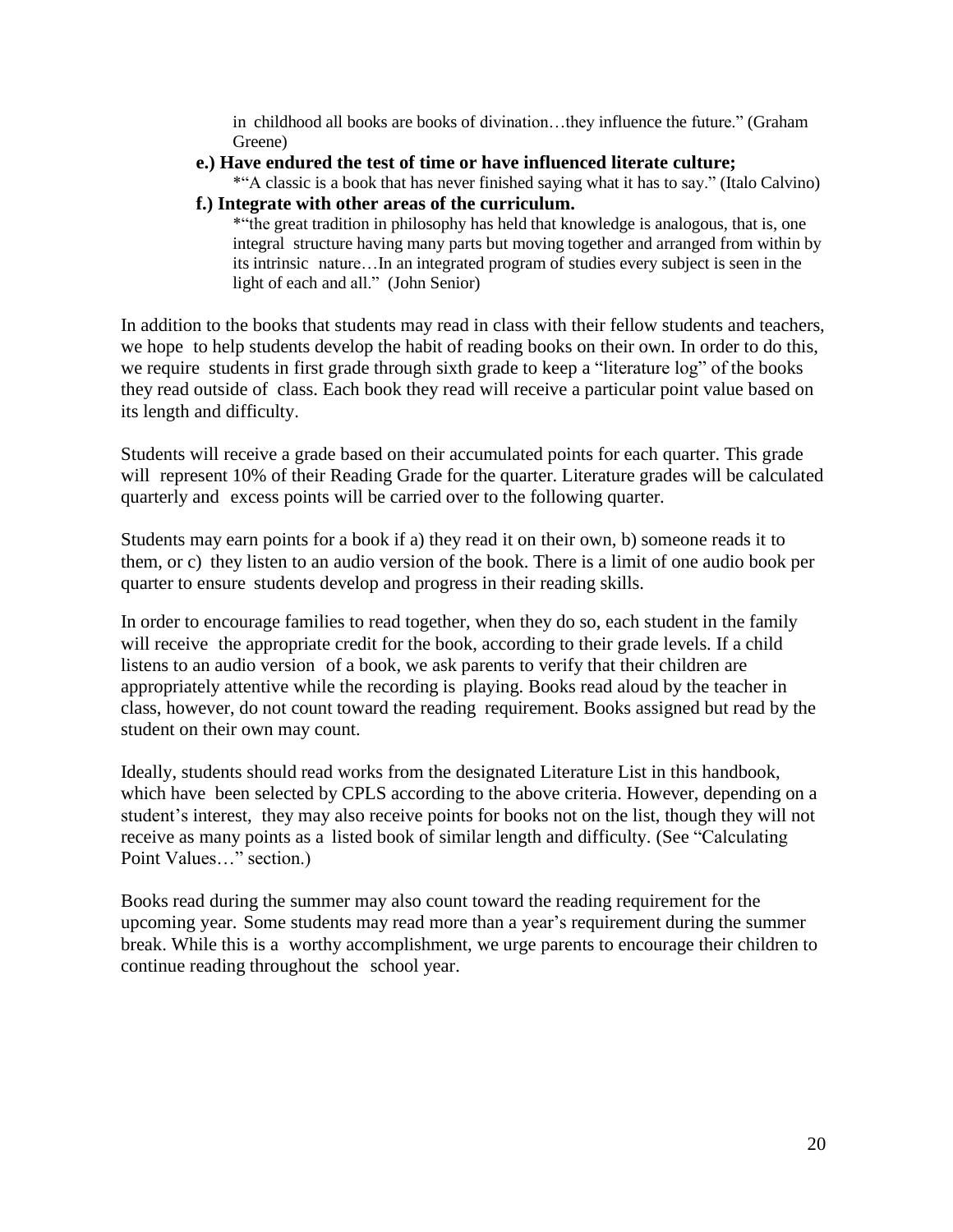#### **1.15 Reading Requirements**

**Students in grades one and two** will be required to read (or have read to them) and record the titles of forty books per year, including picture books. Fifty textual pages are required to count as one book.

 **Students in grades three through six** will receive grades according to the table below.

| A         | -R        | $\mathbb{C}$ |                     |
|-----------|-----------|--------------|---------------------|
| $19 - 21$ | $16-18$   | $13 - 15$    | Sixth Grade         |
| $18+$     | $15 - 17$ | $13 - 14$    | <b>Fifth Grade</b>  |
| $14+$     | $12 - 13$ | $10 - 11$    | <b>Fourth Grade</b> |
| $11+$     | $9 - 10$  | 8            | Third Grade         |

#### **VERIFICATION OF READING**

**Parents are responsible for verifying** that a book has been read by their child, or that they have listened attentively to one that has been read to them. To do this, parents might open the book to several random spots, read a few lines to the student, and then ask him/her to explain what is happening in the story. If the student has read the book well, he/she should be able to perform this task. Titles of books, authors, and point values should be recorded on the child's literature log and submitted by the designated due date each quarter. **The required parent signature at the bottom of the form certifies that the parent has verified the child's reading as well as the accuracy of all points recorded.** *All questions regarding book point values and acceptability of reading selections should be directed to the school librarian.*

#### **LIMITATIONS FOR NON-LIST BOOKS**

For every 3 list books recorded on the literature log, students may record 1 non-list book which they have read. Points allotted for the non-list books will follow the word count formula given below.

#### **CALCULATING POINT VALUES FOR NON-LIST BOOKS**

The calculation of points for non-list books are as follows:  $15,000$  to  $30,000$  words  $= 1$  point. After the first point, each additional 30,000 words count as an additional point: 30,000 to 60,000 words = 2 points, 60,000 to 90,000 words = 3 points, and so forth. **The number of words can be approximated** by the following process:

- 1. Choose a page of text
- 2. Count the number of words in ten lines.
- 3. Divide this number by 10 (for the average number of words in a line).
- 4. Multiply this number by the number of lines on one page.
- 5. Multiply this number by the number of pages in the book. (Pictorial pages should not be factored into the total number of pages.)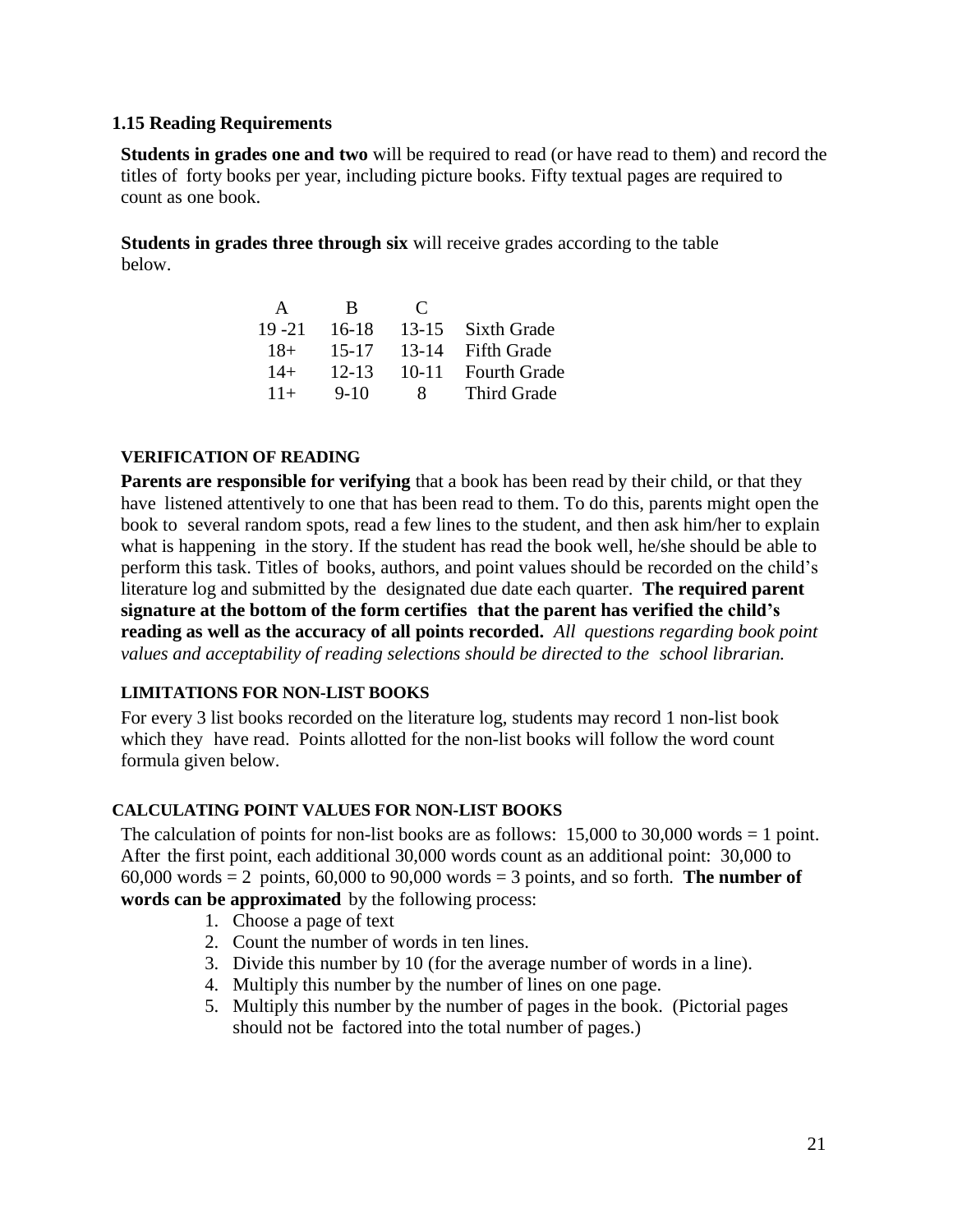Example: 10 lines on a page contains **90** words **90** divided by 10 equals **9** words on average per line **9** times 30 lines on the page equals **270 270** times **300** pages in the book equals **81,000 words** Therefore, this book would be awarded **3 points**.

Abridged versions of classics (for example, Great Illustrated Classics) that are on the literature list may *also be counted as a literature list book*. Great Illustrated Classics are awarded 2 points each. Points awarded to other abridged versions should be calculated according to the above formula for non-list books.

#### **BIOGRAPHIES**

**Third through sixth graders** are expected to read **three historical biographies** each year. Students who have not fulfilled the requirement of three historical biographies by the end of the fourth quarter **will have their literature grade dropped one letter grade for every biography they are missing**. Suggested books are listed below, **but others may be read with teacher approval**. **These biographies may be counted as toward** the "literature log." **To calculate the point value of a biography, allot** 1 point for every **15,000** words in the book.

We recommend biographies from *The Landmark Series, The Sower Series, and Heroes of the Faith Series*. Books from the *Childhood of Famous American Series* are fictionalized biographies **acceptable for third and fourth graders only** as transitional biographical reading. They are awarded a value of 2 points per book.

The CPLS library also contains several pre-approved pictorial biographies, designated with a pink dot. Although shorter in length, they are valuable reading and may be used to count as one-half of a biography for third and fourth graders. Any comparable works must be approved by the librarian.

#### **1.16 Literature List**

Please visit the CPLS family website for the entire "Book Me a Passage Literature List" complete with titles and point values.

All K-6 classrooms will follow the approved schedule for reading *The Chronicles of Narnia* series with students:

Kindergarten: *The Lion, the Witch and the Wardrobe* st Grade- *The Horse and His Boy* nd Grade- *The Magician's Nephew* rd Grade- *Prince Caspian* th Grade- *The Voyage of the Dawn Treader* th Grade- *The Silver Chair* th Grade- *The Last Battle*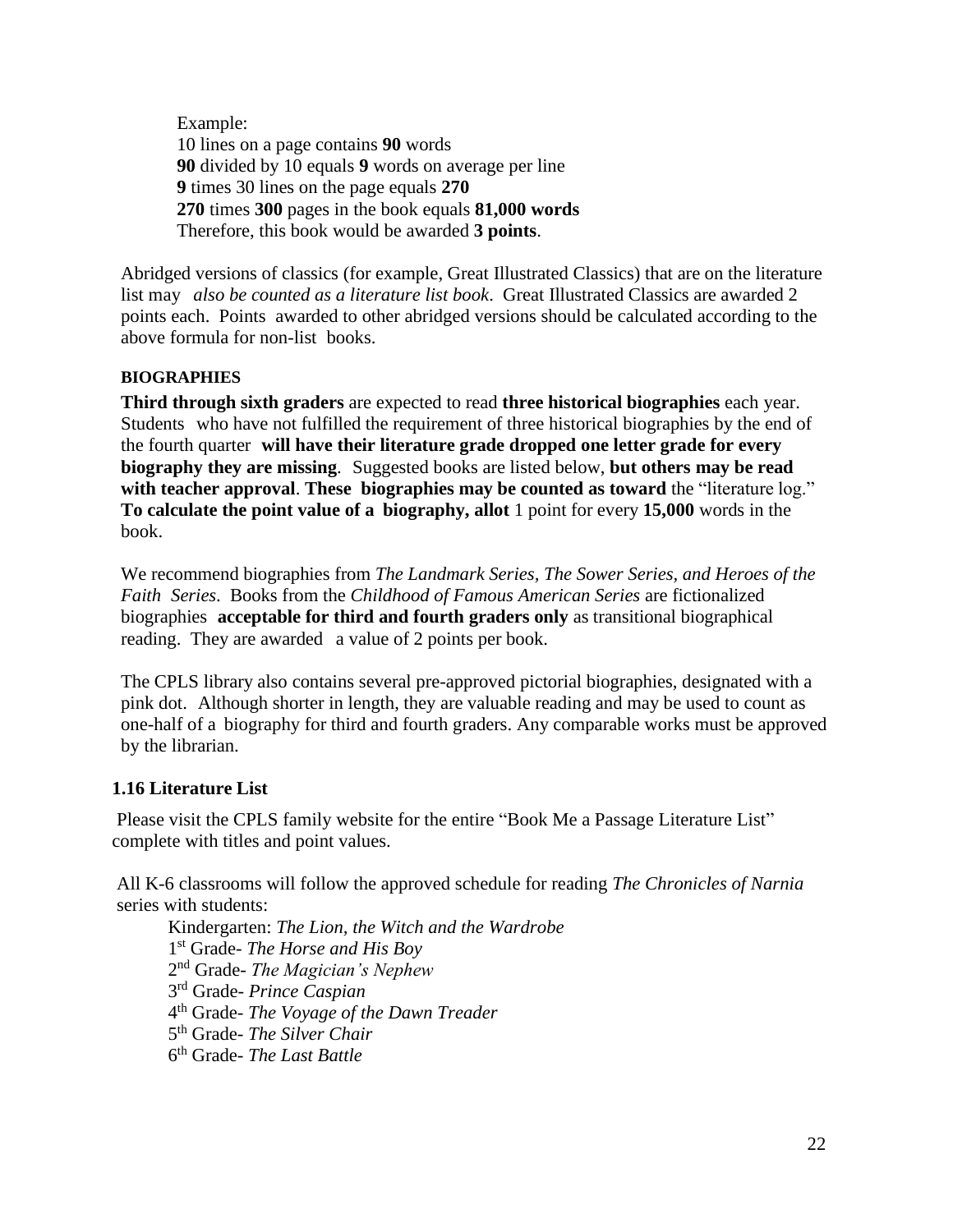### **1.17 Summer Reading Program (SRP)**

Students in grade  $7<sup>th</sup> - 12<sup>th</sup>$  are required to participate in the Summer Reading Program (SRP). The purpose of the SRP is to help fulfill the school's mission to cultivate lifelong learners.

Students must choose two books from the list below for their incoming grade level that they have not previously read. These books come from various disciplines—history, theology, philosophy, science, art and music, as well as poetry and fictional prose. Upon completion of the books, parents will sign a form confirming that their son or daughter has read the books. Students will be responsible for obtaining their own copy, whether by purchase, download, or borrowing the book from the library. The selections are all part of the "canon" of Great Books and so should be readily available and relatively inexpensive.

#### **7 th Grade**

# **Read at least two of the following:**

- *20,000 Leagues Under the Sea* by Jules Verne
- *Around the World in 80 Days* by Jules Verne
- *The Bronze Bow* by Elizabeth George Speare
- *Sign of the Beaver* by Elizabeth George Speare
- *Red Badge of Courage* by Stephen Crane
- *The Hobbit* by J. R. R. Tolkein
- *White Fang* by Jack London
- *The Princess Bride* by William Goldman

#### **8 th grade**

#### **Read at least two of the following:**

- *A Morbid Taste for Bones: The Chronicles of Brother Cadfael* by Ellis Peters
- *The Robe* by Lloyd C. Douglas
- *Last Days of Pompeii* by Lord Edward Bulwer-Lytton
- *Pilgrim's Progress* by John Bunyan
- *Eagle of the Ninth* by Rosemary Sutcliff
- *Looking for the King* by David C. Downing
- *The Dragon and the Raven* by G.A. Henty
- *The Merry Adventures of Robin Hood* by Howard Pyle
- *Wulf the Saxon* by G. A. Henty
- *Alfred the Great* by John Asser
- *The Fellowship of the Ring* by J.R.R. Tolkien
- *The Two Towers* by J.R.R. Tolkien
- *The Return of the King* by J.R.R. Tolkien

#### **9 th Grade**

#### **Read at least two of the following:**

- *The Last of the Mohicans* by James Fennimore Cooper
- *Moby Dick* by Herman Melville
- *A Connecticut Yankee in King Arthur's Court* by Mark Twain
- *O Pioneers* by Willa Cather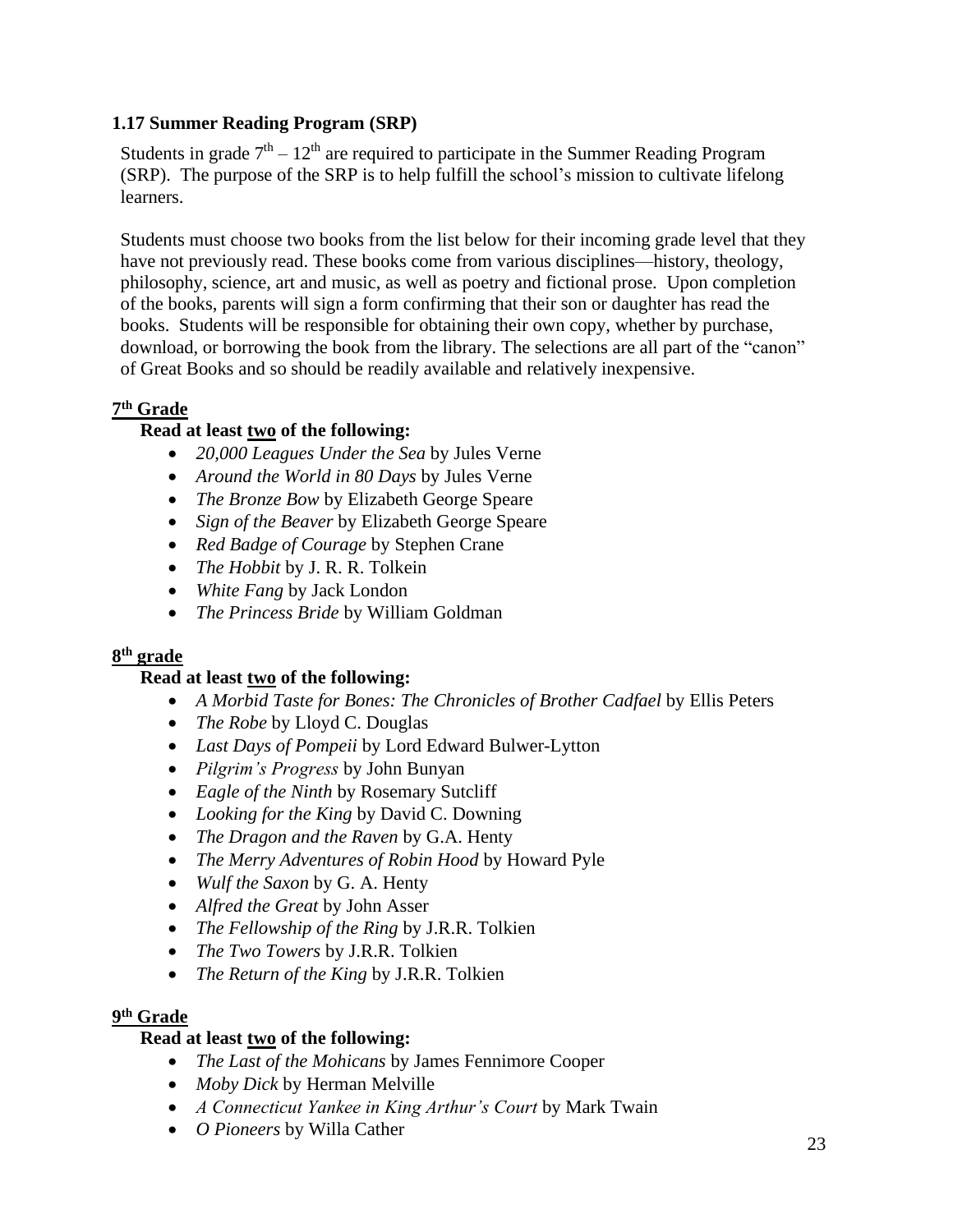- *Night* by Elie Wiesel
- *The Chosen* by Chaim Potok
- *Darwin's Black Box* by Michael Behe
- *The Pearl* by John Steinbeck
- *Here I Stand* by Roland Bainton

#### **10th Grade**

#### **Read at least two of the following:**

- *Song of Roland* & *Sir Gawain and the Green Knight*
- *The Count of Monte Cristo* by Alexandre Dumas
- *Till We Have Faces* by C. S. Lewis
- *The Four Loves* by C. S. Lewis
- *1776* by David McCullough
- *The Oregon Trail* by Francis Parkman
- *Profiles in Courage* by J. F. Kennedy

### **11th Grade**

#### **Read at least two of the following:**

- *Henry IV Pts 1&2* Shakespeare
- *Henry V* Shakespeare
- *King Lear* Shakespeare
- *Ivanhoe* by Sir Walter Scott
- *David Copperfield* by Charles Dickens
- *Great Expectations* by Charles Dickens
- *Tale of Two Cities* by Charles Dickens
- *Frankenstein* by Mary Shelley
- *Up From Slavery* by Booker T. Washington
- *Knowing God* by J.I. Packer

#### **12th Grade**

#### **Read at least one of the following:**

- *Les Miserables* by Victor Hugo
- *War & Peace* by Leo Tolstoy
- *Brothers Karamazov* by Fyodor Dostoevsky
- *The Agony and the Ecstasy* by Irving Stone

# **AND at least one of the following:**

- *Orthodoxy* by G. K. Chesterton
- *The Great Divorce* by C. S. Lewis
- *Mathematics: Is God Silent?* by James Nickel
- *Art and Fear* by David Bayles & Ted Orland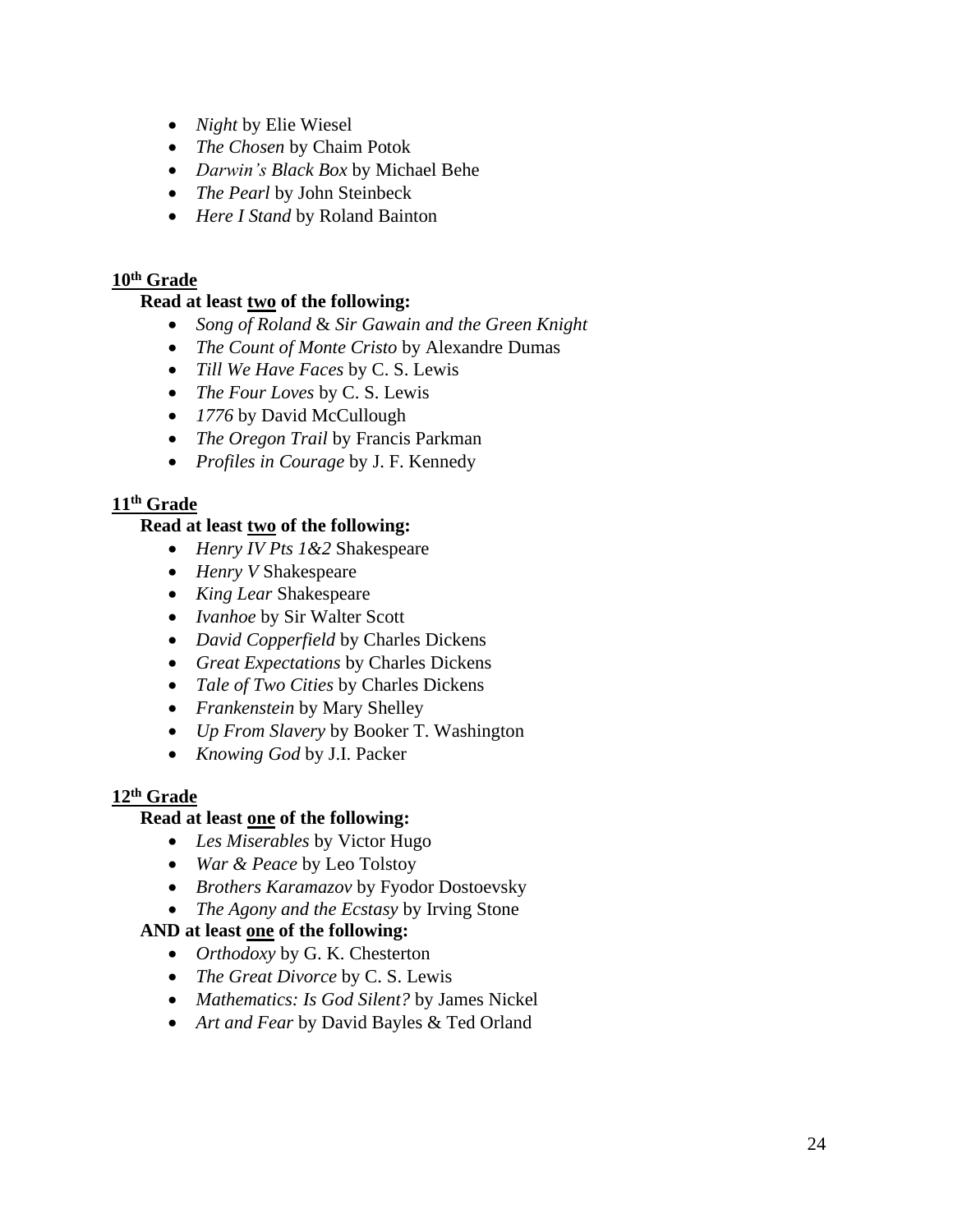

# **Cair Paravel Latin School** 2021-2022 Academic Calendar

|                           |                |                                   | August 2021 |                             |                                          |                |    | September 2021 |               |              |                | October 2021 |                                    |                              |    |              |            |    |    |                |
|---------------------------|----------------|-----------------------------------|-------------|-----------------------------|------------------------------------------|----------------|----|----------------|---------------|--------------|----------------|--------------|------------------------------------|------------------------------|----|--------------|------------|----|----|----------------|
| s                         | м              | Tu                                | W           | Th                          | F                                        | Sa             | s  | м              | Tu            | W            | Th             | F            | Sa                                 | s                            | М  | Tu           | W          | Th | F  | Sa             |
| 1                         | $\overline{2}$ | 3                                 | 4           | 5                           | 6                                        | $\overline{7}$ |    |                |               | $\mathbf{1}$ | $\overline{2}$ | 3            | 4                                  |                              |    |              |            |    | 1  | $\overline{2}$ |
| 8                         | 9              | 10                                | 11          | 12                          | 13                                       | 14             | 5  | 6              | 7             | 8            | 9              | 10           | 11                                 | 3                            | 4  | 5            | 6          | 7  | 8  | 9              |
| 15                        | 16             | 17                                | 18          | 19                          | 20                                       | 21             | 12 | 13             | 14            | 15           | 16             | 17           | 18                                 | 10                           | 11 | 12           | 13         | 14 | 15 | 16             |
| 22                        | 23             | 24                                | 25          | 26                          | 27                                       | 28             | 19 | 20             | 21            | 22           | 23             | 24           | 25                                 | 17                           | 18 | 19           | 20         | 21 | 22 | 23             |
| 29                        | 30             | 31                                |             |                             |                                          |                | 26 | 27             | 28            | 29           | 30             |              |                                    | 24                           | 25 | 26           | 27         | 28 | 29 | 30             |
|                           |                |                                   |             |                             |                                          |                |    |                |               |              |                |              |                                    | 31                           |    |              |            |    |    |                |
|                           |                | November 2021                     |             |                             |                                          |                |    |                | December 2021 |              |                |              |                                    |                              |    | January 2022 |            |    |    |                |
| s                         | м              | Tu                                | W           | Th                          | F                                        | Sa             | s  | м              | Tu            | W            | Th             | F            | Sa                                 | S<br>W<br>F<br>м<br>Tu<br>Th |    |              |            |    | Sa |                |
|                           | 1              | 2                                 | 3           | 4                           | 5                                        | 6              |    |                |               | 1            | 2              | 3            | 4                                  |                              |    |              |            |    |    | 1              |
| 7                         | 8              | ٩                                 | 10          | 11                          | $\overline{12}$                          | 13             | 5  | 6              | 7             | 8            | 9              | 10           | 11                                 | 2                            | 3  | 4            | 5          | 6  | 7  | 8              |
| 14                        | 15             | 16                                | 17          | 18                          | 19                                       | 20             | 12 | 13             | 14            | 15           | 16             | 17           | 18                                 | 9                            | 10 | 11           | 12         | 13 | 14 | 15             |
| 21                        | 22             | 23                                | 24          | 25                          | 26                                       | 27             | 19 | 20             | 21            | 22           | 23             | 24           | 25                                 | 16                           | 17 | 18           | 19         | 20 | 21 | 22             |
| 28                        | 29             | 30                                |             |                             |                                          |                | 26 | 27             | 28            | 29           | 30             | 31           |                                    | 23                           | 24 | 25           | 26         | 27 | 28 | 29             |
|                           |                |                                   |             |                             |                                          |                |    |                |               |              |                |              |                                    | 30                           | 31 |              |            |    |    |                |
|                           |                | February 2022                     |             |                             |                                          |                |    |                |               | March 2022   |                |              |                                    |                              |    |              | April 2022 |    |    |                |
| s                         | м              | Tu                                | w           | Th                          | F                                        | Sa             | S  | м              | Tu            | W            | Th             | F            | Sa                                 | s                            | м  | Tu           | w          | Th | F  | Sa             |
|                           |                | 1                                 | 2           | 3                           | 4                                        | 5              |    |                | 1             | 2            | 3              | 4            | 5                                  |                              |    |              |            |    | 1  | 2              |
| 6                         | 7              | 8                                 | ٩           | 10                          | 11                                       | 12             | 6  | 7              | 8             | 9            | 10             | 11           | 12                                 | 3                            | 4  | 5            | 6          | 7  | 8  | ٩              |
| 13                        | 14             | 15                                | 16          | 17                          | 18                                       | 19             | 13 | 14             | 15            | 16           | 17             | 18           | 19                                 | 10                           | 11 | 12           | 13         | 14 | 15 | 16             |
| 20                        | 21             | 22                                | 23          | 24                          | 25                                       | 26             | 20 | 21             | 22            | 23           | 24             | 25           | 26                                 | 17                           | 18 | 19           | 20         | 21 | 22 | 23             |
| 27                        | 28             |                                   |             |                             |                                          |                | 27 | 28             | 29            | 30           | 31             |              |                                    | 24                           | 25 | 26           | 27         | 28 | 29 | 30             |
|                           |                |                                   | May 2022    |                             |                                          |                |    |                |               |              |                |              | <b>Important Dates to Remember</b> |                              |    |              |            |    |    |                |
| s                         | м              | Tu                                | W           | Th                          | F                                        | Sa             |    |                |               |              |                |              |                                    |                              |    |              |            |    |    |                |
| 1                         | 2              | 3                                 | 4           | 5                           | 6                                        | 7              |    |                |               |              |                |              |                                    |                              |    |              |            |    |    |                |
| 8                         | 9              | 10                                | 11          | 12                          | 13                                       | 14             |    |                |               |              |                |              |                                    |                              |    |              |            |    |    |                |
| 15                        | 16             | 17                                | 18          | 19                          | 20                                       | 21             |    |                |               |              |                |              |                                    |                              |    |              |            |    |    |                |
| 22                        | 23             | 24                                | 25          | 26                          | 27                                       | 28             |    |                |               |              |                |              |                                    |                              |    |              |            |    |    |                |
| 29                        | 30             | 31                                |             |                             |                                          |                |    |                |               |              |                |              |                                    |                              |    |              |            |    |    |                |
|                           |                |                                   |             |                             |                                          |                |    |                |               |              |                |              |                                    |                              |    |              |            |    |    |                |
|                           | No School      |                                   |             |                             | <b>Work Day/Inservice</b><br>(No School) |                |    |                |               |              |                |              |                                    |                              |    |              |            |    |    |                |
|                           |                |                                   |             |                             |                                          |                |    |                |               |              |                |              |                                    |                              |    |              |            |    |    |                |
|                           |                | <b>Parent-Teacher Conferences</b> |             |                             |                                          |                |    |                |               |              |                |              |                                    |                              |    |              |            |    |    |                |
|                           |                |                                   |             |                             |                                          |                |    |                |               |              |                |              |                                    |                              |    |              |            |    |    |                |
|                           |                |                                   |             | <b>Start/End of Quarter</b> |                                          |                |    |                |               |              |                |              |                                    |                              |    |              |            |    |    |                |
| <b>Half Day of School</b> |                |                                   |             |                             |                                          |                |    |                |               |              |                |              |                                    |                              |    |              |            |    |    |                |
|                           |                |                                   |             |                             |                                          |                |    |                |               |              |                |              |                                    |                              |    |              |            |    |    |                |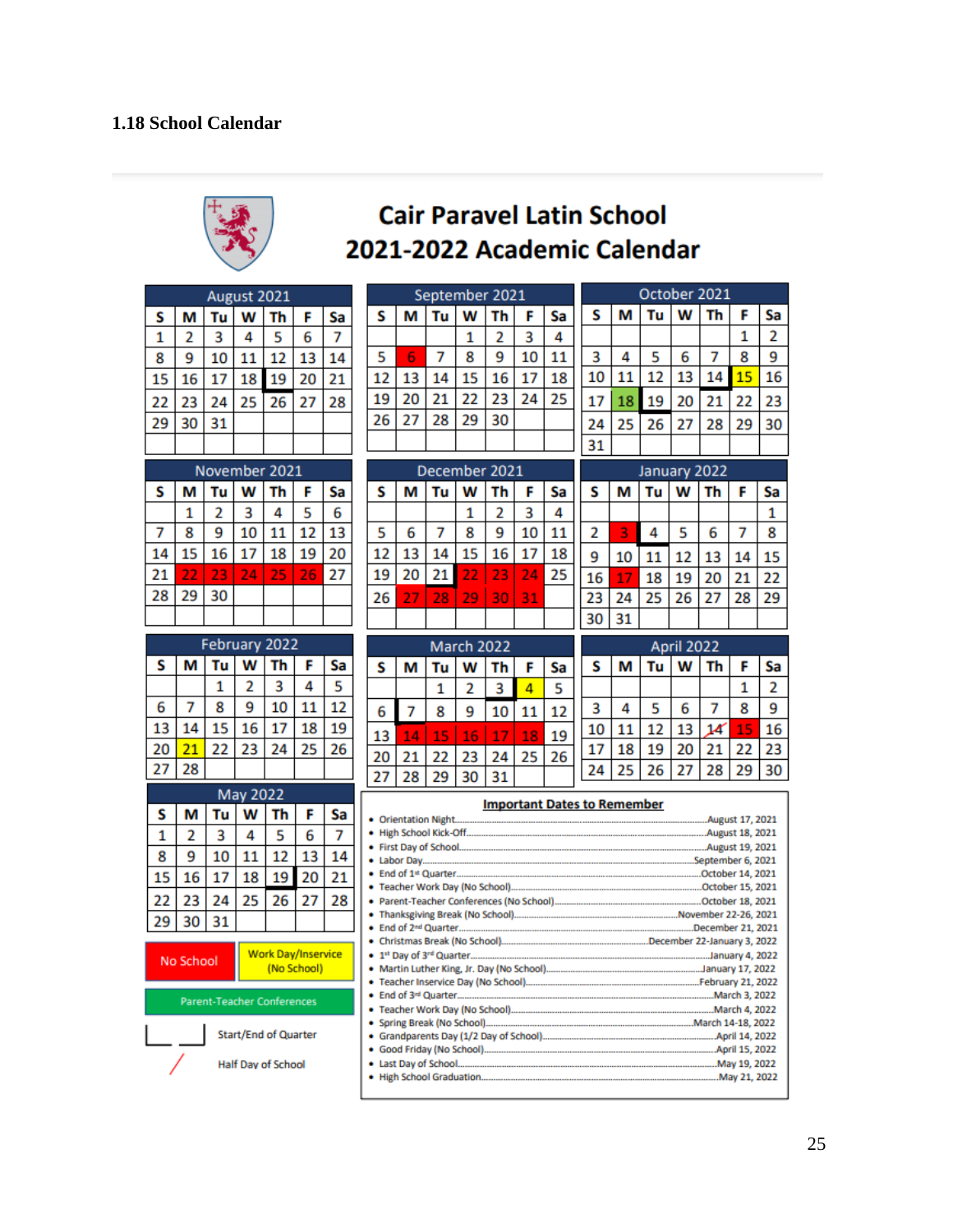# **2. SCHOOL POLICIES**

## **2.1 Admissions**

Cair Paravel Latin School admits students of any race, color, sex, and national or ethnic origin, to all the rights, privileges, programs and activities generally accorded or made available to students at the school. It does not discriminate on the basis of race, color, sex or national or ethnic origin in administration of its educational policies, admissions policies, and athletic and other school-administered programs. Cair Paravel Latin School does reserve the right to select students on the basis of academic performance, religious commitment, philosophical compatibility, and willingness to cooperate with the Cair Paravel Latin School administration and abide by its policies. Our hope is to find the best possible match between the school and families who understand and desire what CPLS has to offer.

Families of new applicants are encouraged to submit a completed application and application fee for each child, applying as soon as possible. The administration will then schedule an academic screening test and a family interview to complete the admissions process. Upon acceptance, applicants will have until June  $10<sup>th</sup>$  to pay their first tuition payment, thus securing a place in the school. After  $10<sup>th</sup>$ , the first tuition payment is due upon confirmation of acceptance.

Following the start of school, applicants will be evaluated and accepted as classroom space is available following the above process.

#### **2.2 Admission Standards**

**GENERAL:** To be admitted to CPLS, at least one parent must be a professing Christian who subscribes without reservation to our Statement of Faith. The second parent, if not a believer, must be informed fully as to the nature and mission of the school. It should be understood that CPLS expects a high degree of parental involvement in a student's education.

Kindergarten students must be 5 years old on or before September 1 of the school year for which application is being made and  $1<sup>st</sup>$  grade students must be 6 years old by September 1 of the school year for which application is being made in accordance with K.S.A. 72-1107.

**GRAMMAR (K-6) AND LOGIC (7-8) SCHOOL:** Cair Paravel Latin School requires administrative review of previous school records and the most recent standardized test scores.

**RHETORIC SCHOOL (9-12):** Prospective students must demonstrate standardized test scores above the  $66<sup>th</sup>$  percentile or a GPA of 2.25 during their most recent school year. In addition, they must be able to work out a plan to meet all of the graduation requirements of CPLS based on previous credits. It is the parents' responsibility to have the student make up any deficiencies with school approval, preferably before the beginning of the next school year. Finally, the student must convince Administration of his/her desire for a classical Christian education.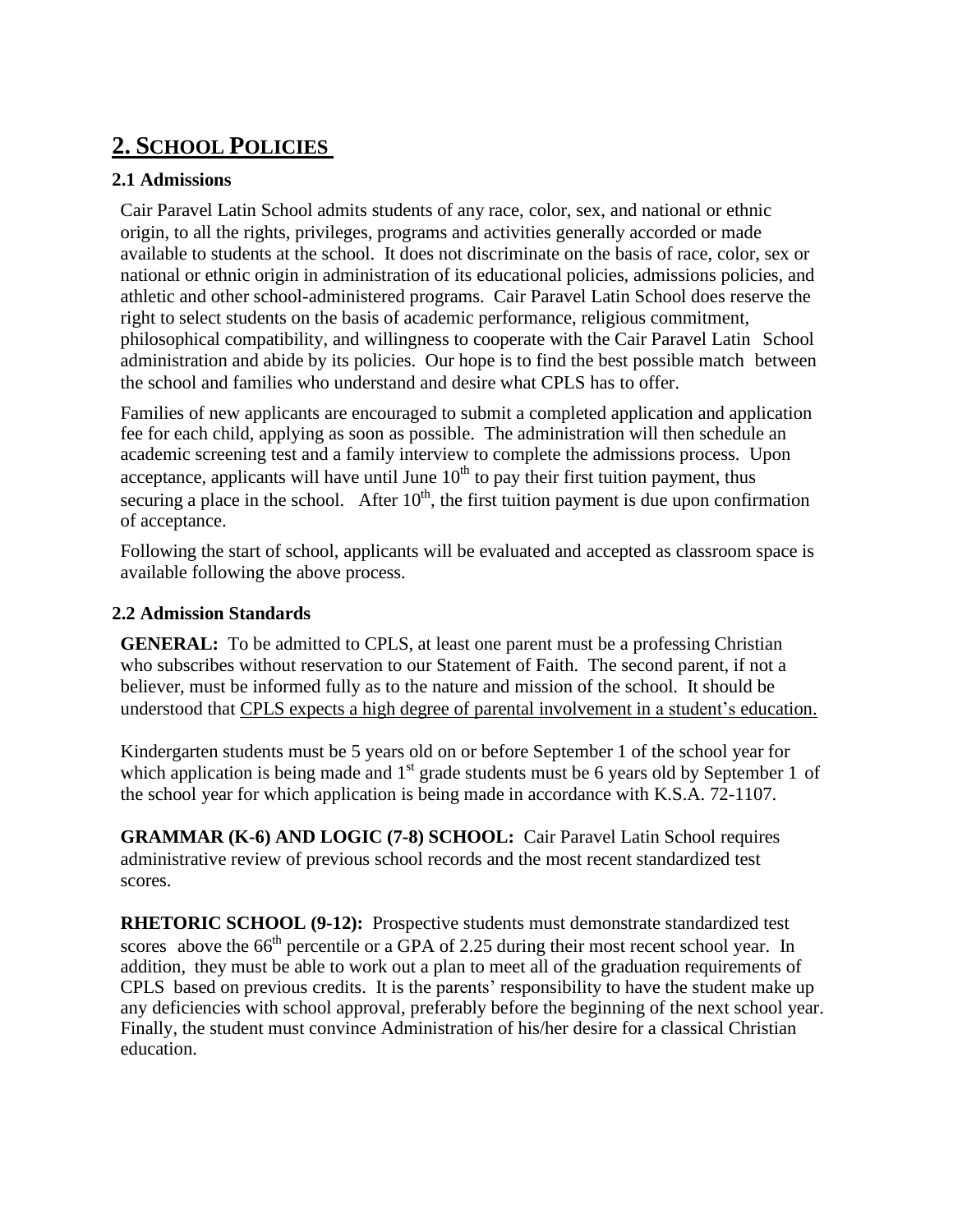**RE-ADMISSION:** It is the prayer of the CPLS community that the best "fit" for both student and CPLS be maintained as we endeavor to fulfill our mission. If the school finds that any student is found to be experiencing pronounced difficulties academically, behaviorally or spiritually, a readmission interview may be required as part of the process of Administration determining whether the student will be allowed to re-enroll.

Former students who have left CPLS but wish to return will be considered for re-admission on the basis of an interview, testing, and/or past history at CPLS or at any other schools the student has attended. A student who does not attend all four years of Rhetoric school at CPLS will not be ranked or eligible for Valedictorian or Salutatorian but will still be eligible to receive a diploma and participate in graduation.

#### **2.3 Student Records**

A confidential, permanent record for each student at CPLS shall be maintained in accordance with state and federal laws and regulations, and information from that record shall be released only in accordance with state and federal laws and regulations.

#### **2.4 Transcripts**

Official school transcripts for grades 9 through 12 may be requested from the school office by giving 48-hour notice. The transcript will then be sent directly to the educational institution needing it. All financial obligations to Cair Paravel Latin School must be met before transcripts will be released.

#### **2.5 Processing Parent Complaints**

It is the school's intent for parents, faculty and staff to work out any problems following the guidelines of Matthew 18:15-17.

Parents should first approach the faculty/staff member with a problem (not Board members or Administrators). To ensure thoughtfulness and accuracy, the faculty/staff member or parent may request that both parties write out the problem following their conversation.

If the matter is not resolved with the parent and faculty/staff member, the Administration may become involved. If there is still no satisfaction, the Board of Directors could become involved.

If a parent declines to talk to the individual faculty/staff member, the appropriate administrator may arrange a meeting with the teacher. Any claim or dispute arising within the CPLS community that shall be settled by mediation and, if necessary, legally binding arbitration in accordance with the Rules of Procedure for Christian Conciliation of the Institute for Christian Conciliation. This includes, but is not limited to:

- Student or parent issues with teachers
- Student or parent issues with the administration
- Student or parent issues with other students or parents (CPLS related)
- Student or parent issues with CPLS policies or practices in general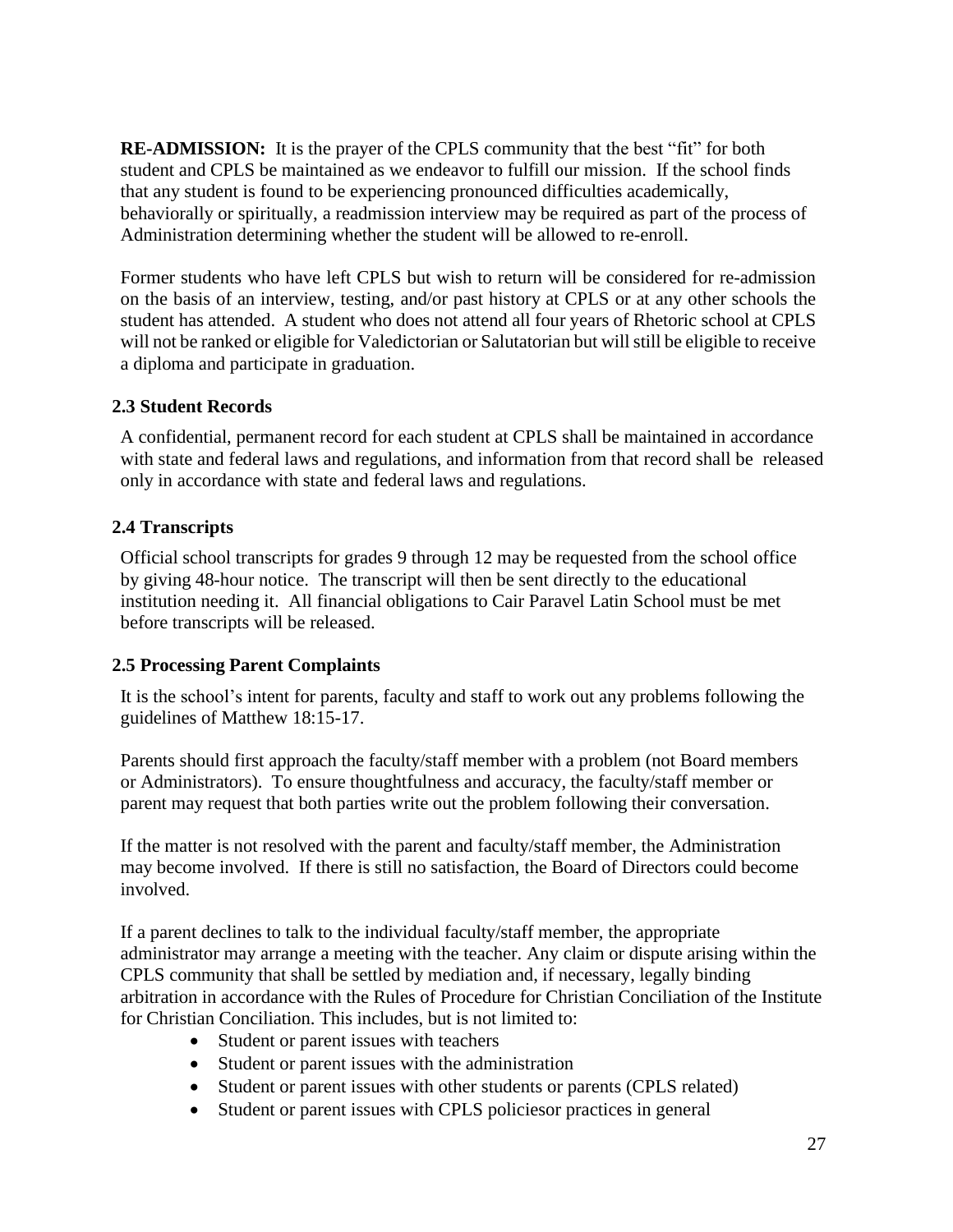Judgment upon an arbitration decision may be entered in any court otherwise having jurisdiction. The parties understand that these methods shall be the sole remedy for any controversy or claim and expressly waive their right to file a lawsuit in any civil court against one another for such disputes, except to enforce an arbitration decision.

### **2.6 Tours, Field Trips & Athletics**

#### **Reasons for Travel: Psalm 24:1**

Part of the CPLS philosophy of education involves the conviction that many important lessons are learned outside the classroom. Through tours (grades 5-12), field trips (all grades), and athletic trips (teams from grades 7-12), our students are provided experiences in travel, adventure and Christian fellowship that cannot be achieved during regular school hours.

#### **Reasons for Guidelines: I Corinthians 14:40**

When CPLS students and accompanying adults leave our campus, we are ambassadors for Christ, as well as for CPLS. Since the God we serve is a God of order and righteousness, it is expected that high standards be maintained. These guidelines are meant to enhance the educational value and enjoyment of the trips, while empowering our volunteer trip sponsors to maintain an appropriate atmosphere. CPLS believes that for the brief time periods that constitute group travel opportunities, godly people must restrain their liberties to benefit the group. In order to best represent our Lord, to promote unity, harmony and enjoyment among our "ambassadors", and to maximize the educational experience on field trips and tours, the following guidelines have been established by CPLS:

#### **Dress Code: Matthew 5:16**

Clothing and appearance have a great influence on attitude, behavior and schoolwork. While appearance does not conclusively reflect a person's spiritual condition, it does have four significant purposes: modesty, protection, symbolism and distinction between the sexes. It is important to realize that our clothing is important because it speaks to others before we may speak. This standard of clothing is based on being neat, clean, modest, and appropriate for the occasion while prohibiting items that disrupt or distract from the educational goals of the school. When necessary, sponsors will require students to change their clothing.

**Field Trips:** All students shall wear school uniforms unless approved in advance by Administration.

**Athletic Trips:** Team members/managers will wear school-approved warm-ups.

**Tours:** Clothing guidelines will be set by the lead sponsor for each tour, in accordance with recommended guidelines. These recommendations include:

 -Museums/Historical Sites: Uniform polo shirts, uniform collared shirts; uniform hoodies, uniform pants or jeans or khakis (tailored and in good repair); uniform shorts, jean, khaki or other modest shorts/pants (no short-shorts, nylon or athletic shorts, leggings as pants or yoga pants).

-Outdoor Activities: Jeans or modest shorts (no short-shorts); appropriate t-shirts in any of the following categories: CPLS (spirit wear or other, such as Spiritual Emphasis Week), Christian, sports, souvenir or plain; NOTE: All t-shirts must have sleeves and be long enough to tuck in. -Swimsuits: Girls must wear only one-piece swimsuits; boys must wear loose trunks.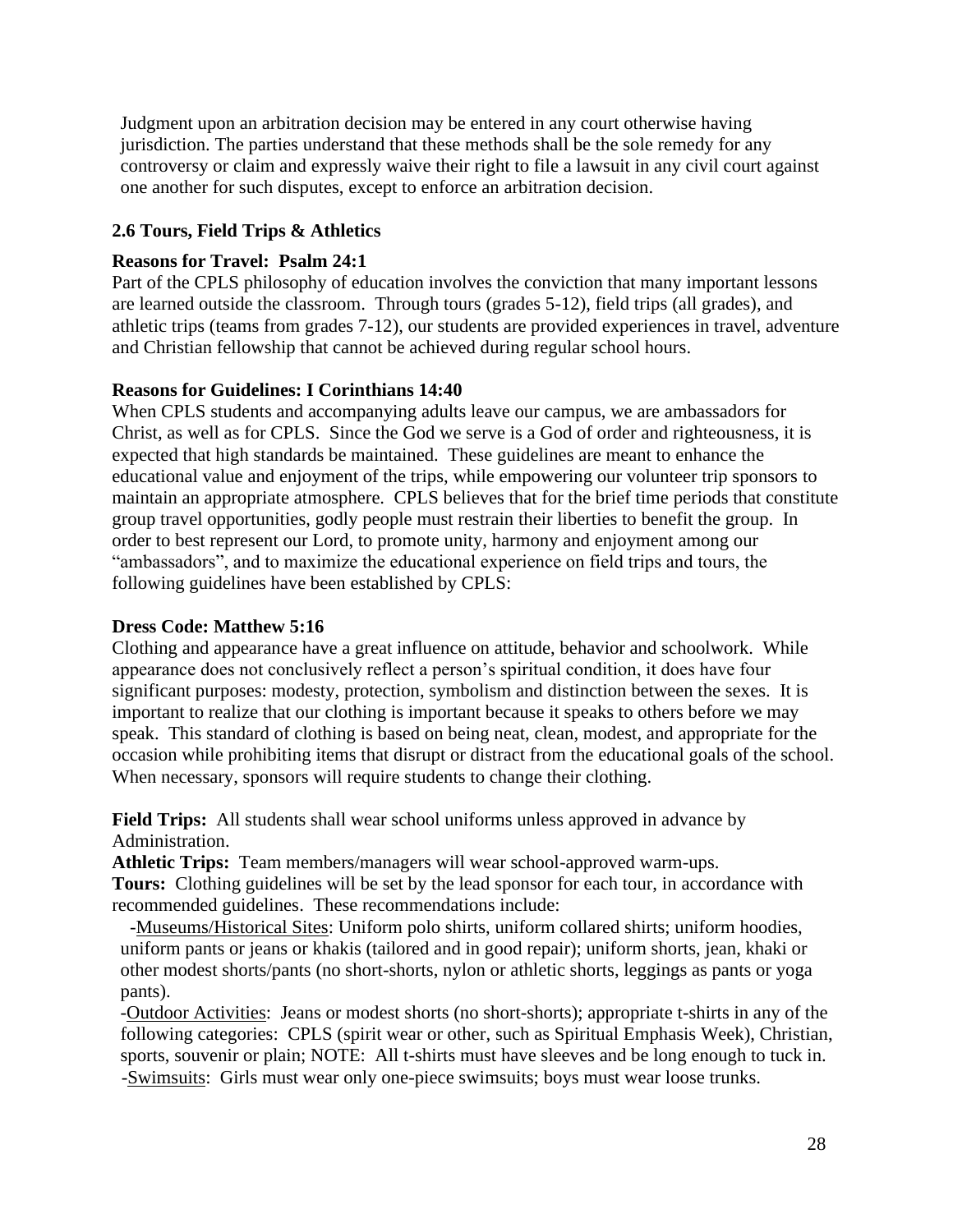-Hair: Hairstyles while on a school-sponsored trip should be the same as at school; extreme styles are prohibited.

### **Entertainment: Philippians 4:8**

How each person, student or adult, spends their leisure time will have a significant impact on their social, mental and spiritual development. The CPLS field trips, tours and athletic trips are a wonderful opportunity for students, teachers and parent sponsors to interact positively. We believe this is best accomplished without undue distraction of audio/visual equipment. Choice of entertainment is also critical because of its impact on healthy minds.

**Games:** Cards and other non-electronic games which foster interaction are acceptable. **Literature:** Reading is always encouraged; however, inappropriate literature will not be allowed.

**Electronics:** CD, MP3, iPods and other similar devices are allowed for use only by 9th-12th graders in accordance with the guidelines specified by the Tour Coordinator. All other electronic devices, including but not limited to handheld games and portable DVD players, are not allowed.

**Movies:** Most buses used for tours have the capacity to show movies. All movies must be approved by the Tour Coordinator. Students may suggest movies to the Tour Coordinator, but final approval rests with the Tour Coordinator. Only G-rated movies will be shown unless approved by the Tour Coordinator and Head of School, keeping in mind the destination, theme and activities to be experienced on the trip. No sponsor or students are allowed to watch movies or shows on their handheld mobile devices.

**Television:** There will be no TV watching in hotel rooms. Sponsors are encouraged to look for positive alternatives.

**Cell Phones:** Students may use cell phones (their own or sponsors') only during designated times for calls to parents/guardians or at the discretion of the Tour Coordinator (grades 9-12 ONLY). Students are not allowed to stream any entertainment on their handheld mobile devices.

#### **Behavior Standards: Colossians 3:17**

As representatives of CPLS and as ambassadors for Christ, it is very important that the behavior of both students and sponsors on school-sponsored trips be above reproach. It has been said that an individual Christian may be the only "Bible" that some non-believers ever read. Travel as a group presents an outstanding opportunity for evangelism. Likewise, misbehavior of professing Christians could be a hindrance to faith for unbelieving observers.

Adult sponsors and teachers will have the responsibility for establishing an appropriate atmosphere of discipline on school trips. Sponsors will expect respect and obedience and will maintain control of the students specifically assigned to their oversight, as well as the group of students in general. We anticipate excellent behavior and a spirit of cooperation between the students, trip sponsors and parents. Sponsors will enforce all discipline policies of CPLS at all times.

**Field Trips/Athletic Trips:** (Some modifications may be made for Rhetoric school students at the discretion of the teacher).

- Students should be made aware of the educational opportunities and travel itinerary before leaving.
- Students must stay with the sponsor they ride with at all times, including the time spent at their destination.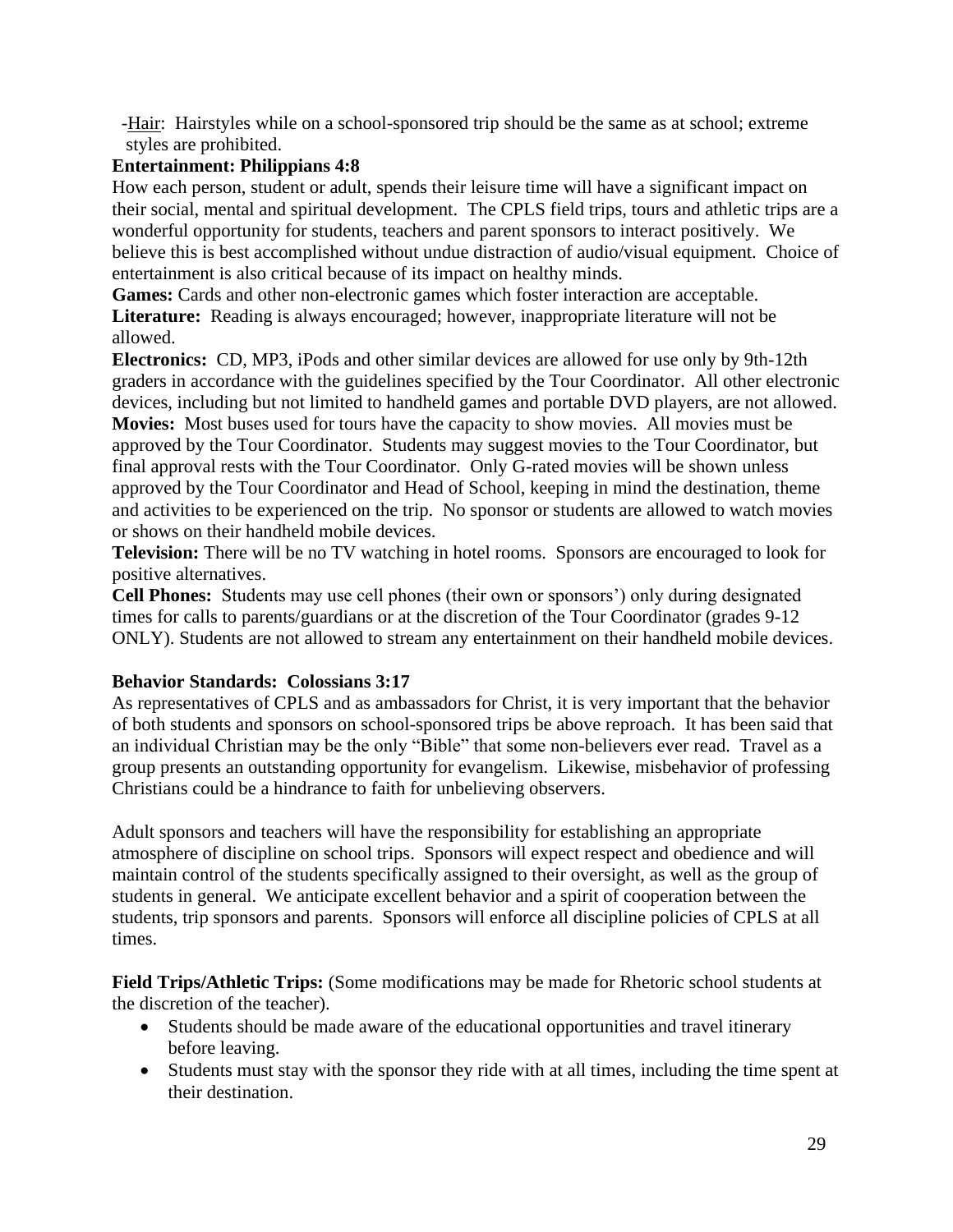- Students under 12 years of age should not sit in passenger seats with airbags. Every person has to wear a seatbelt while the vehicle is moving – NO EXCEPTIONS!
- Kansas State Law requires students that are ages 4, 5, 6 and 7 and weigh less than 80 pounds or are shorter than 4'9" must be in a booster seat when riding in a vehicle. This law applies to school transportation which includes field trips. Parents are responsible for providing booster seats if their student meets this criterion. Students will not be allowed to go on a field trip if they don't have a booster.
- No switching to ride in another vehicle without teacher's permission and both drivers' knowledge.
- Students may combine with another group of CPLS students once at the destination as long as they stay with the adult sponsors and sponsors/teachers are aware and approve.
- Since sponsors are responsible for the safety and whereabouts of the students under their supervision at all times, students must stay with their designated sponsor (some modifications may be made for Rhetoric school students at the discretion of the teacher/coach in charge).
- Use or possession of any illegal drugs or alcohol or the improper use of prescription or non-prescription drugs is prohibited on school property or any school trips or during any school-sponsored activity. The school reserves the right to impose any disciplinary action thought appropriate including, but not limited to, suspension or expulsion of any students violating this provision with or without credit for any school term. Parents will be expected to immediately pick up their children from any activity regardless of the time or place of violation.

#### **Tour Guidelines**:

Disciplinary action will follow this chain of events:

1st offense – verbal warning

2nd offense –sit with sponsor (if on bus) and phone call to parents

3rd offense – parents will be phoned to arrange for the student's immediate return home

No opposite gender students are allowed in hotel rooms at any time. A sponsor-supervised room may be designated as a public area by the tour leader and may be used for socializing.

Disciplinary action will follow this chain of events:

1st offense – phone call to parents

2nd offense – parents will be phoned to arrange for the student's immediate return home.

Student: Sponsor ratios for hotel rooms are as follows:

Grades  $5 - 8 - 3:1$ 

Grades  $9-12 - 5:1$ 

- Every room shall have an adult sponsor responsible for supervision and welfare of students.
- Prohibition on physical displays of affection will be enforced.
- TVs in hotel rooms are not to be turned on.
- On overnight bus trips, genders must be separated at "lights out" (time to be determined by the Tour Coordinator).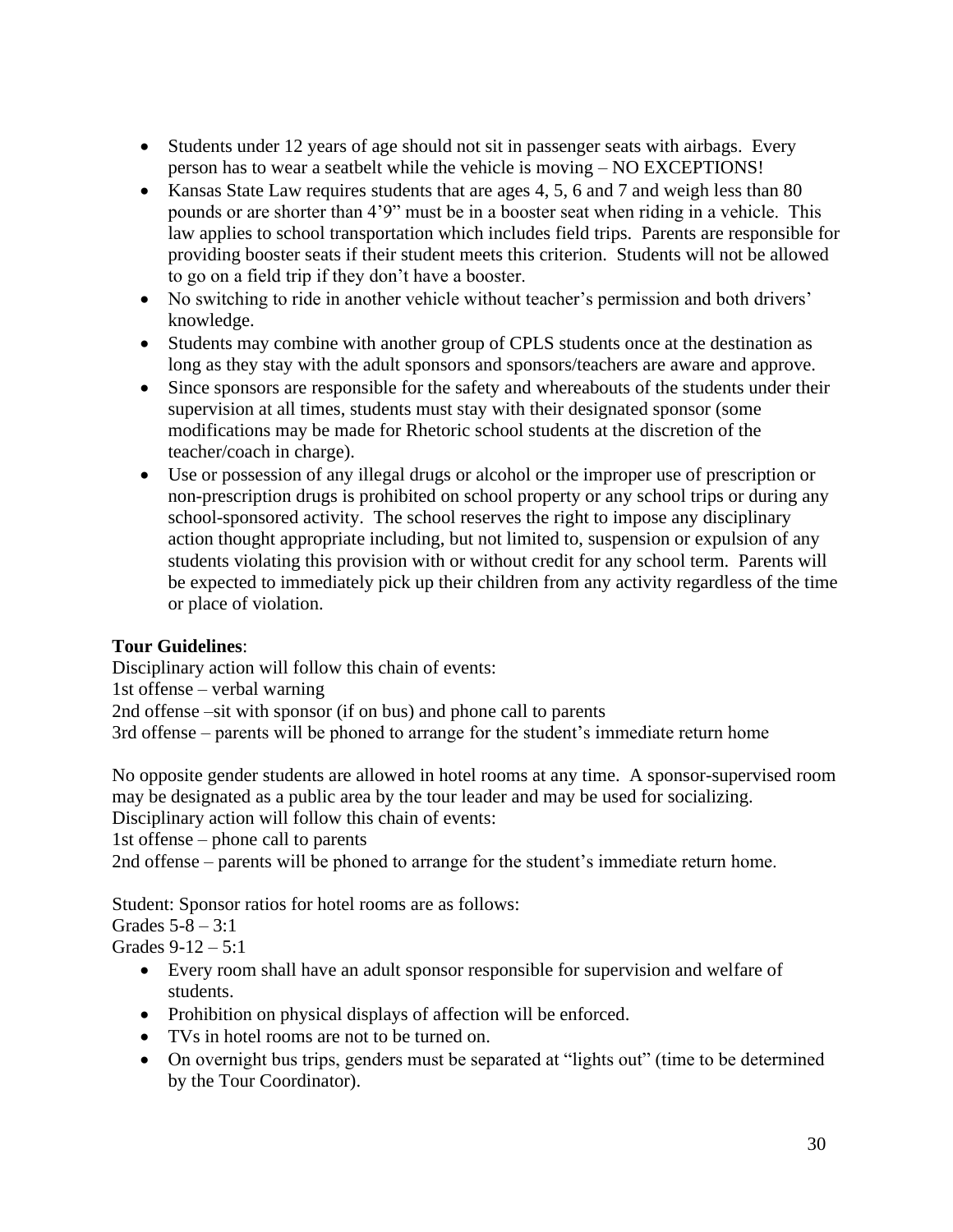- Use or possession of any illegal drugs or alcohol or the improper use of prescription of non-prescription drugs is prohibited on school property or any school trips or during any school-sponsored activity. The school reserves the right to impose any disciplinary action thought appropriate, including, but not limited to, suspension or expulsion of any students violating this provision, with or without credit for any school term. Parents will be expected to immediately pick up their children from any activity regardless of the time or place of violation.
- Students may combine with another group of CPLS students once at the destination as long as they stay with the adult sponsors and sponsors/instructors are aware and approve.
- Since sponsors are responsible for the safety and whereabouts of the students under their supervision at all times, students must stay with their designated sponsor. Some modifications may be made for Rhetoric school students at the discretion of the lead sponsor.

#### **Sponsor Responsibilities: 1 Peter 5:2**

Field Trips:

- It is the responsibility of sponsors/drivers to demonstrate a positive, cooperative and supportive attitude toward field trip leadership; any hint of dissension is ultimately harmful to the attitude of the students. Sponsors must know in advance their responsibilities and agree to them. The following are items to keep in mind, but the list is not intended to be all-inclusive:
- Sponsors are responsible for the safety and whereabouts of the students under their supervision at all times; therefore, students must always be accompanied by their designated sponsor. Some modifications may be made for Rhetoric school students at the discretion of the lead sponsor.
- Driver information should be on file in the school office.
- Sponsors shall enforce all CPLS discipline policies, as well as any specific trip policies.
- Drivers should exchange cell phone numbers, if available, before leaving.
- Students will be assigned to a sponsor/driver in advance.
- Sponsors should be made aware of the educational objectives and itinerary before leaving.
- Travel directions/simple maps from school to destination for all drivers will be provided.
- Drivers must obey speed limits and traffic rules.
- Students under 12 should not sit in passenger seats with airbags.
- Every person has to wear a seat belt while the vehicle is moving.
- Whenever possible, vehicles must travel with at least one other vehicle in case of breakdowns or emergencies.
- No switching to ride in another vehicle without permission and both drivers' knowledge.
- Students may combine with another group of CPLS students once at the destination as long as they stay with the adult sponsors and sponsors/instructors are aware and approve.
- All students and drivers should meet in one place and be accounted for by the teacher upon arrival at their destination and before leaving their destination.
- When arriving back after 3:30 p.m. dismissal time, sponsors and/or the instructor are responsible to see that each child is picked up.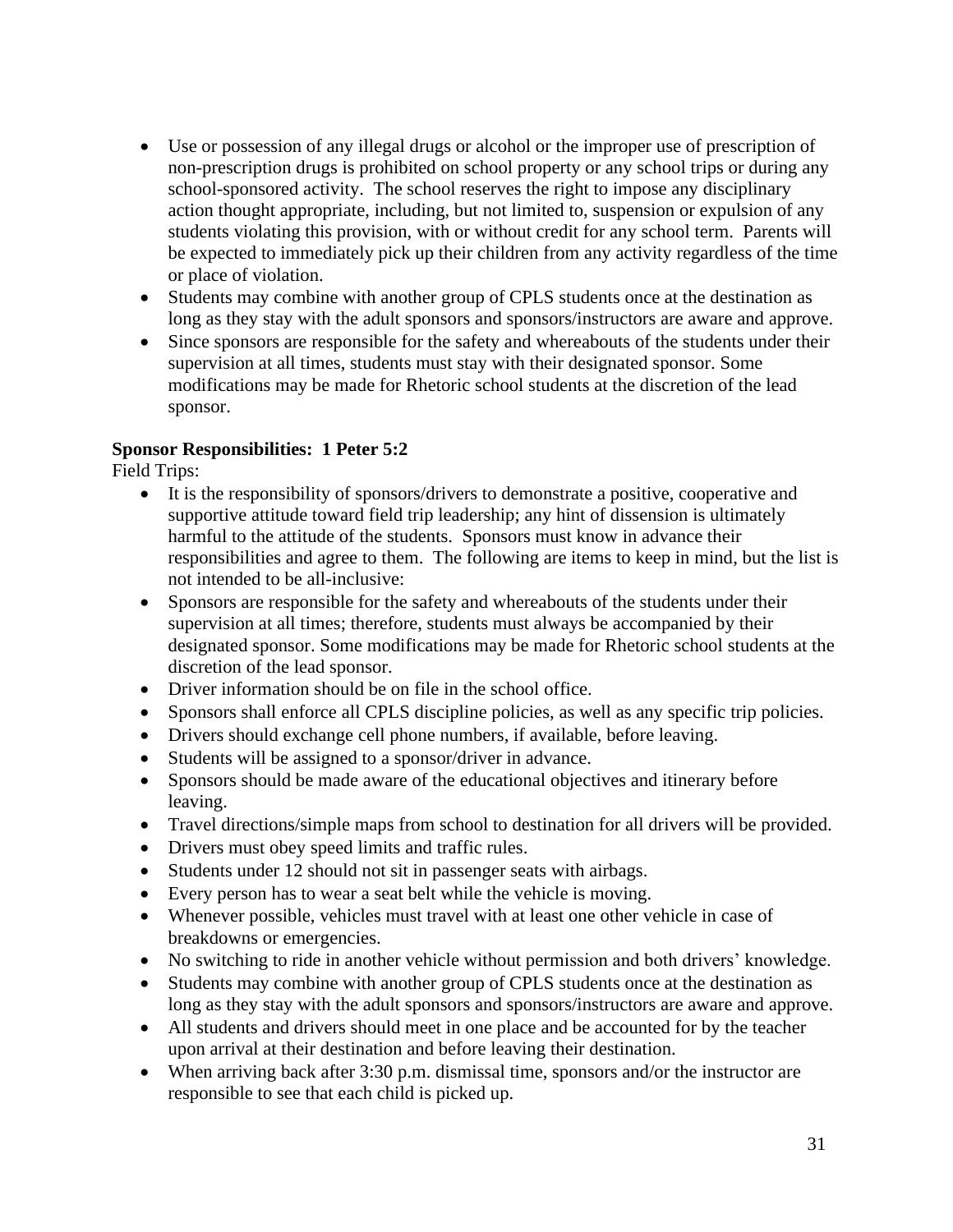• In the event of a medical emergency, a sponsor will be designated to remain with the student.

#### **Tours:**

- It is the responsibility of tour sponsors to demonstrate a positive, cooperative and supportive attitude toward tour leadership; any hint of dissension is ultimately harmful to the attitude of the students. Sponsors must know in advance their responsibilities and agree to them. The following items are things to keep in mind, but the list is not intended to be all-inclusive:
- Sponsors are responsible for the safety and whereabouts of the students under their supervision at all times; therefore, students must always be accompanied by their designated sponsor. Some modifications may be made for Rhetoric school students at the discretion of the lead sponsor.
- The Tour Coordinator will establish a chain of authority. For smaller groups of students or older students, each student will have a designated sponsor. For larger groups, it is recommended that each student has a designated sponsor who reports to a team leader, who reports to a tour leader.
- Sponsors will meet as a group as needed during tour.
- Tour Coordinators should meet with classes before the tour to go over itineraries and policies.
- Using the provided sample letters available in the CPLS office ("Sponsor Letter of Understanding", "Student Letter of Understanding", and "Parent Letter of Understanding"), tour leaders should prepare for Board approval documents for each sponsor, student and parent to sign before the trip. This will help foster an atmosphere of agreement on responsibilities for all before leaving town.
- Sponsors shall enforce all CPLS discipline policies, as well as any special tour policies.
- Sponsors are responsible for knowing the whereabouts of students under their supervision at all times.
- Tour Coordinator needs to make arrangements for devotions.
- Sponsors should enjoy mingling with the students, and should encourage the students to mix and mingle as well. Minimizing "cliques" is an important goal.
- On buses, genders must be separated at "lights out" (time to be determined by lead sponsor).
- On buses, sponsors will sit throughout the bus in designated "sponsor seats"; sponsor seating assignment will be rotated throughout the tour, as necessary.
- In the event of a medical emergency, a sponsor will be designated to remain with the student.
- All tour sponsors will be screened using both the state and national Sexual Offenders Database.
- Family financial accounts must be current for a parent to participate as a tour sponsor.

In Conclusion: **Enjoy** – Psalm 95:1; **Learn** – Psalm 92:4; **Love** – Psalm 31:7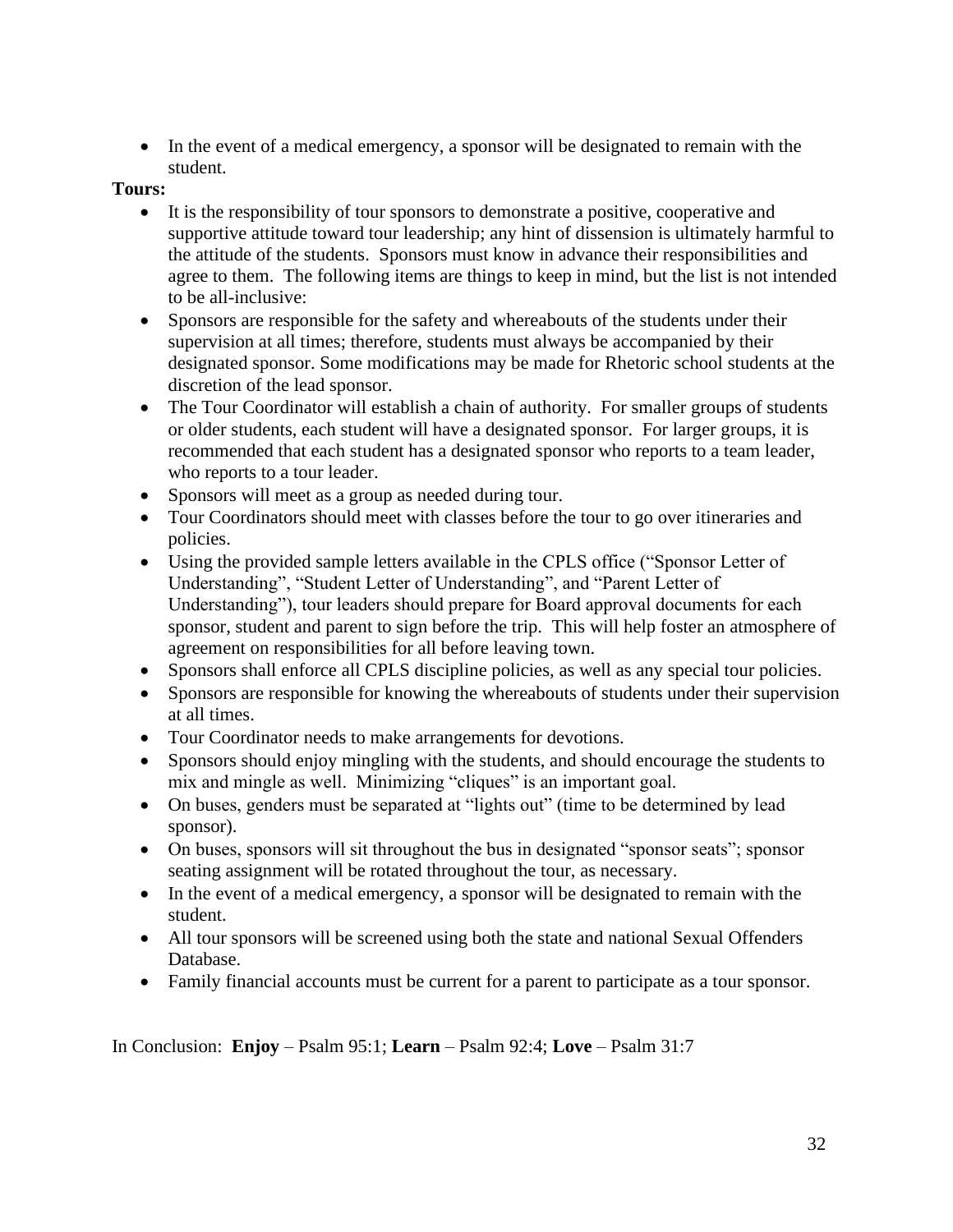### **2.7 Transportation Policy**

#### **OBJECTIVE:**

To provide for safe, effective transportation for school sponsored field trips and events.

# **POLICY:**

CPLS will provide transportation and this transportation policy is applicable to all school sponsored events: During regular school hours, not including open lunch time, whether such event is in or out of the city limits of Topeka, or when the event is before or after school hours and more than 10 miles outside the city limits of Topeka.

If the school sponsored event is in town and not during regular school hours, students' parents are responsible for arranging for their students to get to and from the event. The school will not be responsible for providing transportation to or from that event or responsible for monitoring with whom the student is riding. A school sponsored event is any event in which faculty or staff has arranged for students to attend the event, and is in furtherance of the educational purposes of the school or attendance is required as part of the extracurricular activities in which the student participates.

Student drivers will not drive to school sponsored events during times when school is in session. Exceptions for special circumstances may be given only upon permission from the administration and the following requirements:

- The student may only use their own vehicle if the vehicle has been registered at the school office (please see Registration of School Vehicles for exact requirements)
- A signed permission slip and waiver of liability has been given to the school sponsor.
- Students will not transport other students (Exception: with signed permission from parents, students may drive other students to athletic practices off campus or open lunch)

Staff and Administration may transport students. Certain steps need to be followed:

- Only those Staff or Administration authorized can transport students to and from school sponsored events. All required documents must be on file in the school office prior to the transportation.
- Staff members and Administration may not transport a single student under any circumstance. An Administrator may waive this condition if he/she feels that an emergency situation exists.
- All passengers in the vehicle must wear an individual seatbelt. There is to be no 'double buckling' of students.
- Always drive cautiously, remembering that you have students aboard and remain professional at all times.

# **CAR SEATS:**

Kansas State Law requires students that are ages 4, 5, 6 and 7 and weigh less than 80 pounds or are shorter than 4'9" must be in a booster seat when riding in a vehicle. This law applies to school transportation which includes field trips. Parents are responsible for providing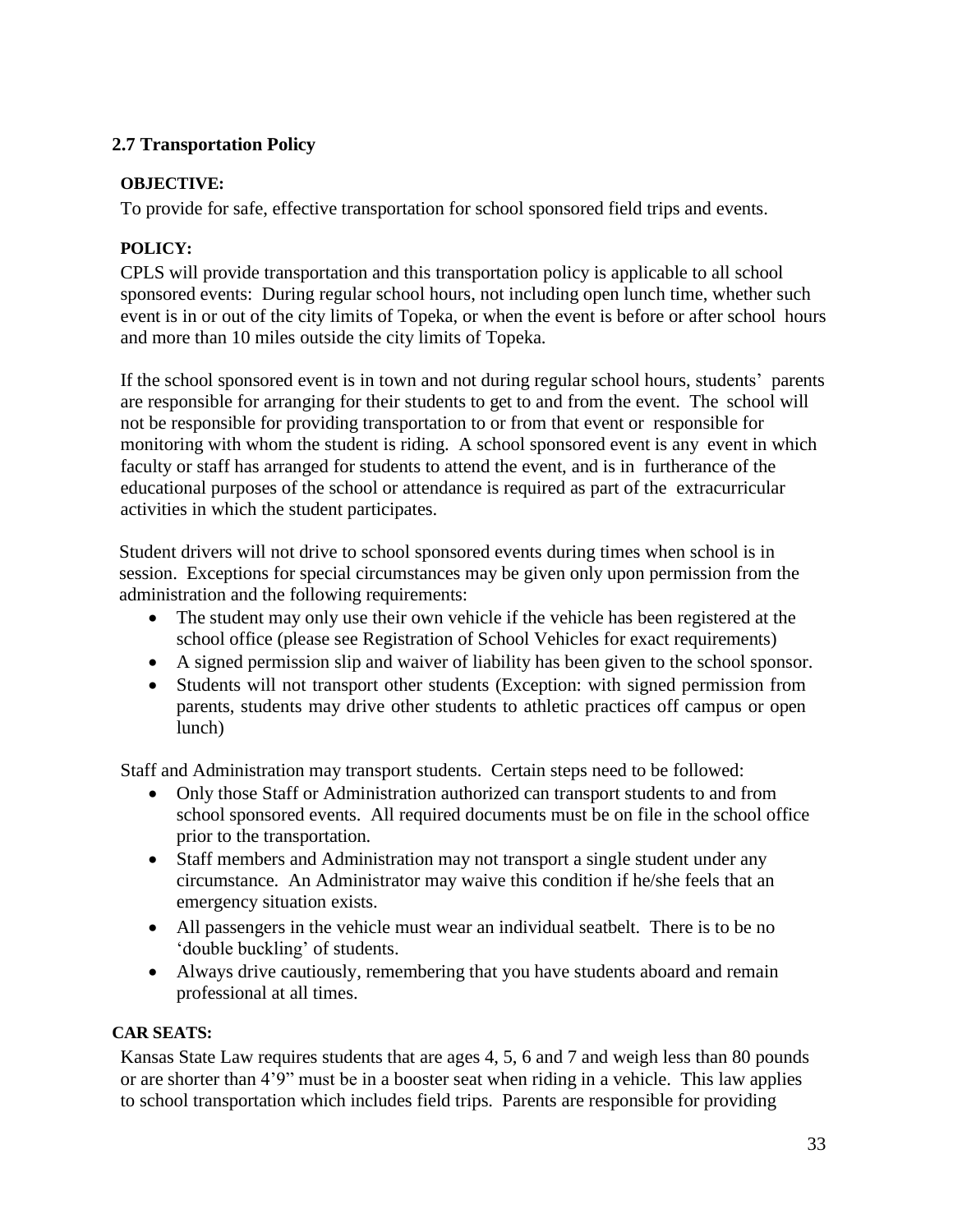booster seats if their student meets this criterion.

### **2.8 Student Dress Code**

*Revised June, 2019* –Parents are primarily responsible for assuring that their students' dress conforms to the dress code requirements of CPLS. Students of all ages are secondarily responsible. Compliance with the dress code requirements reflects respect for authority, reduces the distractions from class activities, and helps to forge a distinctive school culture.

### **All Students**

1. Uniforms must have a proper fit and should not be over-sized or too tight.

2. All clothing must be in good repair with no split seams, stains, holes, fading or discoloration.

- 3. Shirts must always be tucked in.
- 4. Hats are not allowed in the classroom.

5. Outerwear approved to be worn in the classroom includes uniform sweaters, uniform fleece, and "spirit-wear" items (including sweatshirts and jackets) that are available by special order through the Athletic Department. Non-approved outerwear should be removed prior to entering the classroom if coming from outside and should NOT be worn during travel between classes within the building.

6. T-Shirts worn under uniform shirts must be solid red, navy, grey, or white. Long sleeved tshirts are not to be worn under short sleeved polo shirts.

7. Belts can be navy, red, white, brown, black, or school uniform plaid. Belts with patterns or designs are allowed when the above colors are used. Clothing with belt loops must be worn with a belt. Kindergarten and 1st grade students are not required to wear belts.

8. Bleaching or unnatural coloring of the hair is prohibited. No extreme or distracting hairstyles including, but not limited to, mohawks, faux-hawks, man-buns, etc. Final decisions made by administration.

9. Tattoos must remain covered.

10. Neckties in the CPLS plaid pattern are allowed when worn with an oxford (not a polo) shirt. 11. Shoe Guidelines

\* Acceptable shoe colors are navy, white, red, grey, black or brown. Other colors are allowed as accents but may not be the predominant color. Replace bright shoelaces with neutral ones to help minimize brighter accent colors. Shoes should be sensible and coordinate with uniform colors.

\* Sneakers are the only foot-wear appropriate for gym class.

\* Shoes with eyelets must be laced and tied.

- \* Dress shoes and dress sandals are permitted.
- \* NO flip flops, Crocs, Vibram Five Fingers, Athletic Slides, or similar shoe is allowed.
- \* Backless footwear is permitted for grades 7-12, but not permitted for K-6.
- \* Boots are acceptable when they follow the rules regarding color.

#### **Females:**

Hair Accessories: must be school colors or neutral and coordinate with the uniform. Distracting hair pieces like feathers, bandanas, scarves and laurel wreaths are not allowed. Headbands should not have commercial logos.

Socks and Tights: must be solid navy blue, white, dark grey, or black. Patterns, designs, red, and heather-grey (resembling sweatpants) are NOT approved.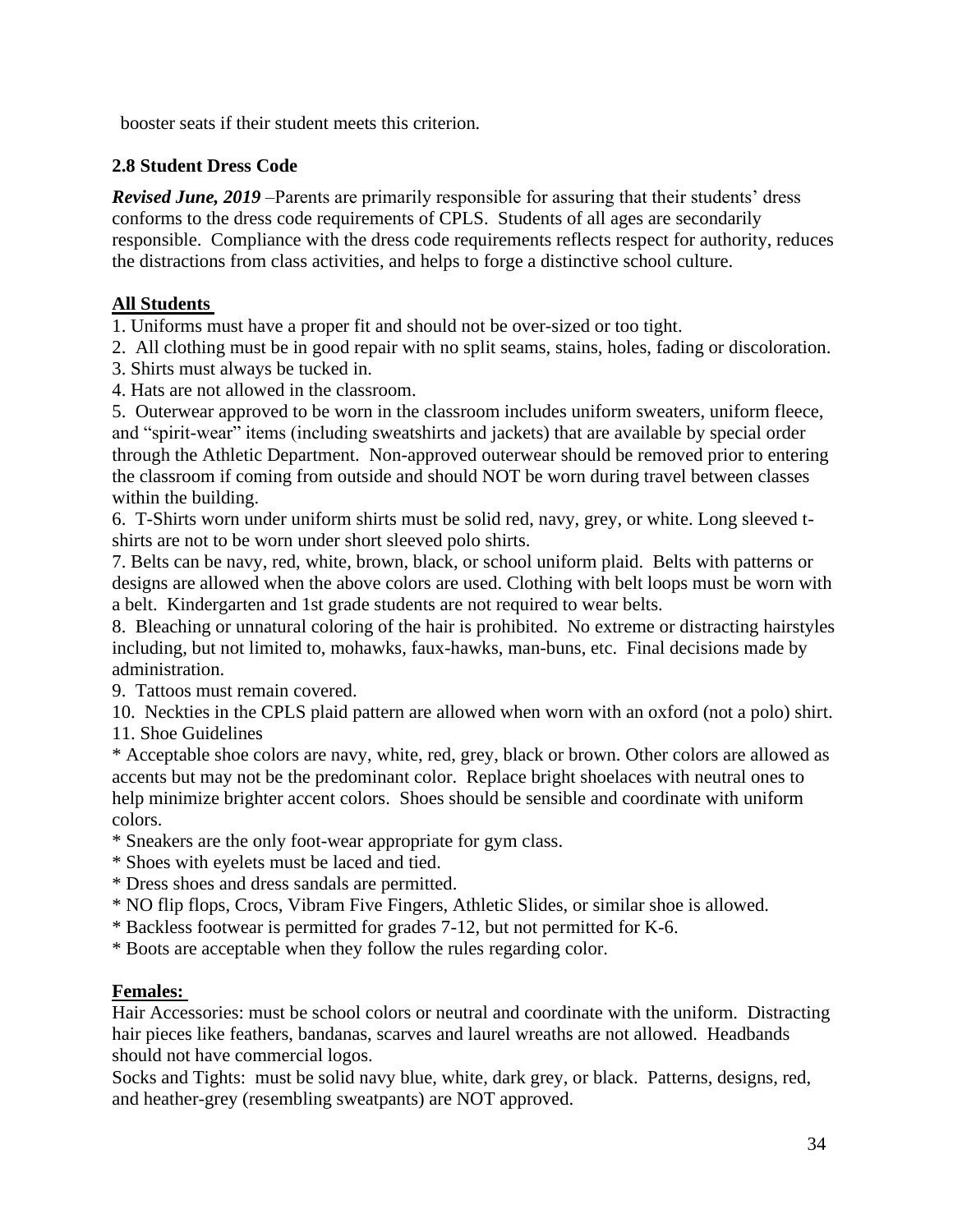Leggings K-6: Because they are still participating in outdoor recess, K-6 girls may wear solid leggings in navy blue, white, dark grey or black. Patterns, designs, red, and heather- grey (resembling sweatpants) are NOT approved. Leggings must reach ankles (not mid-calf). Neither tights nor leggings should be worn under shorts.

Jewelry should be simple, coordinate with uniform colors, and not distract. Earrings are the only acceptable piercings.

Light facial makeup is acceptable.

Note that blouses, including those with rounded "peter pan" collars, are not part of the uniform.

# **Males:**

Matching socks should be solid navy, black, brown, dark grey, or white. Red socks are not approved.

Facial hair is not allowed, and sideburns may not extend below the bottom of the ear. Hair must be cut above the eyebrows, ears and collar.

No earrings or other piercings.

# **DAILY ATTIRE FOR K-12th GRADES**

# **SHIRTS FOR ALL STUDENTS:**

Short-sleeve and long sleeve red, white, or navy polo shirts may be purchased from any vendor. We follow the Rule of Resemblance which says that polo shirts must closely resemble the style and color of the polo shirts from Lands' End.

Polo shirts cannot have breast pockets or any embroidered brand logo other than the CPLS embroidered crest.

Shirts must be solid in color and can be either pique (mesh) or interlock style.

"Golf shirts" and performance polos made from dri-fit material are not allowed.

Feminine cut style with capped sleeves are approved, but shirts should not be tight fitting.

White Oxford Dress Shirts: Short or long sleeved plain white oxford dress shirts are approved uniform pieces and can be purchased from any store.

Turtlenecks: Solid navy blue, white or red turtlenecks can be purchased from any store worn under other approved uniform pieces.

# **SHORTS AND PANTS FOR BOYS**

Purchased only from an approved vendor (see below):

Class Act: A+ or School Apparel in either Khaki or Navy (no cords or cargos).

Dickies: Select shorts or pants in Desert Sand, Navy, Dark Navy or Khaki (not olive)

The following styles are NOT approved: Cargo, Mesh, 5-pocket Twill, Cords, Carpenter, or Skinny Fit.

Lands' End: Any style Chino Pant or Shorts (except Cargos) in the School Uniform Dept. in Classic Navy or Khaki.

# **SHORTS AND PANTS FOR GIRLS**

Purchased only from an approved vendor and may not be shorter than 2" above the knee. Class Act: A+ or School Apparel Khaki or navy pants or shorts (no cords or cargos). Also approved are K-12 brand "contemporary fit" pants

Dickies: Select shorts or pants in Desert Sand, Navy, Dark Navy or Khaki (not olive)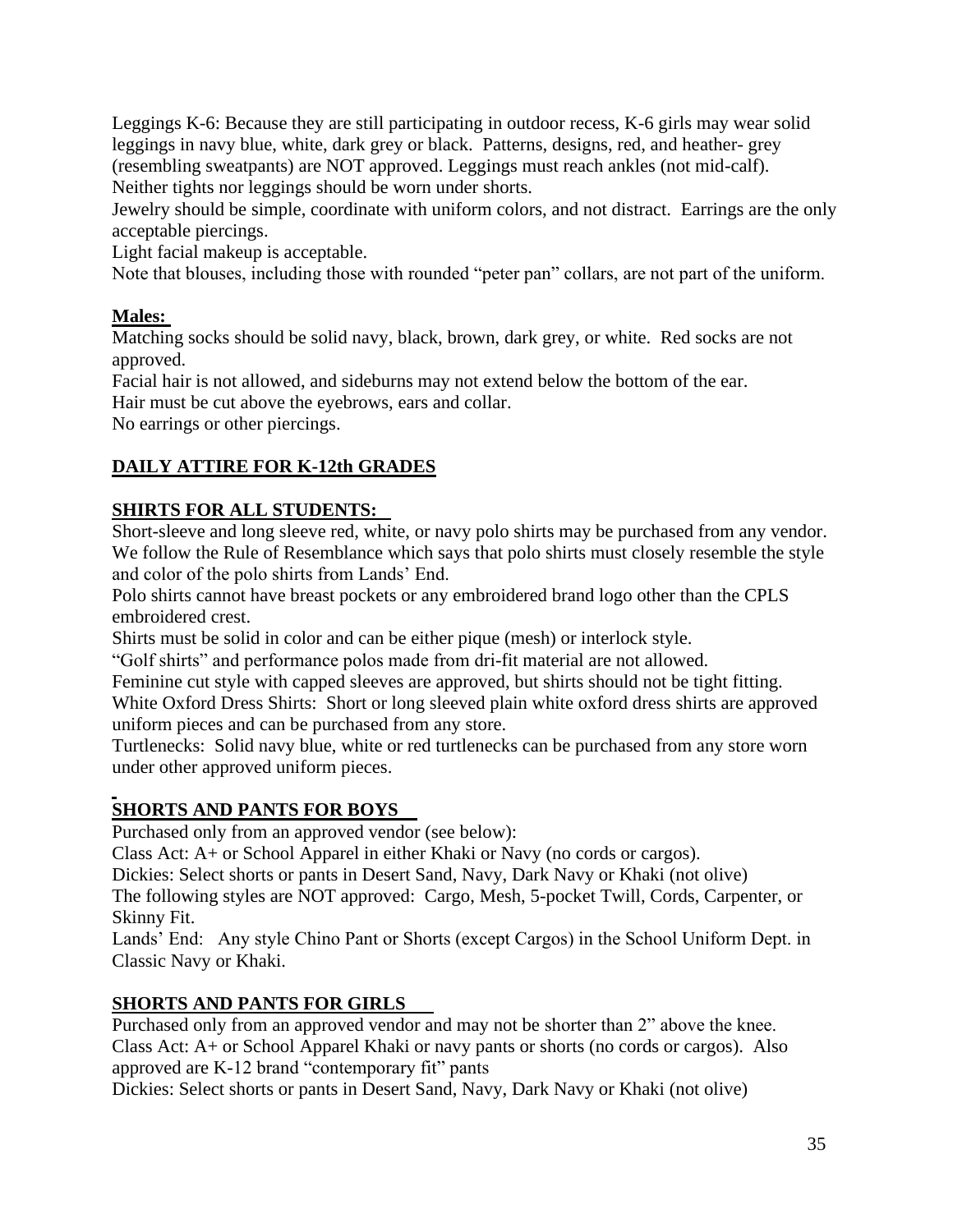The following styles are NOT Approved: Skinny fit, Low-rise, 5 pocket Twill, Utility, Performance, Cargo, and Capri

Lands' End: Any style Chino Pant or Shorts in the School Uniform Dept. in Navy or Khaki

# **JUMPERS, SKIRTS & SKORTS (GIRLS) –**

Purchased from an approved vendor and may not be shorter than 2" above the knee. Class Act: A+ Kick Pleat Skort in Khaki, Navy or CPLS Plaid (ONLY Jr sizes for appropriate length)

K-12 Wrap Skort in Khaki or Navy (sizes 4-6 for K–2nd grade only)

A+ Large- Tartan-Plaid Jumper

Lands' End: "Pleated" Skirt in either Classic Navy, Khaki, or Large Plaid

 "Plaid" Jumper in Classic Navy Large Plaid (not Solid, Ponte' Pleat, Solid Button A-Line, or Plaid Button Front A-Line) , "A-Line" Skirt. Only approved in "Classic Navy Large Plaid".

The Blend Chino Skort in Classic Navy or Khaki was discontinued from our uniform in 2018. This skort will be "grandfathered-in" and may still be worn if it is less than 2 inches above the knee.

# **SWEATERS & FLEECE for GIRLS & BOYS**

# **Purchased from one of these vendors**

Approved colors are navy blue or red. White sweaters are not part of the uniform. Class Act: A+ Cardigan

Fleece Pullover with or without the CPLS embroidered logo

A+ Sweater Vest with or without CPLS embroidered logo

Lands' End: All options are approved in either Classic Navy or Red

 Fine Gauge Performance Cotton Cardigan (v-neck or crewneck), Microfleece Half- Zip, Midweight Fleece Jacket

DISCONTINUED: "Drifter Sweaters" including Button Front, Zip Front, V-neck, Crewneck and the V-Neck Vest. These sweaters are "grandfathered-in" and may be worn if you have them and they are not too faded.

The T-200 Fleece Vest, T-200 Fleece Jacket, and Cable Hooded Sweater were discontinued in 2016, but are also "grandfathered-in" and may be worn if they are still in good condition.

# **PHYS ED CLASSES**

 $K - 12$ th: Must wear (or bring) tennis shoes on P.E. days.

7th – 12th: Clothing for class should be modest shorts and tops, or warm-ups.

#### **SPIRIT-WEAR (ordered twice each year by the CPLS Athletic Department)**

 Items approved as part of the daily uniform include sweatshirts (hoodie and crewneck) and track jackets. Last names can be added to these items in 2-inch black or white letters. No nicknames or phrases.

 Other items are available but are not part of the daily uniform, including hats, sweatpants and tshirts.

 Note that items, including sweatshirts and hoodies, that refer to a specific team and year (tournament or league championships), team jerseys, and team warm-up shirts are not part of the daily uniform.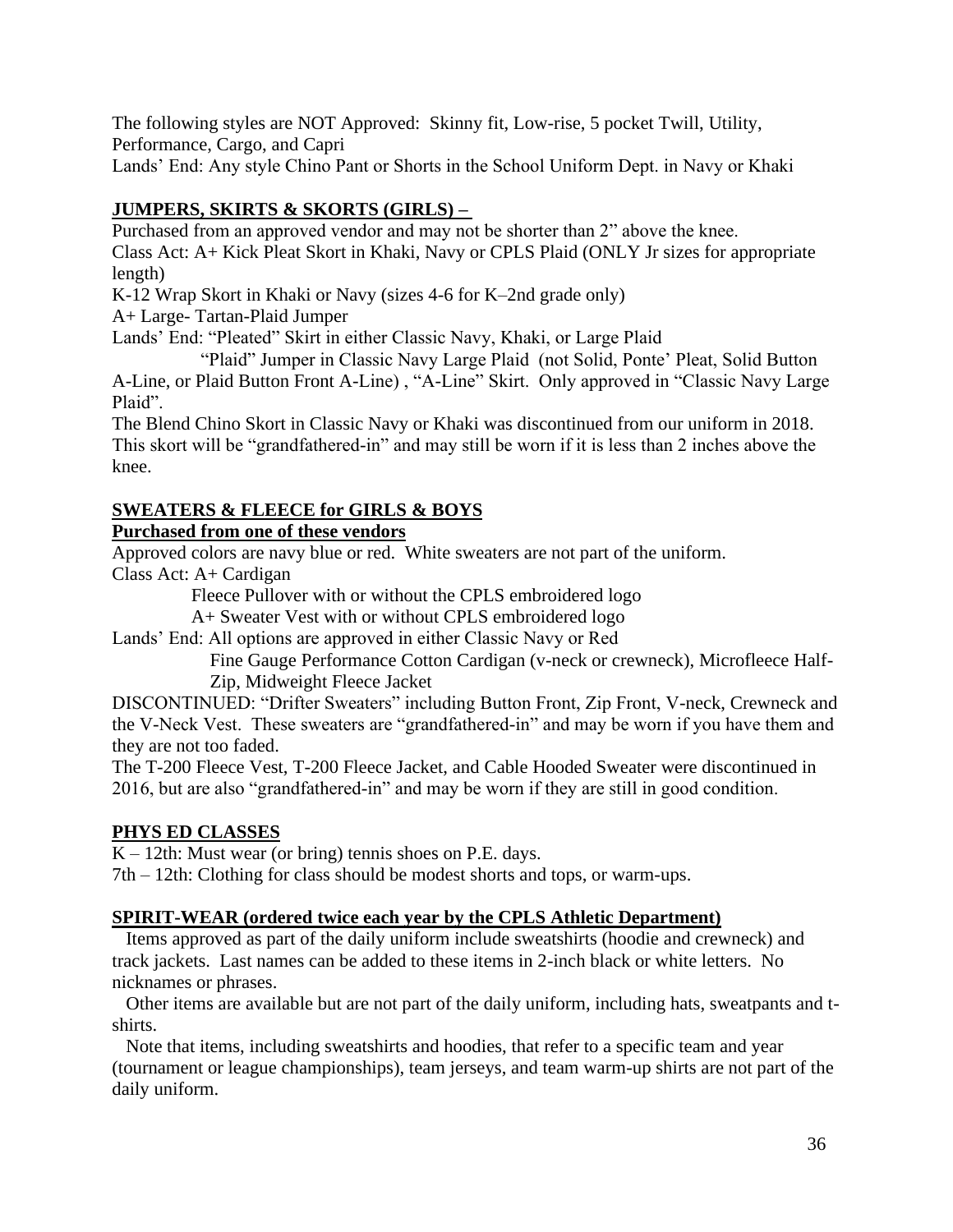# **CONCERT ATTIRE REQUIREMENTS**

K-4th Grade Students:

Dressy clothing as appropriate for the season with dress shoes. (uniform is optional) 9th – 12th Grade Choir Members:

Females: Black dress with sleeves or black skirt/black top with sleeves with modest neckline and hemmed to knee or below. Hosiery is optional but must be nude or black if worn. Dress shoes should be flats or have a heel no higher than 1 inch. No boots

Males: Solid white button-down oxford shirt with dark tie, black dress jacket and black dress pants, black socks and black dress shoes.

5th - 8th Grade Students

The below attire is required several times throughout the year --at concert events, speech performances and some field trips. Every piece required for "concert attire" can also be worn daily as part of the regular uniform. Plain white oxfords may be purchased from any vendor. Boys:

Any approved Khaki uniform pant, White long-sleeved button-down oxford shirt Navy V-neck sweater vest from Class Act Uniform Store

Regular Tie (no bow ties) and preferred pattern is the CPLS Plaid

Dress shoes (no athletic footwear) with dark socks. No boots

Girls:

Kick Pleat Skort from Class Act Uniform Store ONLY in Junior Sizes (for appropriate length) White, long-sleeved button-down oxford shirt (no rounded "peter pan" collars)

Navy V-neck sweater vest from Class Act Uniform Store

Dress shoes should be flats or have a heel no higher than 1 inch. No boots. Nude hosiery is optional.

Final decisions on clothing and appearance will be made by Administration

# **APPROVED VENDORS**

**Approved attire may be purchased from the three vendors listed below.**

**Lands' End 1-800-469-2222 www.landsend.com/school**

**Use our Preferred Customer #9000-3495-0 to conveniently view the approved uniform items for our school. When you do this, Lands' End donates a percentage of our sales back to CPLS!** 

**Class Act 785-273-0551 301 SW Gage Blvd., Topeka**

**Dickies 1-866-411-1501** 

**These can be purchased online year-round at www.dickies.com or www.walmart.com or sometimes can be found at local Wal-Mart stores.**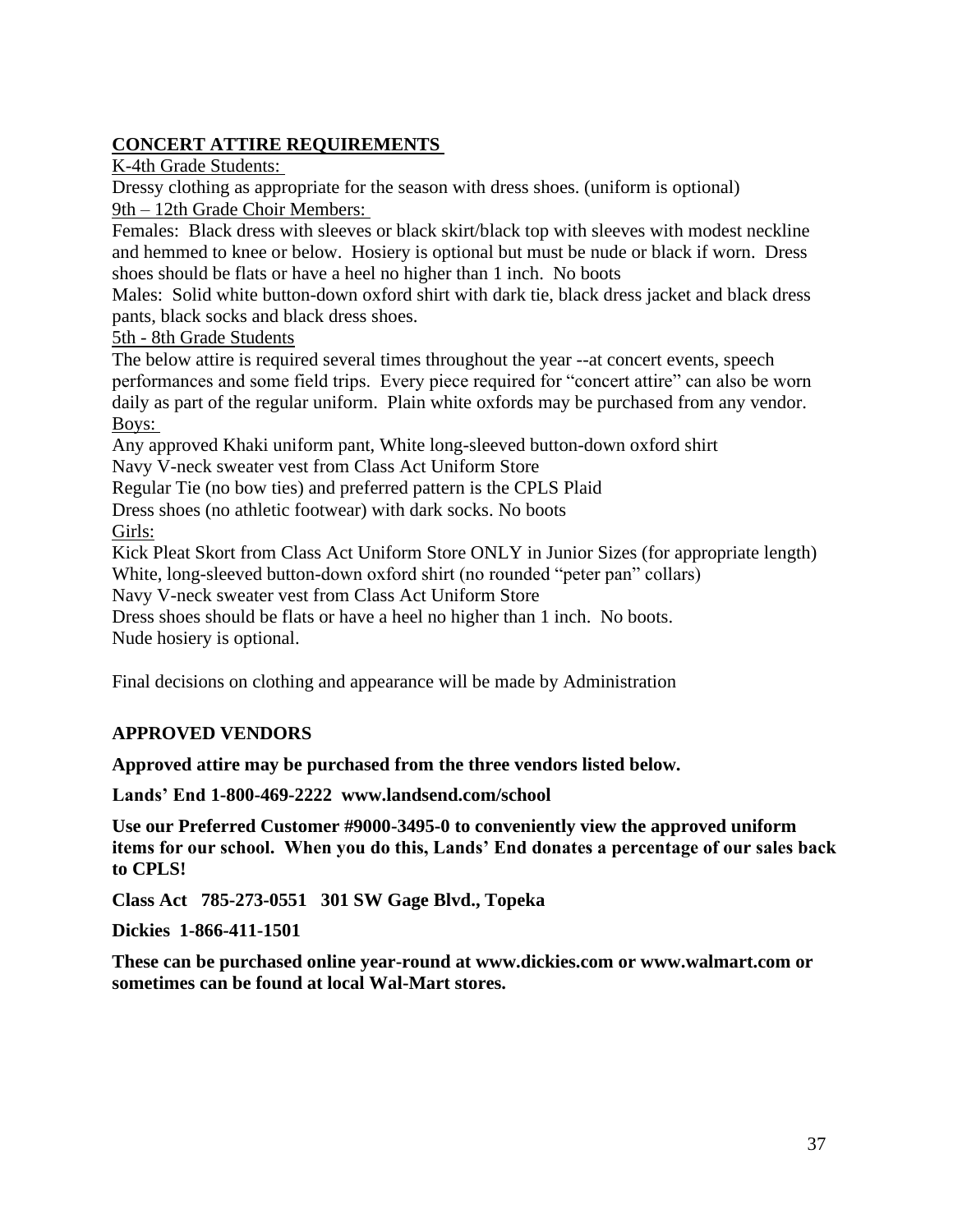#### **2.9 Weather Policy**

We will use the playground as often as weather permits to provide our children with fresh air, sunshine, and room to run. Even on very cold days, we will try to have short recess periods outside. Please dress your child appropriately and encourage them to actively participate in recess. Recess will be held indoors if the temperature or wind chill shows 20 degrees or below. School closings will be announced on our website at [www.cpls.org](http://www.cpls.org/) and an email will be sent to parents through Renweb. Local Topeka radio and television will also be contacted.

#### **2.10 Grading Scale**

All academic subjects at Cair Paravel Latin School will be evaluated against objective standards and assigned a letter grade according to the following scale.

| Letter         | $\frac{0}{0}$ | <b>GPA</b> | <b>Honors</b> |                         |
|----------------|---------------|------------|---------------|-------------------------|
| $A+$           | 100-98        | 4.00       | 5.00          |                         |
| $\mathbf{A}$   | 97-93         | 4.00       | 5.00          | Exceptional / Excellent |
| $A-$           | 92-90         | 4.00       | 5.00          |                         |
| $B+$           | 89-88         | 3.66       | 4.50          |                         |
| B              | 87-83         | 3.33       | 4.00          | Good                    |
| $B-$           | 82-80         | 3.00       | 3.50          |                         |
| $C+$           | 79-78         | 2.66       | 3.00          |                         |
| $\overline{C}$ | $77 - 73$     | 2.33       | 2.50          | Satisfactory            |
| $C-$           | 72-70         | 2.00       | 2.00          |                         |
| $D+$           | 69-68         | 1.66       | 1.66          | Needs Improvement       |
| D              | $67 - 63$     | 1.33       | 1.33          |                         |
| $D-$           | $62 - 60$     | 1.00       | 1.00          |                         |
| $\mathbf{F}$   | $59-0$        | 0.00       | 0.00          | Failing                 |

#### **2.11 Graduation Requirements**

In order for a student to graduate from CPLS, the following conditions must be met:

- Student must pass all the **Required Classes** (listed below) with a D- or higher
- Student must attain a cumulative GPA 2.0 or higher
- Student must acquire 4 Fine Arts Credits
- Student must acquire one summer reading credit for each Rhetoric School grade (9-12) that they were enrolled at CPLS during the prior school year.

Cair Paravel Latin School will distinguish its honors graduates as either cum laude (3.00-3.49), magna cum laude (3.50-3.99), or summa cum laude (4.00).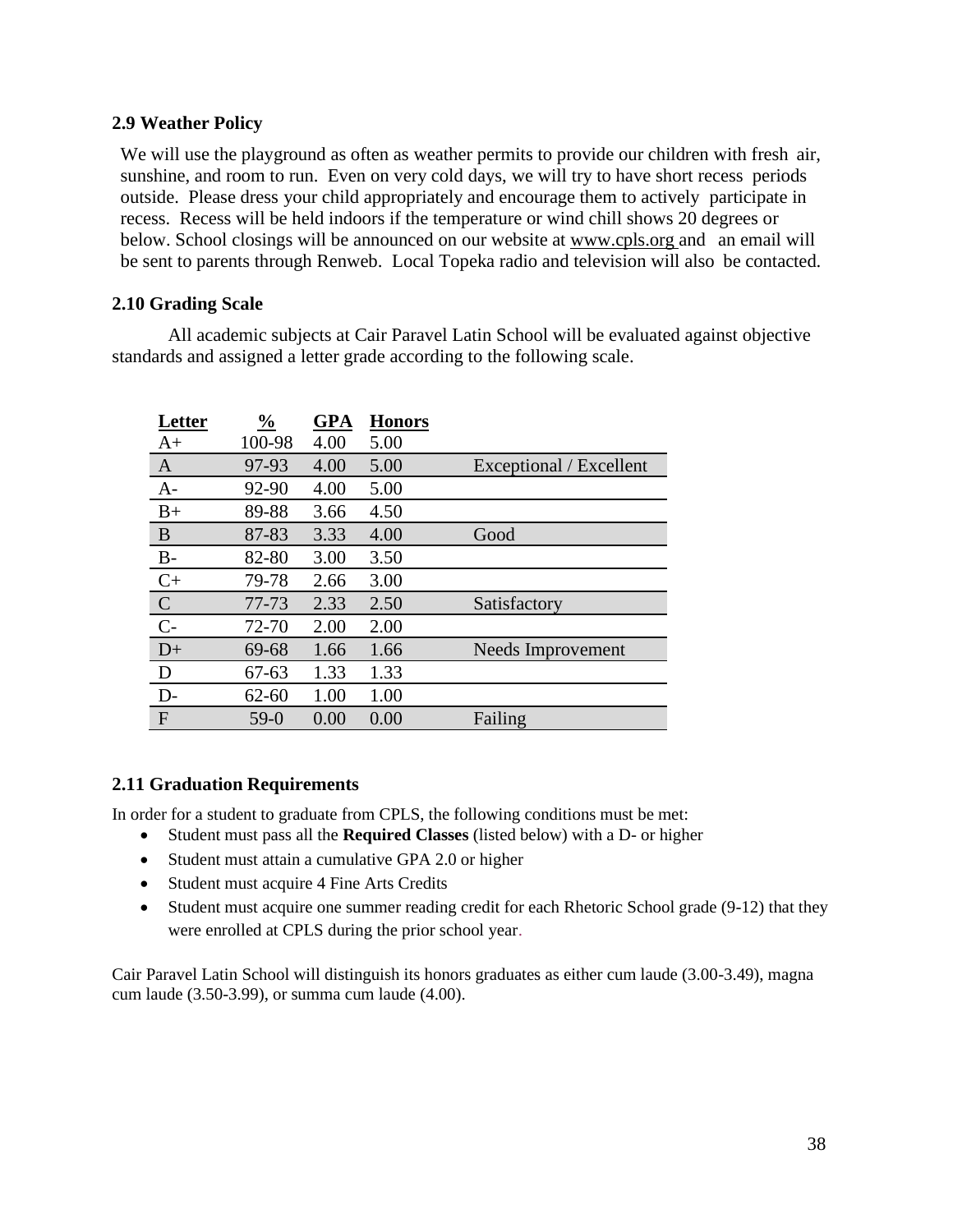| Grade | <b>Subject</b>        | Course                               | <b>Semesters</b> |
|-------|-----------------------|--------------------------------------|------------------|
| 9     | Theology & Philosophy | Life of Christ                       | 1                |
| 9     | Rhetoric              | Rhetoric                             | $\overline{2}$   |
| 9     | History               | History of the Roman World           | $\overline{2}$   |
| 9     | Science               | <b>Biology</b>                       | $\overline{2}$   |
| 9     | Mathematics           | Geometry                             | $\overline{2}$   |
| 9     | Foreign Languages     | Latin Literature I                   | $\overline{2}$   |
| 9     | <b>Fine Arts</b>      | Art I-Design                         | $\mathbf{1}$     |
| 10    | Theology & Philosophy | Acts & The Epistles                  | $\mathbf{1}$     |
| 10    | Literature            | Medieval Literature                  | $\overline{2}$   |
| 10    | History               | <b>Medieval History</b>              | $\overline{2}$   |
| 10    | Science               | Chemistry                            | $\overline{2}$   |
| 10    | Mathematics           | Algebra II                           | $\overline{2}$   |
| 10    | Foreign Languages     | Latin Literature II                  | $\overline{2}$   |
| 10    | <b>Fine Arts</b>      | Art II- Visual Communication         | $\mathbf{1}$     |
| 11    | Theology & Philosophy | Hermeneutics                         | $\mathbf{1}$     |
| 11    | Theology & Philosophy | <b>Great Ideas I</b>                 | $\overline{2}$   |
| 11    | Literature            | Reformation to Revolution Literature | $\overline{2}$   |
| 11    | History               | Reformation to Revolution History    | $\overline{2}$   |
| 11    | <b>Fine Arts</b>      | Art History                          | $\mathbf{1}$     |
| 11    | Science               | Physics                              | $\overline{2}$   |
| 11    | Mathematics           | Precalculus                          | $\overline{2}$   |
| 12    | Theology & Philosophy | Apologetics                          | $\mathbf{1}$     |
| 12    | Theology & Philosophy | <b>Great Ideas II</b>                | $\overline{2}$   |
| 12    | Literature            | Literature of the Modern Era         | $\overline{2}$   |
| 12    | Fine Arts             | <b>Music History</b>                 | $\mathbf{1}$     |
| 12    | Science               | Science & Theology or Adv. Chemistry | $\overline{2}$   |
| 12    | Mathematics           | College Algebra or Calculus          | $\overline{2}$   |
| 12    | History               | History of the Modern Era            | $\overline{2}$   |

#### **REQUIRED CLASSES**

# **Fine Arts Participation**

As a school that wishes to foster lifelong participation in truth, goodness and beauty, CPLS emphasizes the need of appreciation of and participation in the beauty of the fine arts. Four credits are to be earned at some time during each student's ninth through twelfth grade years (preferably one per year). These are a graduation requirement. Work in a small group (2-6) or as an individual is necessary to earn this credit. At the discretion of the teacher or Head of School, credit may be given in a drama or other fine arts activity. Among the categories included are: art, music, and speech. Fine Arts credits may also be obtained for church or community performances with prior approval by the Head of School.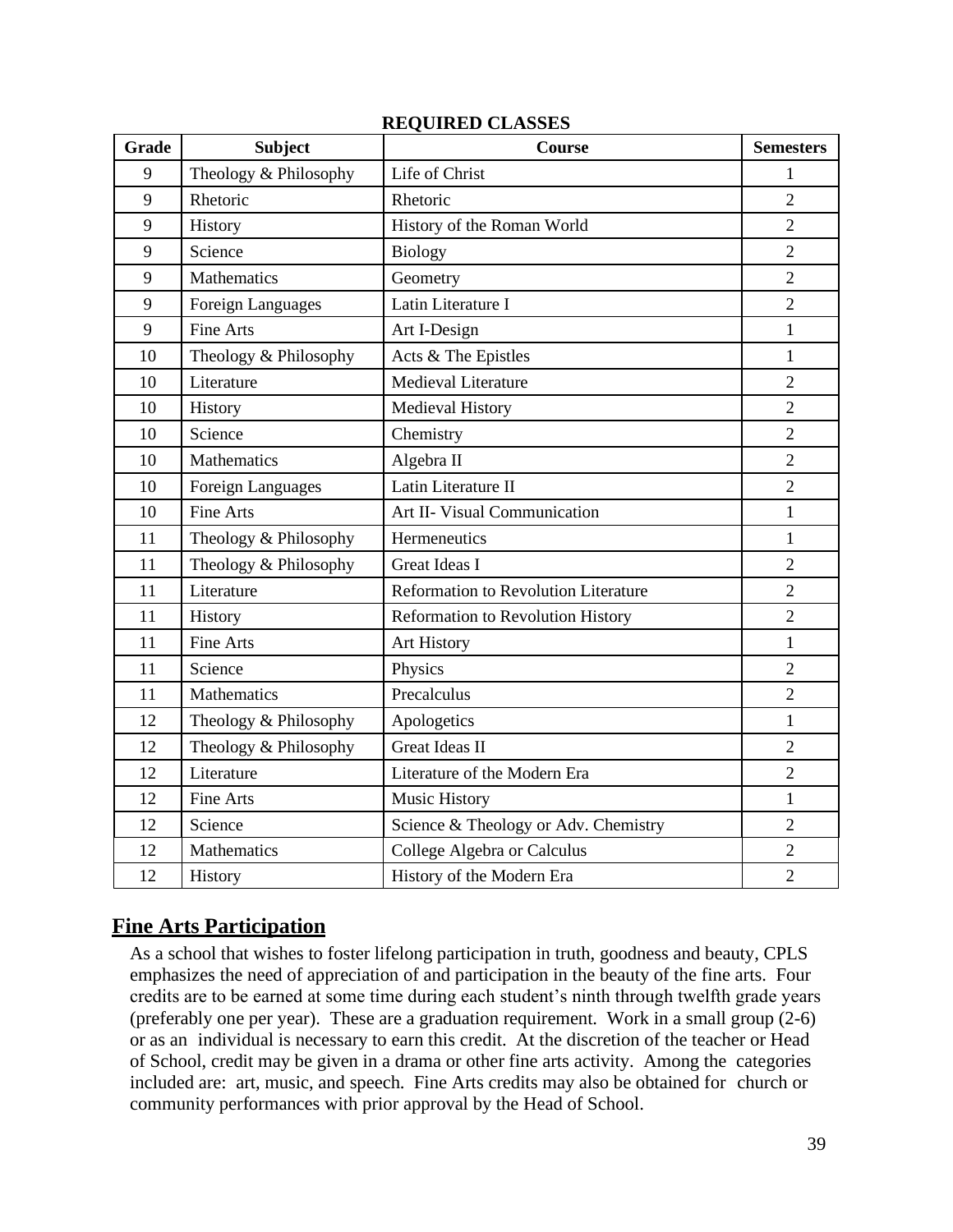### **2.12 Academic Honors**

The following academic honors will be calculated at the end of a student's senior year:

| Summa Cum Laude 4.00 |           |
|----------------------|-----------|
| Magna Cum Laude      | 3.99-3.50 |
| Cum Laude            | 3.49-3.00 |

These are based on unweighted GPAs. The student with the highest unweighted cumulative GPA will be named Valedictorian and the student with the second highest cumulative GPA will be named Salutatorian. To qualify for either title, a student must have attended CPLS all four years of their Rhetoric school career and have been on good academic standing their senior year (see 2.21). If two students should tie for either of these honorary titles, an average of their total numeric grades for all courses will be calculated to break the tie. The average is calculated by assigning a value of "1" to all core classes and a value of "0.2" for each period within a weekly time frame that an elective meets.

Transfer students will receive credit for approved transfer courses but previous GPA earnings from outside schools will not be factored into the final GPA score shown on the CPLS transcript.

#### **2.13 Failed Classes**

 $9<sup>th</sup>$ -12<sup>th</sup> grade students who fail a course for a semester must initiate the retaking of the semester course and make a passing grade before the next school year starts. Students may do an independent study or take an online or summer school class which has been approved by the Academic Dean, Logic/Rhetoric Principal and Head of School. There is a fee for each class that needs to be made up. The fee will be paid to the office prior to starting the class. The Logic/Rhetoric Principal and appropriate instructor will determine the required completion date.

# **2.14 Retention (K – 8 th)**

CPLS has a three-step retention policy in place for grammar students struggling to meet the standards of the current grade level.

- 1. Consultation with parent, teacher and when appropriate, student.
- 2. Referral to Support Staff Team (Teacher, Parent, Administrator, Counselor)
- 3. Develop an Intervention Plan for student.

Retention decisions will be made in the best interest of the students after prayer and careful evaluation of all factors relating to the advantages and disadvantages of repeating the same grade level. We value and encourage parents to share their insight on what they feel to be best for the child. **However, CPLS holds the authority to make the final decision on whether or not a student will be retained.**

#### **Considerations before Retention**

- Student's age (Is student younger compared to peers, average or older?)
- Present Grade Placement (What grade is student currently in?)
- Siblings (How close in age and grade are siblings?)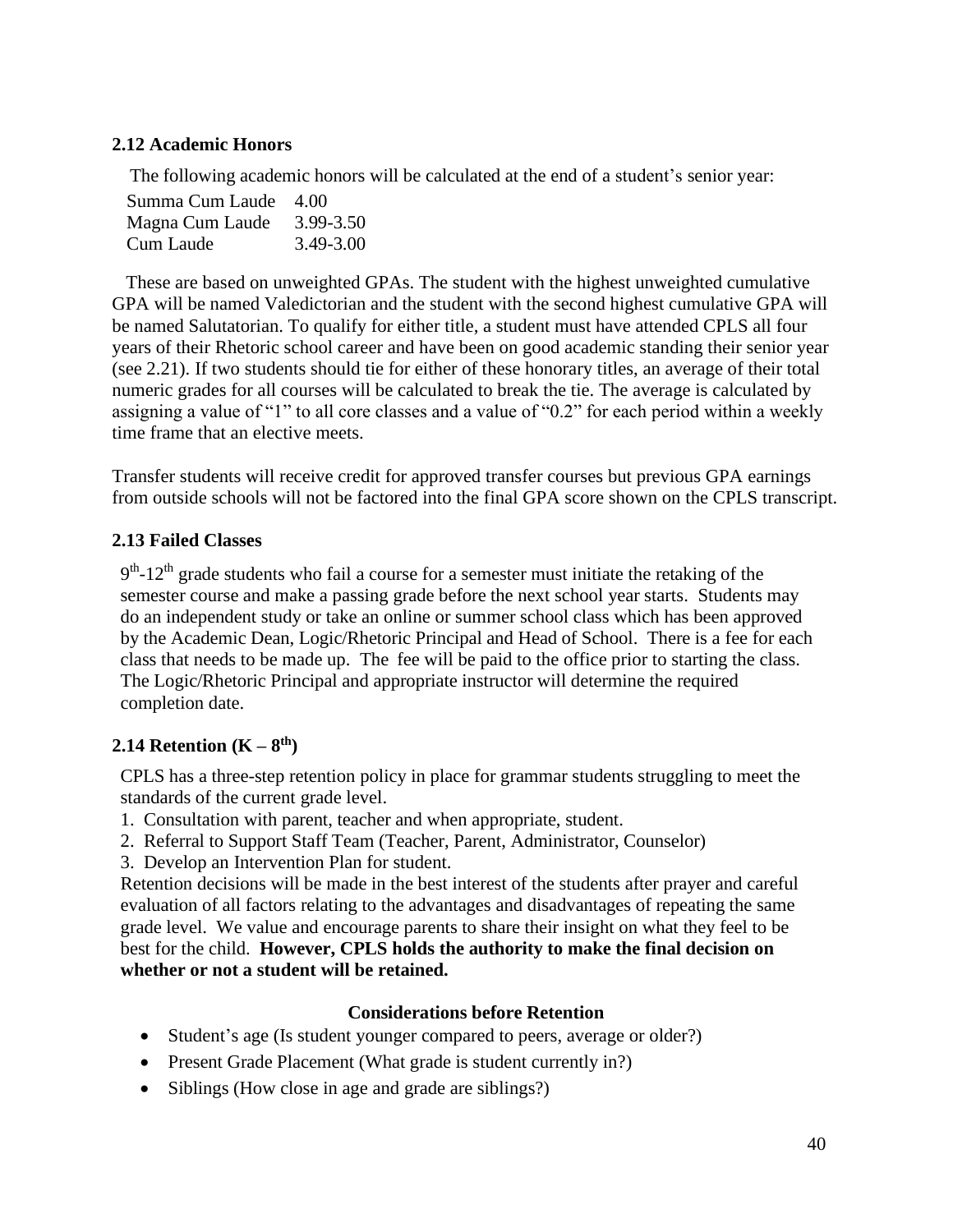- School Attendance (How has attendance affected academic struggles?)
- Student's Gender
- Previous Retention (Rarely, if ever, should be students retained more than once)
- Intelligence and Academic Achievement Level (Is there a possible learning disability, is the student capable and motivated to learn at this grade level?)
- Social Maturity (What is maturity level of student compared to peers?)
- Response to Interventions (How has student responded to various interventions provided?)
- Student's perception of school (Does the student acknowledge struggles or show signs of school related stress?)

### **Logic School Policy:**

 A Logic school student will be a candidate for retention in the current grade if the student has not achieved the following:

- At least a 70% annual combined average in math, history and writing (calculated at the end of the year) OR
- At least 70% for both semesters in Latin; OR
- At least 70% for both semesters in Bible

Teachers will notify parents at the end of the 1st semester if their child is showing struggles and may be a future candidate for retention.

#### **2.15 Drop/Add Policy**

Rhetoric school students may change their elective courses with parental and teacher consent for up to 10 school days each school year for a year-long course and each semester for a semester course. Students must make the final decision on or before the  $10<sup>th</sup>$  day and then remain in that class for the remainder of the year/semester.

# **2.16 Testing**

# **STANDARDIZED:**

All students, Kindergarten through eighth grade, will take the DIBELS Reading and CBM Math progress monitoring tests three times a year. This is a check for the school to ensure that we are meeting minimum competency standards, and it is a check for the students to ensure that they are performing at the appropriate grade level or higher. We compare our scores to the national averages and report to parents. We also have access to special needs testing through the district in which you live.

The taking of the ACT exam is strongly encouraged for all  $10^{th}$ - $12^{th}$  grade students. 10th and  $11<sup>th</sup>$  grade students may take the PSAT which prepares them for the subsequent SAT and qualifies them for any National Merit honors. CPLS will administer the PSAT to any interested  $10^{\text{th}}$  and  $11^{\text{th}}$  graders in October.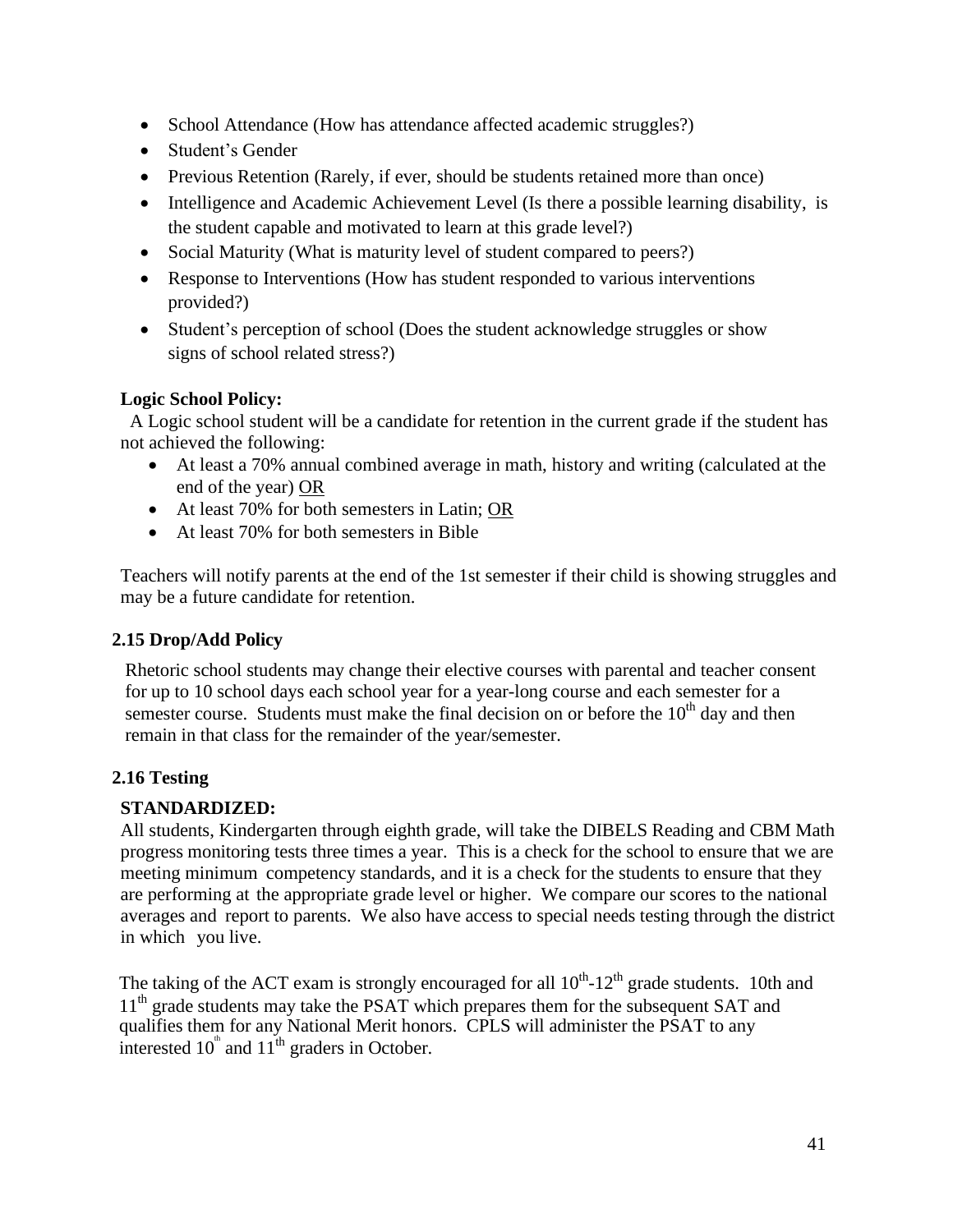#### **CLASSROOM (9th – 12th):**

 Barring unusual circumstances, teachers should return all work to students within one week. No more than two major tests may be scheduled on the same day for a given grade level. Reviews will be given for all major tests/exams. Dates for major tests and exams will be given to the Logic/Rhetoric Principal, who will prepare a calendar of all dates to even out the workload.

Rhetoric school students  $(9^{th} – 12^{th})$  will have a final exam in all classes, except electives, during finals week unless an end-of-semester project, paper, etc. has been assigned which has been previously approved by the L/R Principal. Finals for electives will be held the week preceding finals week. All Rhetoric school students will be expected to demonstrate a mastery of their subject material. This will include an ability to logically sequence and articulate their understanding of a subject based upon the whole year.

#### **2.17 Independent Study**

To foster a love of learning and address the reality that Cair Paravel course offerings cannot address the interests of all students, a program of independent study has been developed. A student may engage in independent study for either semester or year long periods of time. Independent study elective courses will be granted 0.4 credits per semester. The following guidelines must be met for participation in independent study

- 1. The student must have a cumulative GPA of 3.0 and have received no D's or F's in the previous semester of work.
- 2. A prospectus must be created by the student and supervising teacher that contains a course description, objectives, sequence of activities/lessons and assessment plan.
- 3. Prospectus must be approved by the Logic/Rhetoric School Principal before commencement of the course.
- 4. No less than one assessment must be made quarterly for the determination of a course grade. It is preferred that at least three assessments be made per quarter.
- 5. Students may take no more than 1 independent study per semester (unless approved by Head of School).

#### **2.18 Concurrent College Credit Courses**

Although CPLS no longer provides concurrent credit through Independence Community College, administration may provide other avenues of receiving college credits through CLEP tests or other outside means.

#### **2.19 Outside Classes**

Parents may arrange to have their upper school children take classes at other institutions (e.g., Topeka High School, Washburn University) as long as these classes do not interfere with the student attending his/her required classes at Cair Paravel Latin School. Students will not be permitted to leave classes early so that they can take classes elsewhere.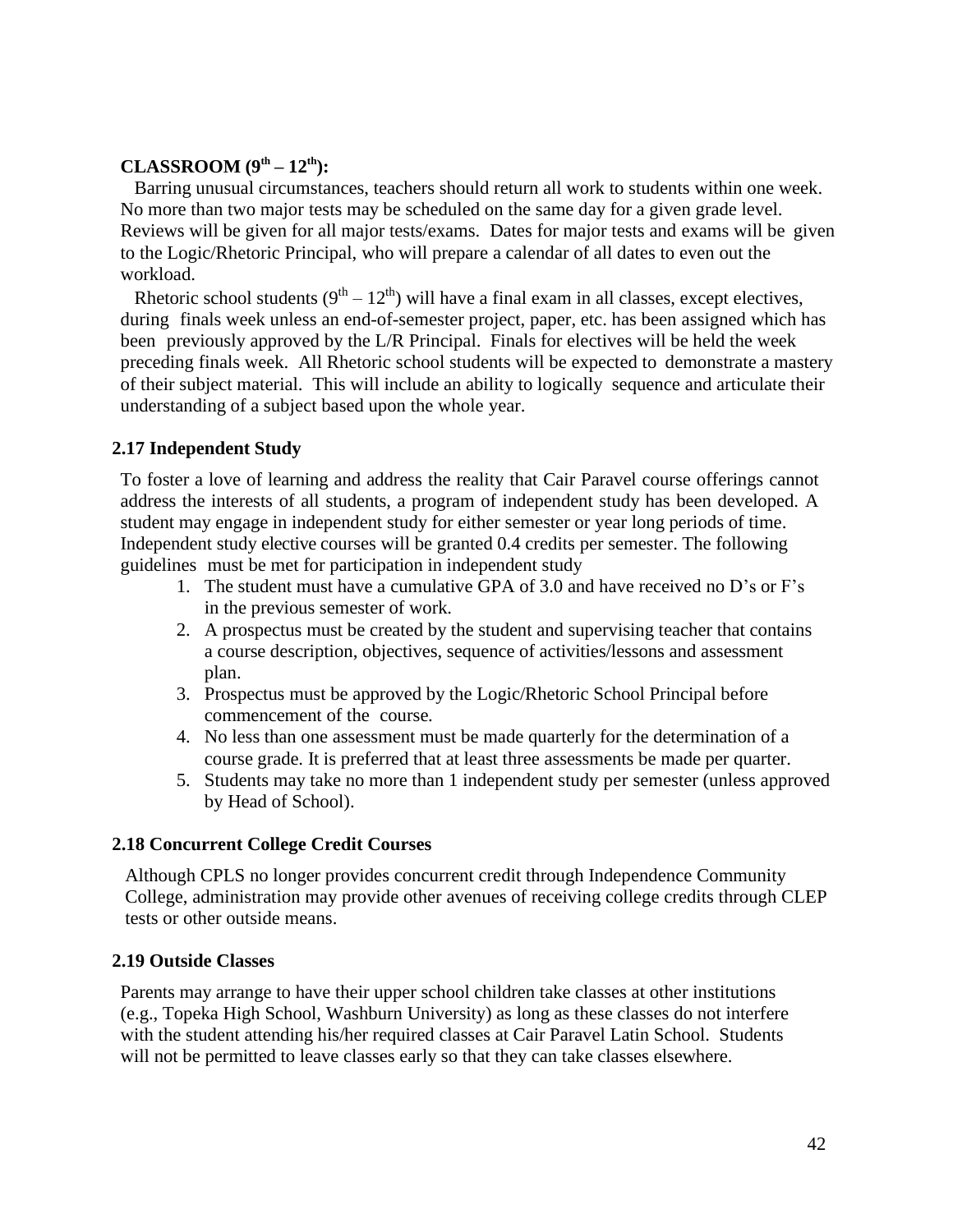#### **2.20 Part-Time Student Studies**

Any Logic/Rhetoric aged student wishing to benefit from instructors who have expertise in specific courses of study may enroll in a Cair Paravel Latin School course of study. A parttime student may enroll in as many courses as the schedule allows and is not limited by grade level or age requirements. For example, a student could take a freshman language course and a junior Physics course simultaneously provided any stated prerequisites have been met. Enrollment is limited to the space available for students in each course.

A part-time student will be afforded all of the privileges and opportunities that full-time students enjoy that are specific to the courses taken. Participation in extra-curricular activities such as Madrigals or dramatic productions is limited to full-time students but parttime students are eligible to play sports.

A part-time student will be expected to fulfill all requirements of the course. These include attendance, assignments, projects, field trips and exams. A part-time student will be expected to conform to the school's uniform code while attending classes and will be counted upon to uphold the behavioral and spiritual standards of Cair Paravel Latin School.

Tuition for all courses is listed with the course description in the part-time student prospectus and must be paid before the semester commences.

Full agreement with the school's statement of faith by the student and at least one parent as well as an interview of the student and at least one parent with the admissions committee is required for enrollment in any Cair Paravel Latin School course.

#### **2.21 Plagiarism Defined and Explained**

Every student who submits work for CPLS must be the author of that work. When a student uses facts or ideas originating with others, he/she must make clear what is his/her work and what is not by proper footnoting and bibliographical information. Failure to make such a distinction is to be guilty of offering as one's own what is in fact someone else's (plagiarism). Plagiarism, which is both lying and stealing, is a form of cheating and will be handled by the Administration. Cheating refers to academic dishonesty. This can occur both during testing and non-testing times. It includes copying another student's work and turning it in as your own. It is within the teacher's prerogative to send a student to the Dept. Head or the Head of School immediately if this is suspected.

Both plagiarism and cheating are offenses that will result in a student receiving a zero on the assignment/test. A second offense will result in suspension.

#### **Seniors will lose the opportunity to vie for class honors such as Valedictorian and Salutatorian.**

The following are examples of the chief forms of plagiarism: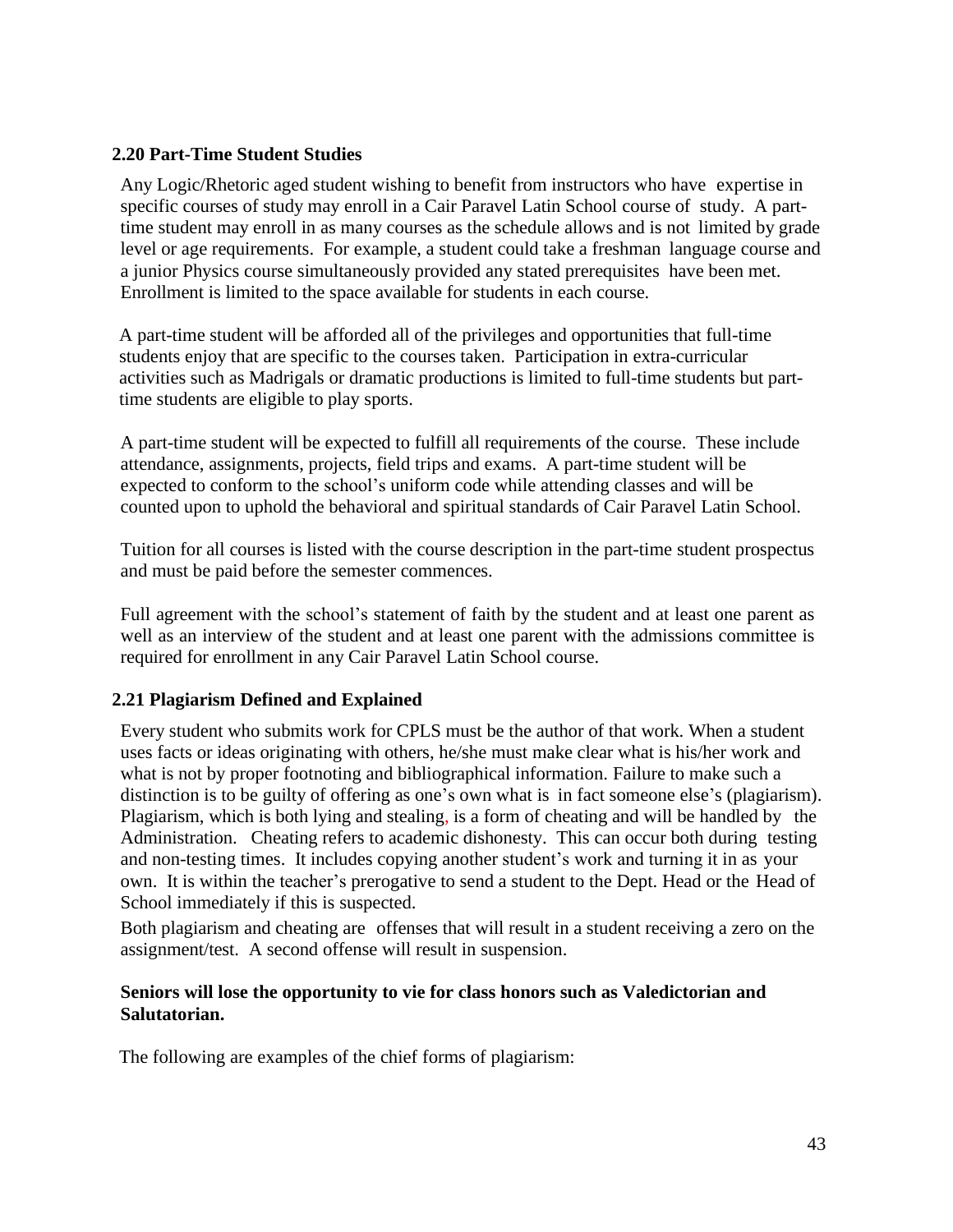- Word-for-word copying of someone else's writing without placing the copy in quotation marks and footnoting the source. A common way of doing this is to copy from an internet source and then paste it onto one's own writing.
- Modification of wording of someone else's writing. This practice is the same as the first with the exception that the student merely changes some of the wording of the source or eliminates some portions of it.
- Unacknowledged borrowing of ideas. An illustration of this would be to state in an essay, "The three long-range causes of World War I were nationalism, internal dissent, and militarism" without acknowledging in a footnote that the idea for the three causes came from Jackson Spielvogel's *Western Civilization*.

# **2.22 Financial Integrity**

The Cair Paravel Latin School Board believes that the way an organization handles itself in the financial arena is a reflection of its integrity in every arena. Here is a listing of policies we use to guide us:

- We believe that this school belongs to God, not to any individual. It is neither a monument to anyone's ego nor a legacy to anyone's memory. We are all considered fellow servants in the work of the Kingdom.
- We believe that although the Lord has chosen to place His seal of approval on the CPLS ministry, He is free to take it away. If that were to occur, the Board would accept this and yield the outcome to Him, even if this resulted in the dissolution of the school. Until then, we will devote every ounce of our energy to the task at hand, educating the children.
- One of the ways we can discern the Lord's will regarding the continuation of our work is through the support He sends (or doesn't send) from His people. Therefore, during lean times, we will make our obligations known to our CPLS family. We will never resort to what we consider to be disrespectful or dishonorable methods of fund raising, even when the needs are serious.
- We will ask people not to support CPLS until their obligations to the local church have been met. The local church is the first area of giving for the family.
- We will not operate the school at a deficit. Although from time to time it is necessary to borrow funds for large capital expenditures, such as for a new building, we will seek to repay the loans as soon as possible.
- We consider the contributions we receive to be "sacrificial" sent from loving people who have sacrificed to make their gifts possible. Our obligation is to spend that money conservatively and wisely in continuing the ministry. Every penny is stretched as far as possible to serve the needs of our CPLS families.
- We will receipt all donations in order to help contributors determine the taxdeductible values available from our 501 (c3) IRS status.
- When we make a purchase, we will pay the invoice within 30 days, if possible.
- We will try not to raise more money than we need.
- We will always try to remember that Jesus Christ is our possessor and our dispossessor. He ordained and blessed this ministry. It belongs to Him.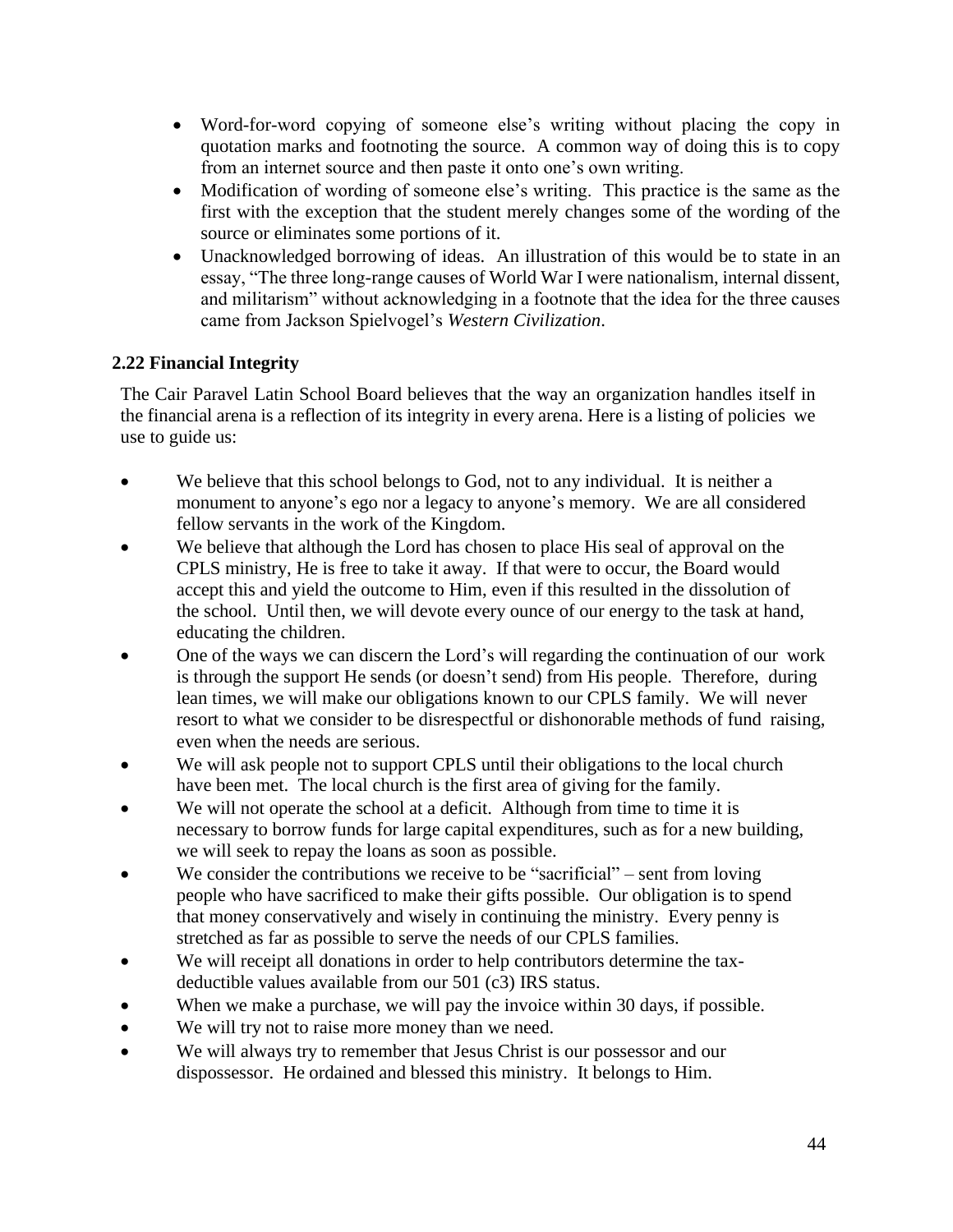#### **2.23 Fundraising Policy**

#### **BACKGROUND**

The CPLS Constitution includes the following direction regarding finances:

- This school depends completely on God's grace and provision in all things, including the finances to accomplish the purposes herein.
- The primary source of funds for the operation of the School shall be from the payment of tuition; but contributions from interested people or groups are welcome.
- In the event that the requirements of the budget are not met by tuition receipts the Board shall take the matter to God in prayer. The Board shall not resort to public fundraising campaigns except with clear direction from God.
- A regular financial report shall be made available by the Board to all interested persons.
- All financial dealings will be conducted with Biblical standards of honesty and openness that the school might never bring shame to the name of our Lord Jesus Christ.

#### **GENERAL POLICY**

Fundraising events or activities which are consistent with the school's mission are not prohibited within CPLS as a means to finance capital improvements or supplement the school's operational budget. In accordance with Biblical principles, fundraising shall not be conducted for worldly gain. However, where there are needs within CPLS, they should be made known to the covenant community, who may be asked to share personal resources in such a way as to meet another's need.

The Board of Directors recognizes parents' interest in not being subjected to numerous fundraising activities and seeks to balance that interest against parents' need to keep tuition costs reasonable. The Board desires to promote those events, programs and activities which are best for CPLS and anticipates that fundraising events will be such a blessing to our families that giving will follow as a natural consequence.

#### **2.24 Gifts**

God graciously allows us to be involved in the work of expanding His Kingdom on earth by granting us resources to use, share, and give. We have the responsibility to be good stewards of God's gifts to us. As you think about which ministries your material and monetary gifts can help this year, consider our school and the Christian families we serve. We would be happy to share information about our operations and needs on request. Know that gifts received are tax deductible and will be carefully and prayerfully used.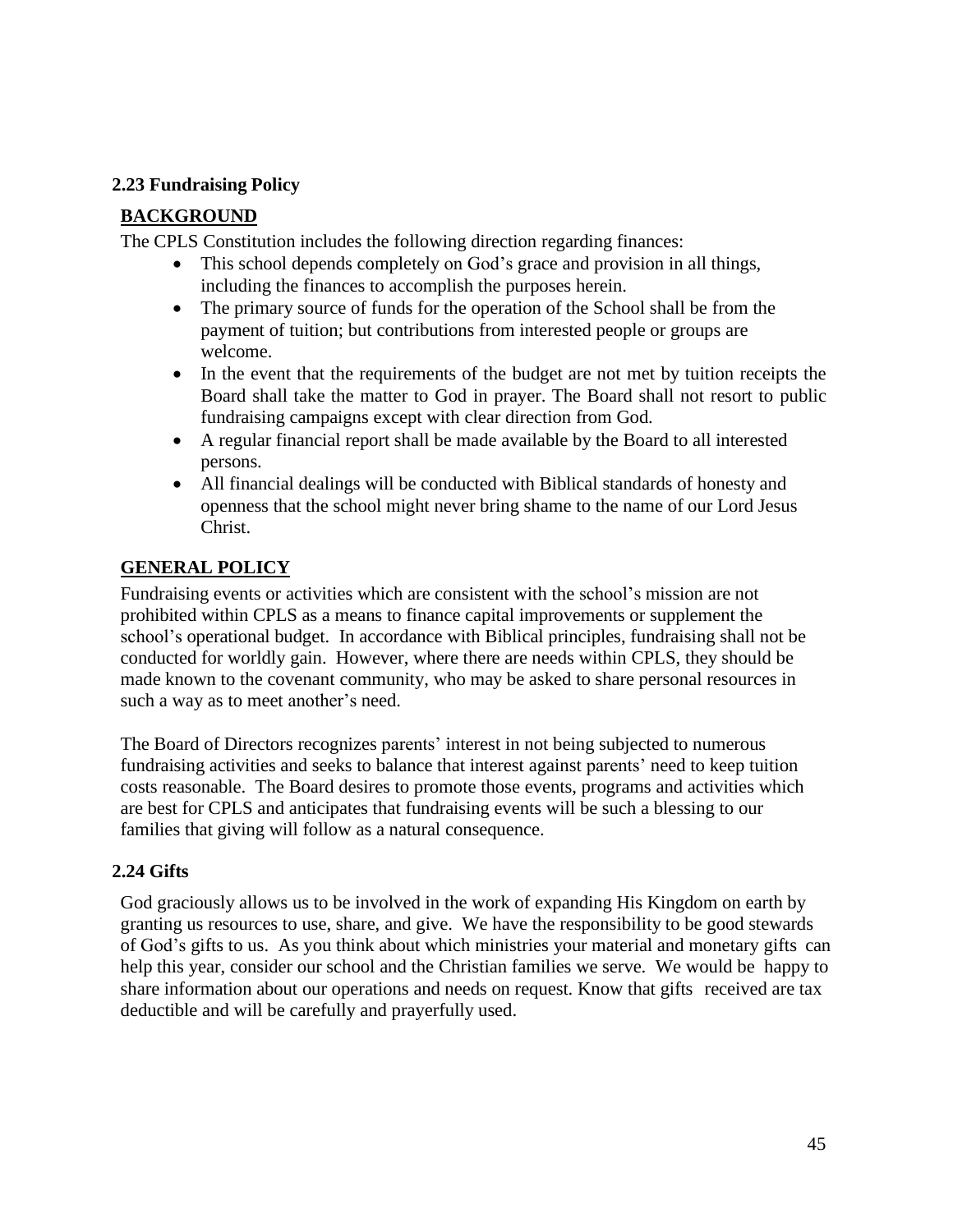#### **2.25 Tuition Payment & Financial**

During online enrollment, families will select a tuition payment plan and set up automatic withdrawals from their bank account. The following options are available:

- 1. **Annual** The Annual tuition plan is available to new and returning families who choose to pay their entire annual tuition amount in a lump sum. A discount of \$50 per student is offered to those opting for this payment plan if tuition is paid by June  $1<sup>st</sup>$ .
- 2. **Monthly** The Monthly tuition plan spreads the annual tuition over the twelve months, June – May. Tuition is due on the  $5<sup>st</sup>$  day of each calendar month. For new families enrolling after June  $1<sup>st</sup>$ , tuition may be spread over eleven or ten months, depending on the date of enrollment. \*June Payment is non-refundable.
- 3. **Bi-Monthly** -The Bi-Monthly plan spreads the annual tuition over 24 equal payments with two per month, June – May. Tuition is due on the  $5<sup>th</sup>$  and  $20<sup>th</sup>$  of each calendar month. For new families enrolling after June  $1<sup>st</sup>$ , tuition may be spread over 22 or 20 payments, depending on the date of enrollment.

**\*Please note**: Payment plans will automatically renew each year. To change your payment schedule, please contact the Business Office at [businessoffice@cpls.org.](mailto:businessoffice@cpls.org) Bank account information can be updated by families in FACTS once payment plans are finalized.

#### TUITION

Families are required to set up a tuition payment plan with FACTS. Automatic withdrawals from a family's bank account will occur per the schedule selected by the family. If a family brings a payment to the school, at least three business days before the scheduled withdrawal, the auto withdrawal will not occur. We are unable to accept credit or debit cards. In the event a family is unable to make a tuition payment, alternative arrangements may be allowed if the Business Office is contacted at least **t**hree business days in advance of the payment due date (e.g., the Business Office must be contacted by the end of the school day on Tuesday to change a payment due on Friday). To contact the Business Office, email [businessoffice@cpls.org](mailto:businessoffice@cpls.org) or call 785-232- 3878.

Note: Tuition does not include before/after school care, sports participation fees, lunches, milk, fine arts competition fees, yearbook or school pictures.

#### INCIDENTAL BILLING

All incidental fees (athletics, fine arts, childcare, yearbooks, etc.) will be billed in FACTS. Invoices will be emailed once charges are added to your account. Incidental billing may be set up for automatic withdrawals. Invoices will always be due on the  $20<sup>th</sup>$  of the month. Statements will be emailed on the  $1<sup>st</sup>$  of each month.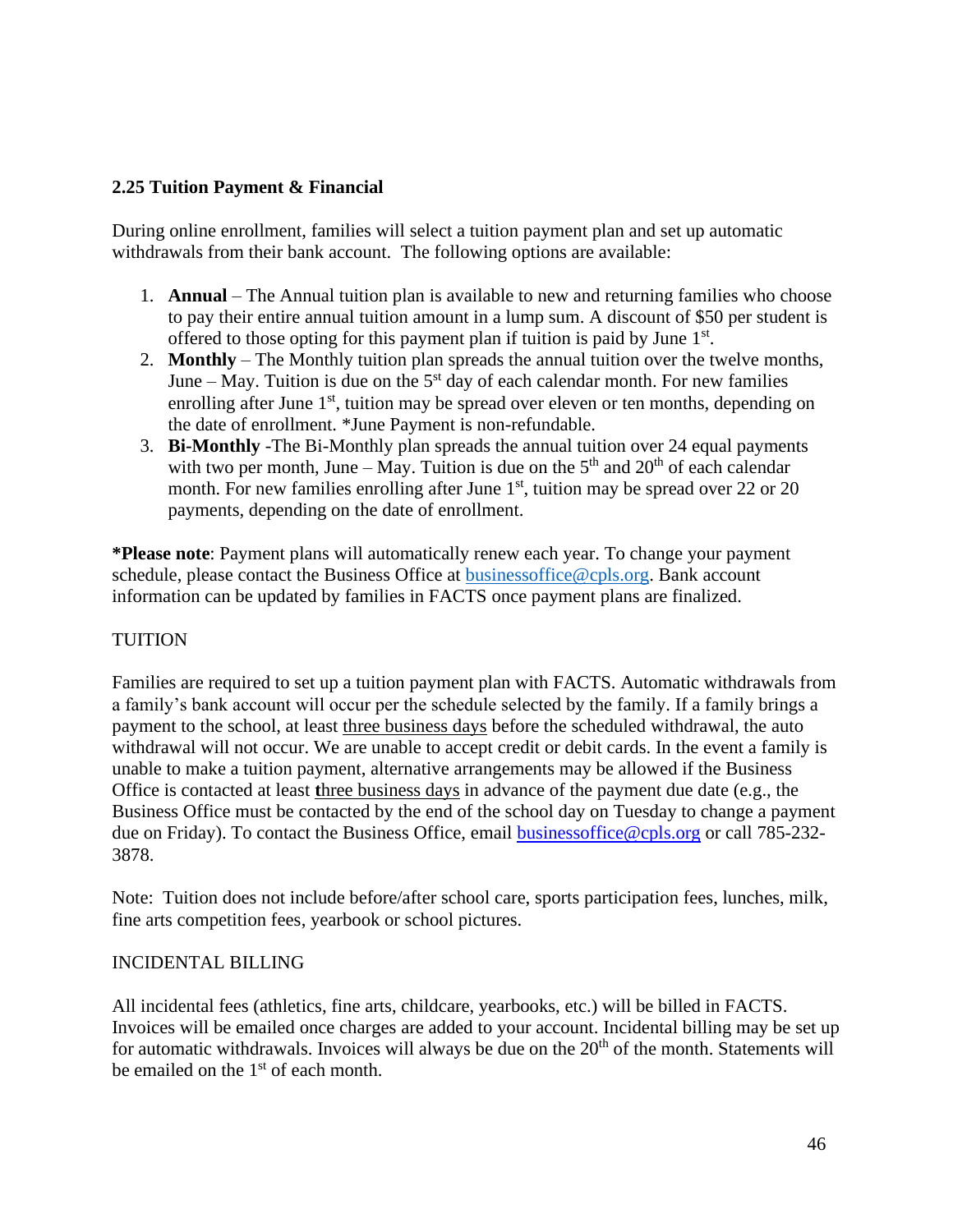# PREPAY (HOT LUNCH)

Every family will be set up with a FACTS prepay account for hot lunch. Hot lunch accounts are shared by siblings and need to be pre-funded. Money can be added electronically from a family's bank account via FACTS, or by cash/check at the school. When a lunch account balance goes below \$10, a daily email reminder will be sent to the financially responsible parent. If an account is negative, students will not be allowed to purchase items from the ala carte until the account is brought current.

# PAST DUE ACCOUNTS

- Any payment made to CPLS will be applied towards the oldest balance, with tuition being paid first.
- Withdrawals that fail due to insufficient funds will result in a \$30 NSF fee which will be automatically withdrawn 4 business days after the failed withdrawal. The scheduled withdrawal will be attempted again in two weeks.
- Student activities (athletics, fine arts, tours) may be suspended when any balance is 30 days past due.
- Once an account is 30 days past due, families will not be allowed to incur incidental charges until the past due balance is paid.
- Grade cards may be withheld and RenWeb access disabled if balances are due at the end of the quarter/semester/school year.
- Families may be required to meet with the Head of School and Finance Director if account balances are 60 days past due to establish a payment plan.
- Families may be unenrolled if account balances are 60 days past due and the established payment plan agreement is not met.

# TUITION REFUND POLICY

The June payment (or  $1/12<sup>th</sup>$  of the annual tuition amount) is non-refundable. The remaining  $11/12<sup>th</sup>$  will be prorated over the number of school days in session prior to the student's withdrawal. Any amounts overpaid will be refunded net of any fees or balances due to CPLS for fine arts, lunch, athletics, before/after school care or missing/damaged school materials or property.

# **2.26 Childcare Payment Policy**

For those utilizing before and/or after care services, fees will be assessed monthly. Invoices will be emailed by the 5th of the following month. Payments are due by the 20th of the month and can be made by cash, check, or online via FACTS (either manual payment or autopay). If payment is not made by the 30th of the month, a \$20.00 late fee will be assessed. If payment is not paid by the 5th of the following month, it will become necessary to find other childcare arrangements until the account is paid in full. If you have difficulty making a payment and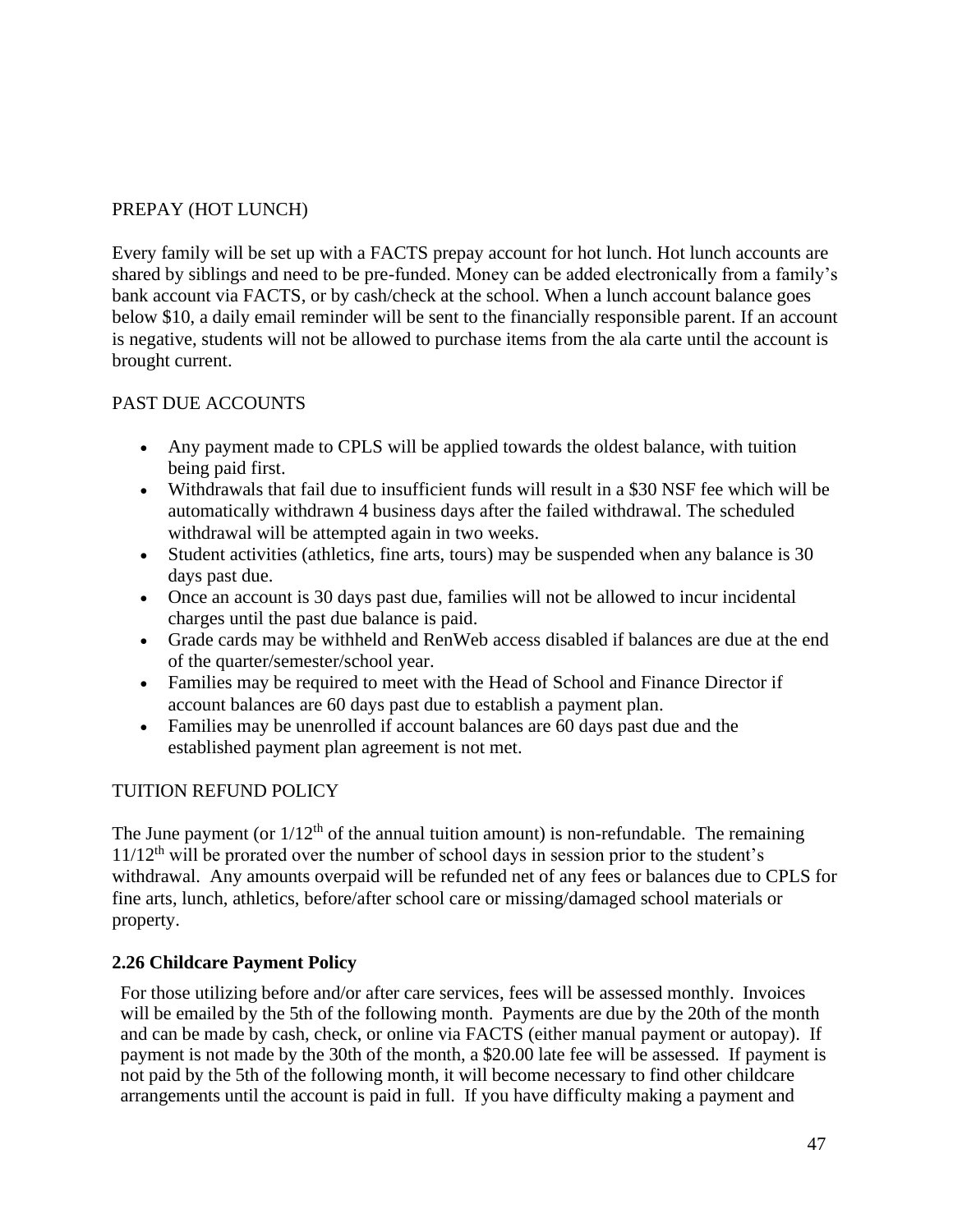cannot meet these conditions, please contact the CPLS Business Office immediately. We will make every effort to work out an acceptable payment plan with you, but we expect you to take the initiative. A \$30.00 fee will be assessed for any non-sufficient funds checks or failed FACTS payments.

Any K-6<sup>th</sup> student who arrives at school before 8:00 a.m. will be sent to our childcare facility and the parents will be billed on the  $5<sup>th</sup>$  of the month. Any K-6<sup>th</sup> grade student that remains in the building more than 15 minutes after the end of the school day and not remaining for a specific supervised activity (i.e. rehearsals, clubs, etc.), will be sent to the playground/childcare facility and the parents will be billed on the  $5<sup>th</sup>$  of the month.

#### **2.27 Child Abuse and Neglect**

Every teacher, school administrator or other employee of the school who has reason to suspect that a child has been injured as a result of physical, mental or emotional abuse, or neglect or sexual abuse shall report the matter promptly in accordance with the Kansas Code for Care of Children (K.S.A. 38-1501 et seq.).

### **2.28 Drug & Alcohol Policy**

Use or possession of any illegal drugs or alcohol or the improper use of prescription or nonprescription drugs is prohibited on school property and any school trips and during any schoolsponsored activity. The school reserves the right to impose any disciplinary action thought appropriate including, but not limited to, suspension or expulsion for any students violating this provision. Whether credit is granted in the case of expulsion is an administrative decision. Parents will be expected to immediately pick up their children from any activity.

#### **2.29 Sexual Harassment**

No student shall be subjected to sexual harassment by any school employee or other student. No student shall subject another student or any school employee to sexual harassment. Sexual harassment includes the following misconduct: sexually derogatory remarks; unwelcome verbal sexual advances; requests for sexual favors; unwelcome physical contact; or other verbal or physical conduct of a sexual nature. Students who believe they have been subjected to sexual harassment by another student or any school employee should submit a complaint in writing to the Head of School.

#### **2.30 Library Return Policy**

In the event a student is unable to return a library book (lost, stolen, damaged) the student will be responsible for the cost to replace the book. Notification will be sent via email when books are overdue.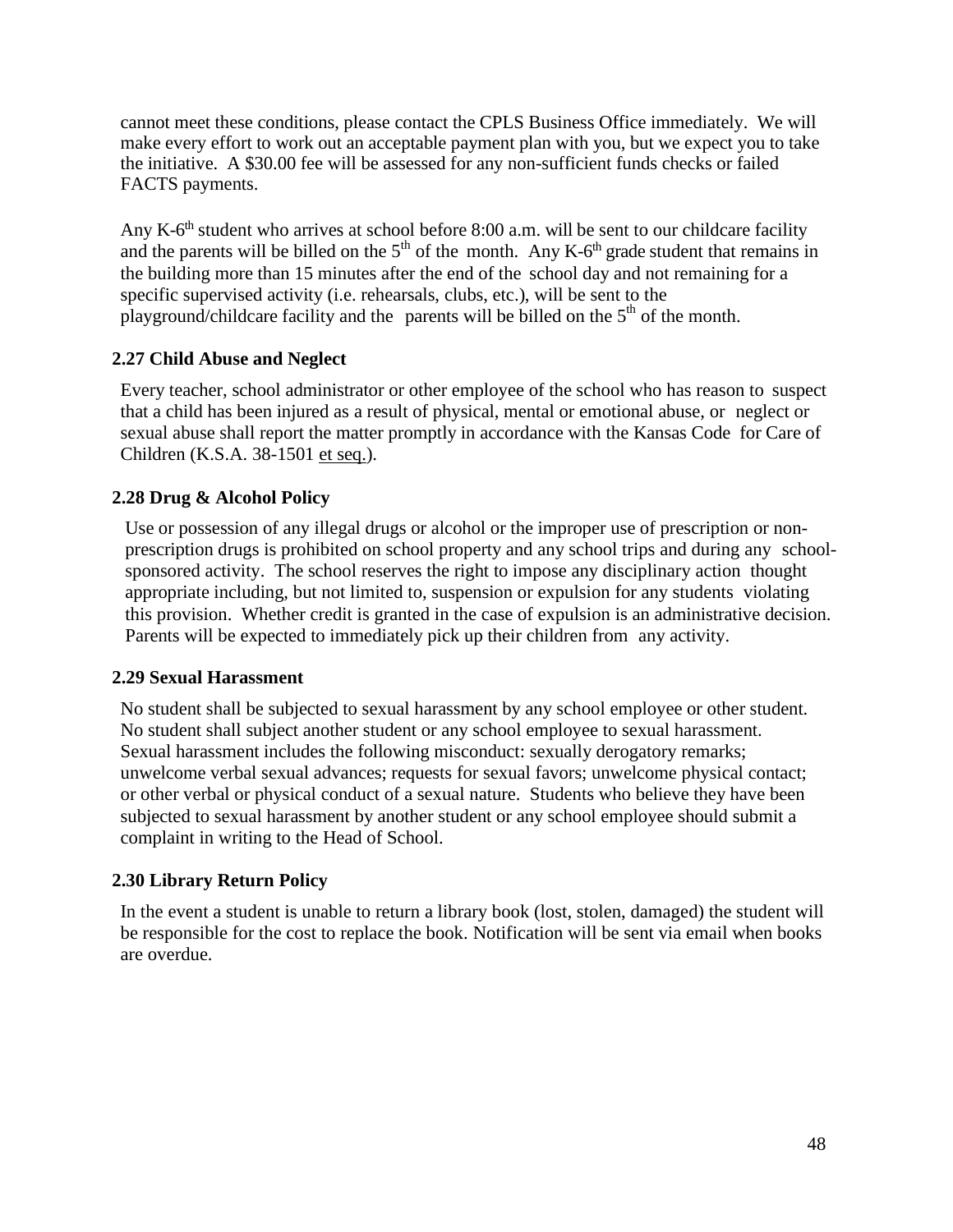# **3. DISCIPLINE**

### **3.1 Discipline Policies**

The purpose of discipline is to create a safe and orderly environment that is conducive to learning. All members of the faculty and staff share this responsibility with the parents.

### Grammar School (K-6<sup>th</sup> Grade):

**Tardies:** Grammar School tardies are often times a combination of parents and students not being able to make it to school on time for a variety of reasons. Students will miss one recess after their fourth tardy and the Head of School will be notified when a student reaches twelve unexcused tardies in one semester. Tardies are only excused for medical appointments, illnesses or funerals. If it is the child's issue, the Grammar School Principal will work with parents to help them come up with a solution for helping the child arrive to school on time. If it is the parent's issue, the Grammar School Principal will discuss the importance of being on time and emphasize that the problem must not continue as it can be detrimental to the child's routine and learning. For students in grades K-6, a tardy slip will be required if the student is not in their place in Morning Assembly by the time the school song is finished.

**Cell Phones and Electronic Devices:** Cell phones and electronic devices may be used only before and after school. If a student is caught with their cell phone or electronic device out at any other time the following will take place: 1st offense, cell phone/electronic is taken away and given to the office where student can pick it up at the end of the day. 2nd offense: cell phone/electronic is taken away and only a parent can come and pick it up at the end of the day. 3rd offense: conference with the child/parent.

**Other:** The majority of other disciplinary problems (including uniform violations) will be handled by the teacher within the classroom. Teachers will contact parents about any serious discipline issues. A teacher may refer a student to the Grammar School Counselor. If the issue is deemed serious, teachers and/or the Grammar School Counselor will complete a discipline referral to be returned to the Grammar School Principal. The Grammar School Principal will contact the parents and may set up a meeting if necessary.

#### Logic & Rhetoric  $(7<sup>th</sup> - 12<sup>th</sup>$  Grade):

**Student Code of Conduct:** All Logic/Rhetoric Students will abide by, and be held responsible for following, the Student Code of Conduct (see Handbook Section 4.21)

**Tardies:** See Handbook Section 1.5

**Dress Code Violations**  $(7<sup>th</sup> - 12<sup>th</sup>)$ **:** Each teacher will send an email of the violation to a predetermined email address where a record of violations will then be presented to the Head of School on a weekly basis. After the first 3 warnings are issued a detention will be served. Each violation after the 3rd will result in an additional detention. This may include but is not limited to serving the school on a designated day from 7:30 a.m. – 8:15 a.m. This will be supervised by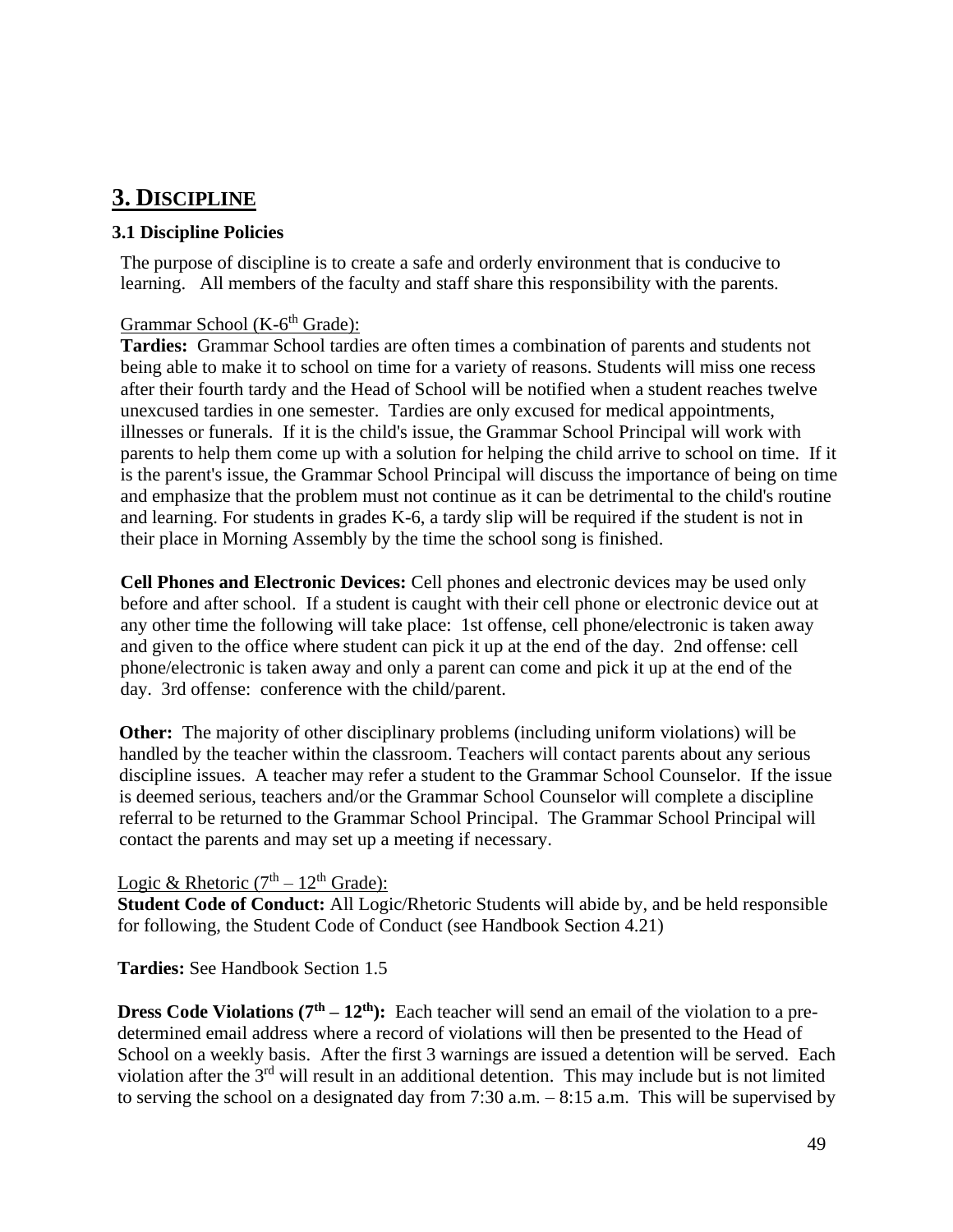an assigned faculty member. Patterns of repeated violations will be discussed among faculty members and a meeting with the student and/or their parent may take place to discuss changes of behavior and possible consequences.

**Cell Phones and Electronic Devices**  $(7<sup>th</sup> - 12<sup>th</sup>)$ **:** See Handbook Section 1.6 for cell phone policy. Laptops may be allowed for Rhetoric school students at the discretion of their Rhetoric school teacher. They may be used during study hall or at the end of a class period with teacher permission. Only work on CPLS homework and projects will be allowed. If found in violation, laptop privileges may be taken away. CPLS has a secure wireless network that is for faculty and staff use only, except for certain students who may access the network for legitimate school functions (e.g. CLEP or Yearbok). Any other students found on the locked network will have technology privleges revoked.

Public displays of affection among students is not allowed during school or at school events.

Students may not chew gum during the school day.

Food or drink (except water if approved by the teacher) is not allowed in the classroom. Exceptions to this are for a special occasion approved by the teacher in advance.

# **3.2 Eligibility for Participation in School Sponsored Activities**

Our coaches, teachers and sponsors are committed to academic excellence, character development, and responsibility within our student body and strive to maintain a balance between extra-curricular activities and academics.

# **Participant Status**

Full-time students, in good standing, are eligible for participation in these school-sponsored activities: sports, Junior Classical League, Scholars Bowl, drama, and musical.

As a KSHSAA member, there are transfer stipulations for students in grades 9-12. For more information, please view the Athletic Policy Handbook.

# **Academic Probation**

9th – 12th Grade Eligibility for Initial Participation- Participation in such activities will be contingent upon Rhetoric school students obtaining a cumulative 2.0 GPA. If a student's cumulative GPA is below 2.0, the student will begin the activity on probation for 2 weeks. During the 2-week probation, the student may not participate in practice. The student may attend home games with the team but is not allowed to attend away games. They can attend any summer camp, training or conditioning. After the student has completed the 2-week probation, they may resume participation in the activity if they have fulfilled the grade requirements of eligibility as listed below.

 $6<sup>th</sup> - 8<sup>th</sup>$  grade eligibility for initial participation- There is no requirement for initial participation in extra-curricular activities.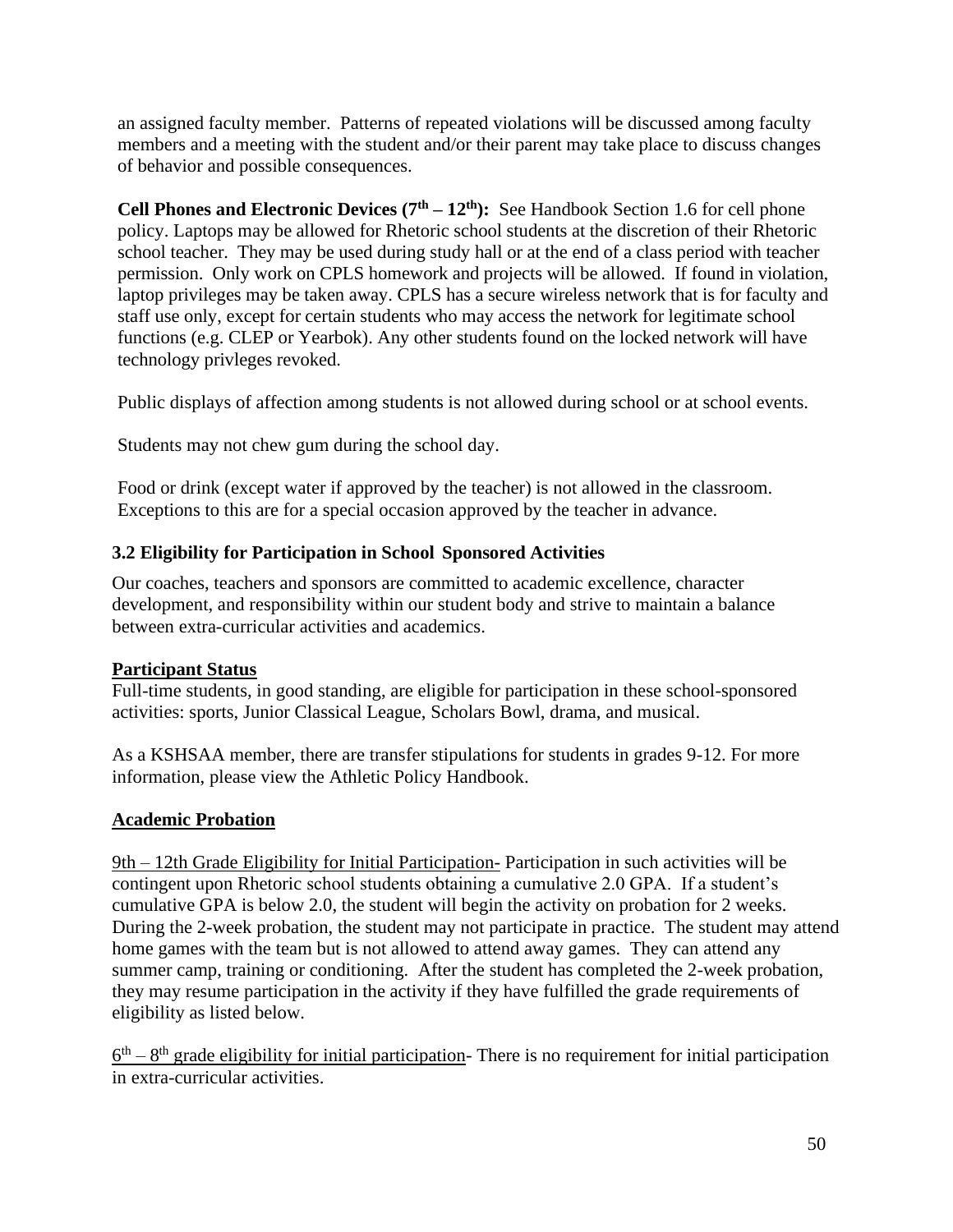$6<sup>th</sup> - 12<sup>th</sup>$  grade eligibility for continued participation in CPLS sponsored extracurricular activities depends on the student's grades. Any student receiving 2 "D's" or 1 "F" at the 4  $\frac{1}{2}$ week checkpoint or at the end of the quarter will be placed on Academic Probation for the next 2 weeks and will be ineligible to participate in extracurricular activities. During the 2-week probation, the student may not participate in practice. The student may attend home games with the team but is not allowed to attend away games. The period of ineligibility begins the Monday after parent/student notification.

During that two-week period, the student will be expected to raise his/her grade(s) to an acceptable level for regaining eligibility for extracurricular activities. At the conclusion of the 2 week probation, the student should request a current grade report from the Director of Administration. If the student no longer has 2 "D's" or 1 "F", an Administrator will sign the grade report to confirm that the student has regained eligibility. He/she will present this report to the coach/sponsor and may resume participation in extracurricular activities the next day. If the student is still deemed ineligible, they will not be able to resume participation until the student no longer has 2 "D's" or 1 "F". Spring Break and school tours are not considered part of a 2 week probation period. Should academic probation fall during those times, one week will be served before and one week after the week of break or tour.

# **4. SUPPORTING DOCUMENTS**



# © Copyright

#### **4.1 The Origin of the Logo**

"Peter, Adam's Son," said Father Christmas. "Here, sir," said Peter. "These are your presents," was the answer, "and they are tools not toys. The time to use them is perhaps near at hand. Bear them well."

With these words he handed to Peter a shield and a sword.

#### *The shield was the color of silver and across it there ramped a red lion, as bright as ripe strawberry at the moment when you pick it.*

The hilt of the sword was of gold and it had a sheath and a sword belt and everything it needed, and it was just the right size and weight for Peter to use.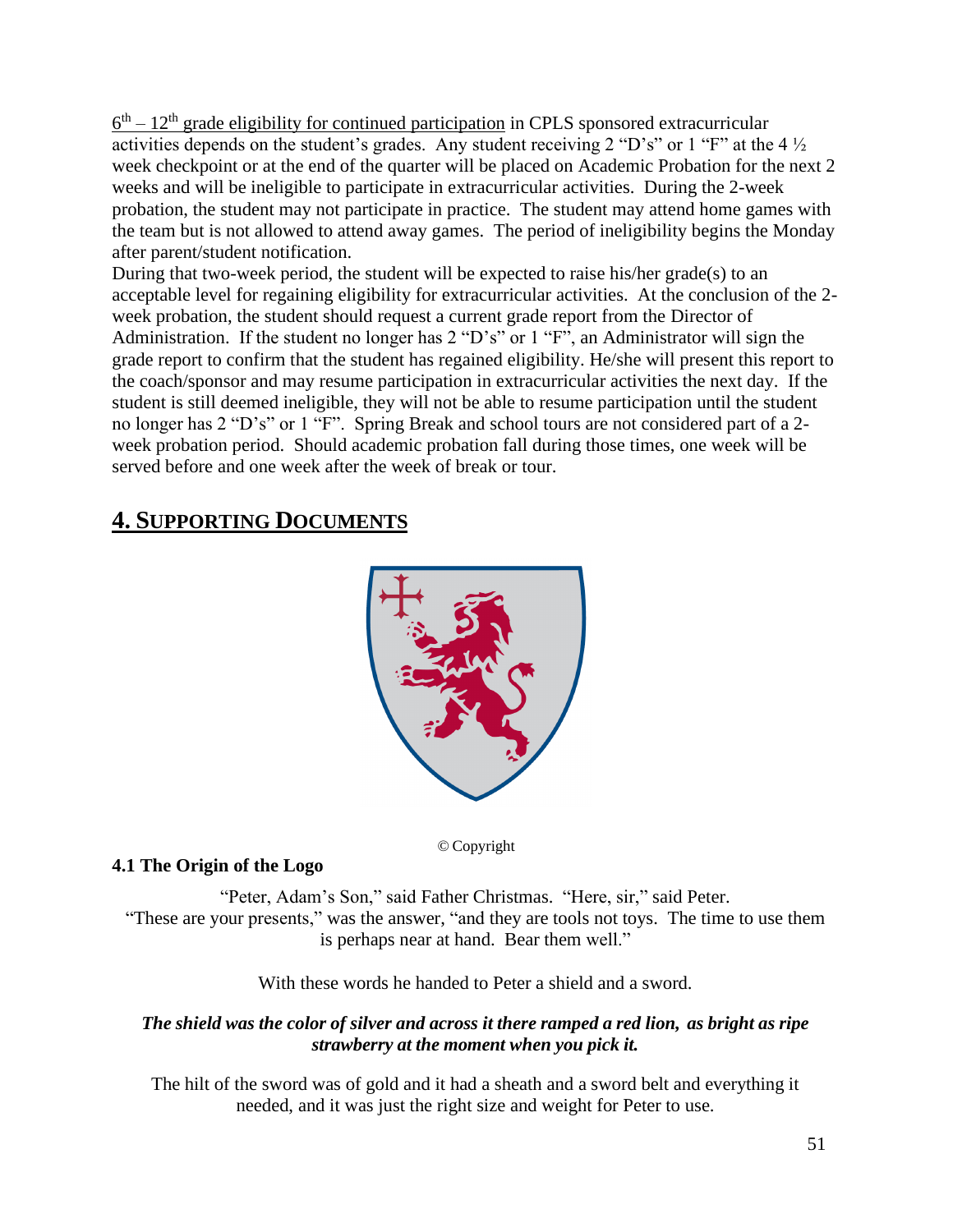Peter was silent and solemn as he received these gifts, for he felt they were a very serious kind of present.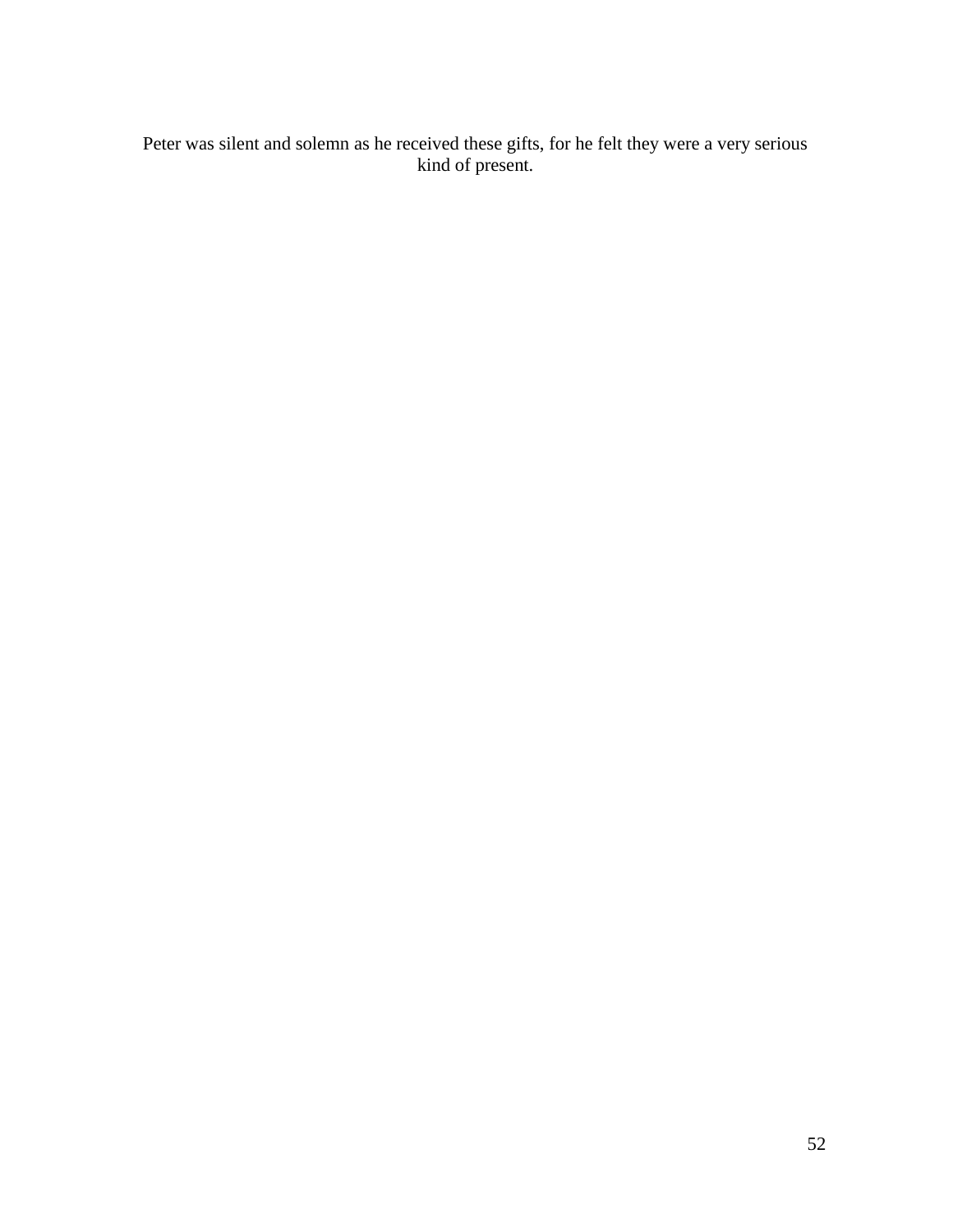#### **4.2 School Song**

Cair Paravel, Cair Paravel Your chimes we still can hear They ring the truths and principles That taught our hearts to fear The Lord our God, Alleluia Your message we truly will tell Our destiny God clearly set at our Cair Paravel Our destiny God clearly set at our Cair Paravel

#### **4.3 Christian Pledge**

I pledge allegiance to the Christian flag And to the Savior for Whose kingdom it stands, one Savior, crucified, risen, and coming again with life and liberty for all who believe.

#### **4.4 School Fight Song**

Onward Lions, Onward Lions Fighting for our team Fighting for the gray and navy And the victory – Fight! Fight! Fight! Bodies fit to serve the Lord That is our good reward Fight Lions – Fight! Fight! Fight! And win tonight!

#### **4.5 Pledge to the Bible**

I pledge allegiance to the Bible, God's Holy Word. I will make it a lamp unto my feet and light unto my path. I will hide its words in my heart that I might not sin against God.

#### **4.6 School Colors**

Navy & Gray

#### **4.7 School Motto**

Dominus Illuminatio Mea (God is my light)

#### **4.8 School Mascot**

Rampant Red Lion

#### **4.9 Vision**

Cair Paravel Latin School aspires to become the premier classical, Christian liberal arts school in America.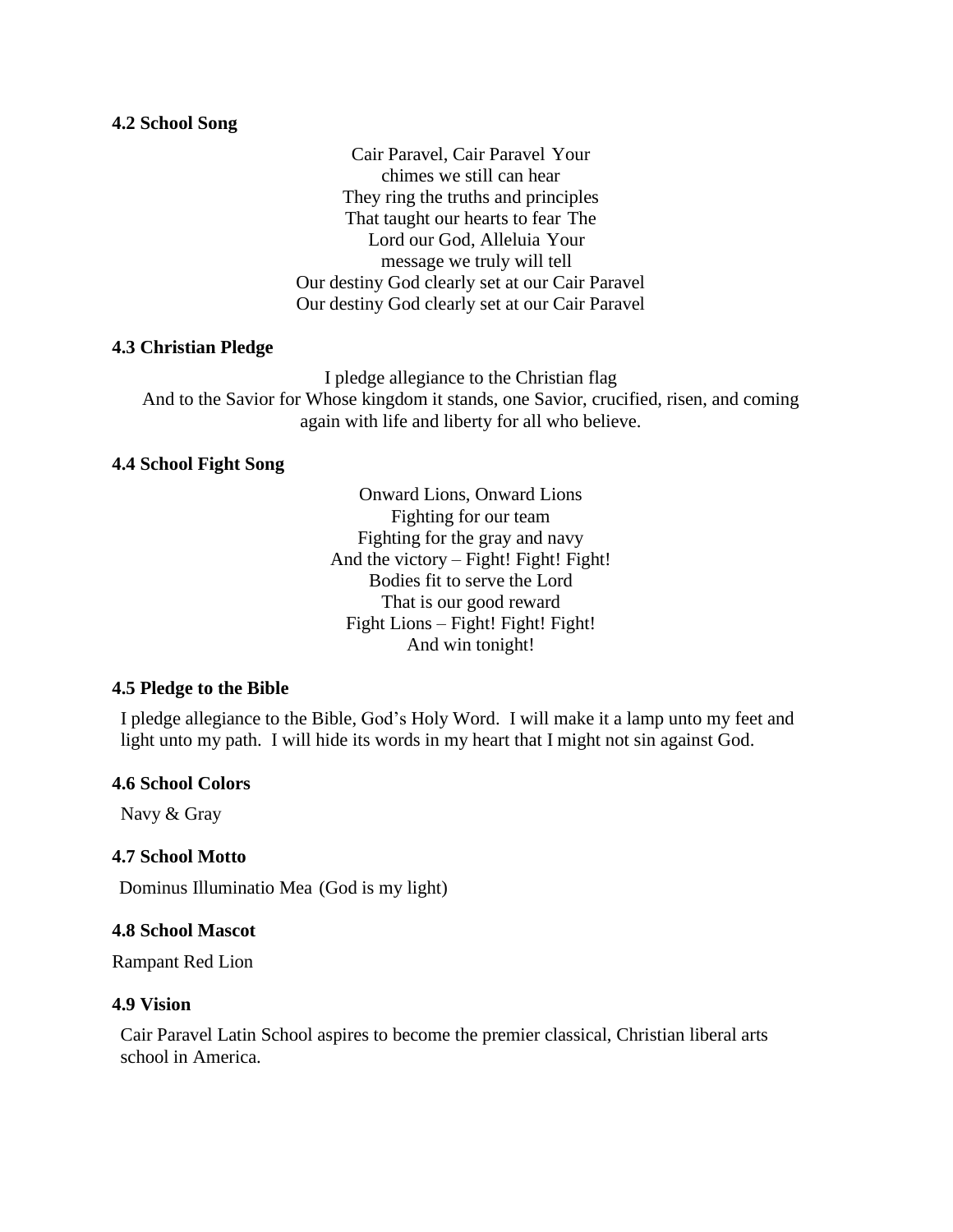### **4.10 Mission**

Cair Paravel Latin School's mission is to cultivate classically trained, lifelong learners committed to the Lordship of Jesus Christ who will enrich their community and God's kingdom.

### **4.11 Core Values**

- To maintain an environment that promotes the glory and enjoyment of God and love of learning
- To adhere to a classical approach to education in methodology and materials
- To support the family in training children in the nurture and admonition of the Lord
- To adhere to a thoroughly Christian education through biblical integration and submission to Christ's Lordship in all areas
- To prepare students for a lifetime of service to and influence upon community and culture
- To be good stewards of the resources entrusted to the school for the education of the students

## **4.12 Parents' Challenge**

Cair Paravel understands that parents are ordained and held accountable by God for the nurture and training of their children. Cair Paravel comes alongside the parents to assist them in that endeavor. As such, our parents play a vital part in the total program of CPLS. Emphasis again and again has been placed upon the importance of parents cooperating with the school for the education of their child. We believe that the following challenge, when subscribed to by all parents, will make Cair Paravel Latin School a place which will truly honor the Lord and produce the finest education possible.

#### **OUR PARENTS ARE CHALLENGED TO:**

- Pray regularly for the teachers, students and administration of CPLS.
- Cooperate fully in the education purpose of CPLS, doing their best to make Christian education effective in the lives of children that they may love and serve the Lord Jesus Christ for all their lives.
- Pay all financial obligations to the school on or before the date they are due. If a parent is ever unable to pay on time, they will notify the school.
- Support the school through fundraisers and by gifts in addition to tuition payments as the Lord enables them.
- Assume volunteer duties and responsibilities for CPLS as opportunities arise and as God provides the strength and time.
- Resolve matters of dispute with the person or persons involved, not criticize the school, faculty or staff before students, and follow the biblical instruction found in Matthew 18:15 for conflict resolution.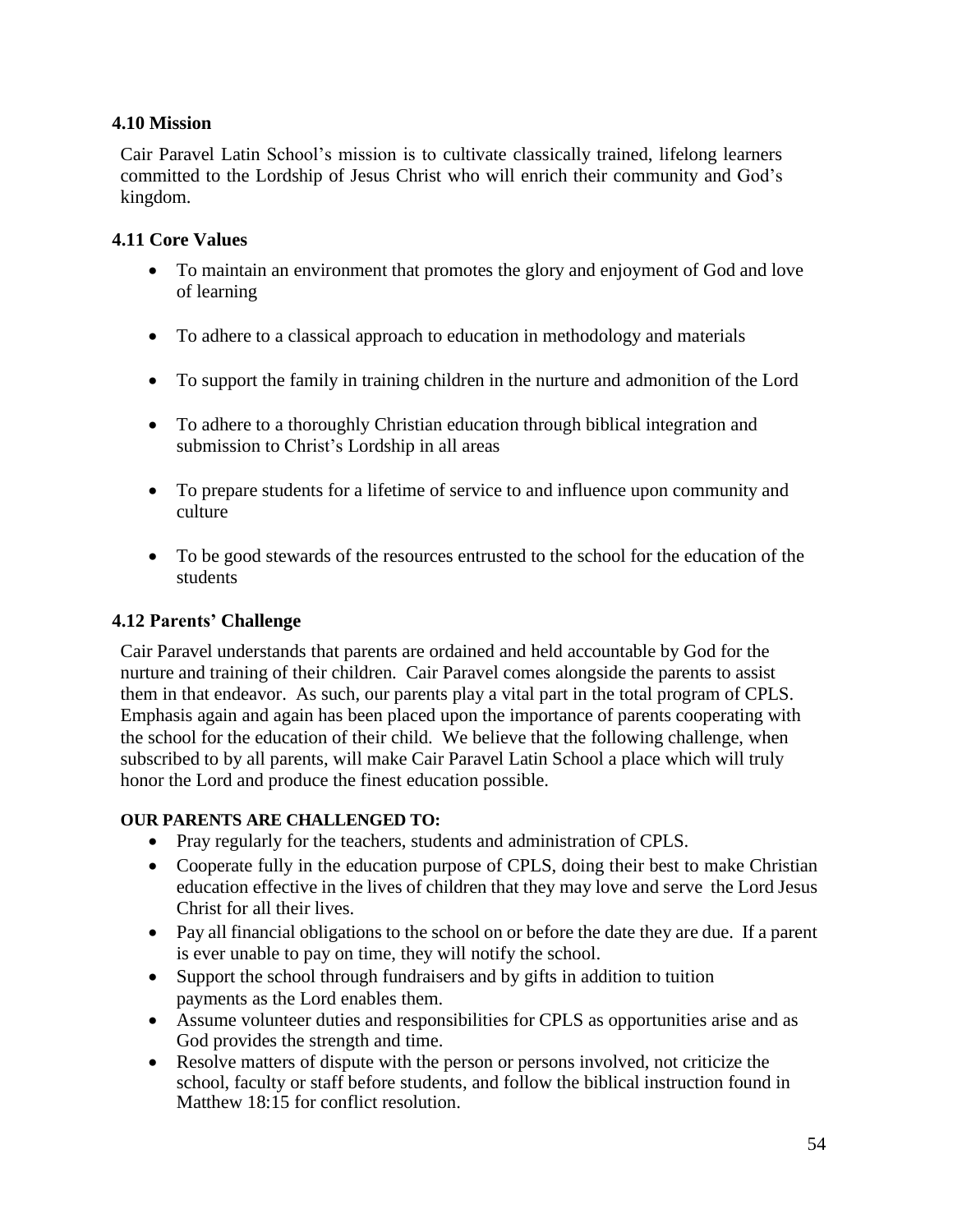- Seek the advancement of CPLS in all areas: spiritually, academically, and physically.
- Become aware of and support the policies of the school.

#### **4.13 Philosophy**

We are dedicated to nurturing the Christian leaders of the next generation. Our chief tools are an integrated, classical Christian curriculum and the example of devoted Christian teachers. Although ultimately geared towards college preparation, the course of study will also prepare students who decide not to pursue formal higher education for a lifetime of learning.

At one time there was a common body of knowledge which every citizen was expected to possess. Those fortunate enough to be formally educated had, of course, more extensive knowledge, but the speeches, sermons, pamphlets, and newspaper articles of the day transcended educational boundaries due to that shared body of knowledge. Modern Americans have misplaced this, to our great loss. Our ability to speak to one another on a deep spiritual level or high intellectual plane is now limited, and our ability to reason together diminished.

Cair Paravel Latin School seeks to restore this lost heritage. We intend for our students to be liberally educated, spiritually grounded and physically fit. In this way, our students may learn to out-live and out-think the secular world, allowing them to participate in the expansion of Christ's kingdom and exercise godly dominion over creation, to the glory of God. They will have experiences, including the challenges of travel, denied to many youngsters. Whatever vocation the Master may call them into, they will be prepared to serve—and serve well which is the essence of leadership in the body of Christ.

By integrated education, we mean that the whole of knowledge is not easily divisible into subjects as implied in our listing of courses. The best-educated students will see the connection and understand how the Word of God illumines and defines each subject and, therefore, all truth. This goal requires a special kind of teacher, not a narrowly-educated "specialist", but a generalist dedicated to a lifetime of learning in his or her area of expertise, and beyond. In addition to trained educators, this can include parents employed on a parttime basis, a situation we regard as one of the strengths of the CPLS program.

#### **4.14 Statement of Faith**

As a Christian school, the following statement of faith expresses the basics of our beliefs:

- We believe the Bible to be the only fully inspired, infallible, inerrant, and authoritative written Word of God (II Timothy 3:16; II Peter 1:21).
- We believe that there is one God, eternally existent in three persons: Father, Son and Holy Spirit (Genesis 1:1; John 10:30, 37-38; Matthew 3:16-17; 28:19).
- We believe in the full deity and full humanity of the Lord Jesus Christ, in His virgin birth, in His sinless life, in His miracles, in His vicarious, substitutionary atonement through His shed blood on the cross, in His bodily resurrection, in His ascension to the right hand of the Father, and in His personal return in power and glory (Isaiah 7:14; Matthew 1:23; Luke 1:35; Hebrews 4:15, 7:25, 9:12; John 2:11, 11:25; Colossians 1:14; Acts 1:11; Revelation 19:11, 16).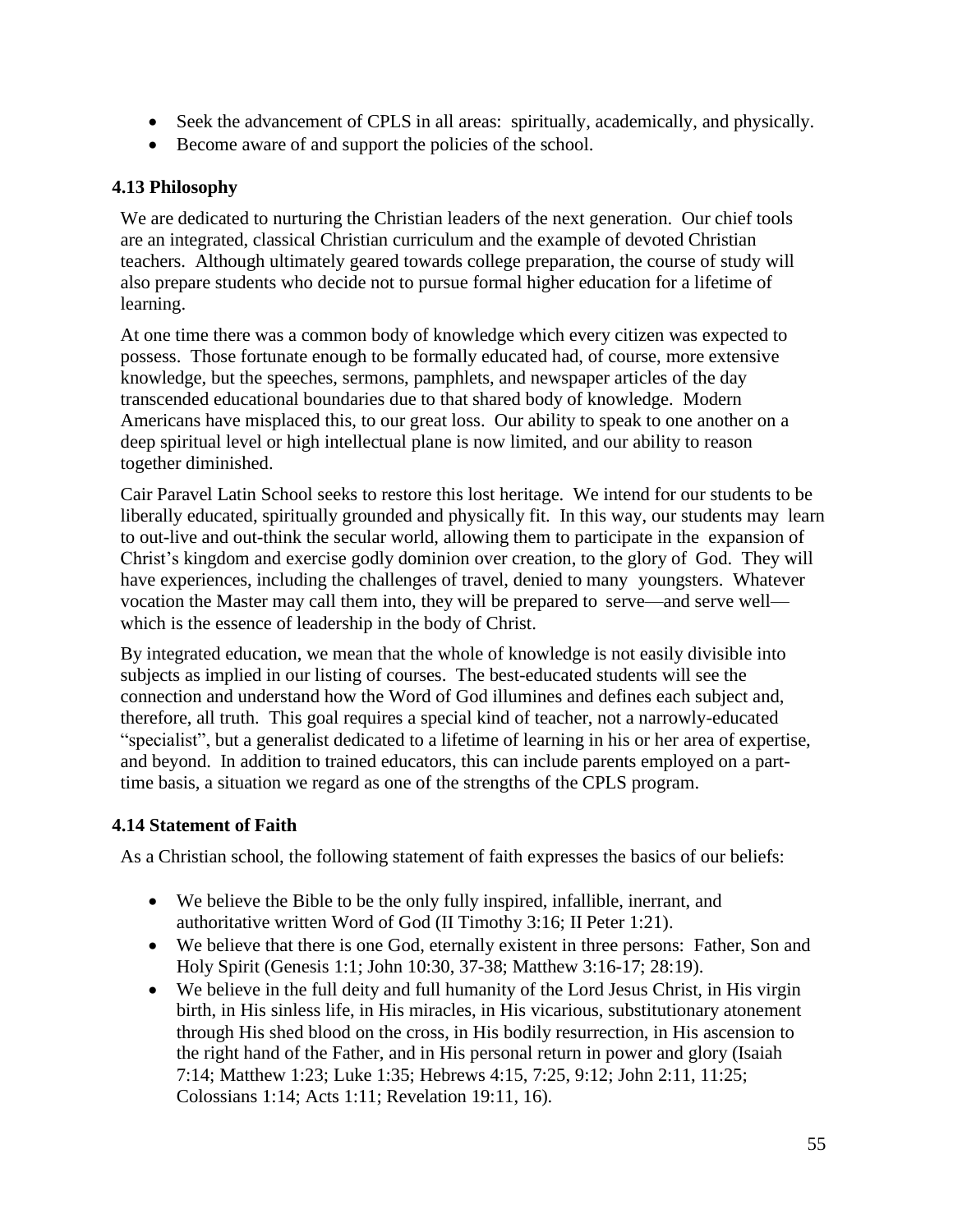- We believe that the human race is fallen in Adam and that the salvation of lost and sinful man depends upon the substitutionary death of Jesus Christ and is made effectual by faith alone. Salvation is evidenced by repentance toward God, faith in Jesus Christ, and a growing desire to honor God by obeying His commandments (Romans 3:19, 23; John 3:16, 19; Ephesians 2:8, 9; Titus 3:5, 6; John 4:24).
- We believe in the present ministry of the Holy Spirit, by whose indwelling and filling the Christian is enabled to live a godly life (Ephesians 4:30, 5:18; I Corinthians 3:16, 6:19, 20).
- We believe in the resurrection of both the saved and the lost; they who are saved unto the resurrection of life and they who are lost unto the resurrection of damnation (John 5:28, 29).
- We believe in the spiritual unity of believers in our Lord Jesus Christ. We believe that all disciples are called to attend, worship and serve Him in a local congregation or fellowship that is part of His Body, the Church (Romans 8:9; I Corinthians 12:12, 13; Galatians 3:26, 28).
- We believe that man was created in the image of God, and that, from the moment of conception, each human being bears His image (Genesis 1:26, 27; 5:1, 2).
- We believe that God wonderfully and immutably creates each person as male or female. These two distinct, complementary genders together reflect the image and nature of God. (Genesis 1:26-27).
- We believe that the term "marriage" has only one meaning: the uniting of one man and one woman in a single, exclusive union, as delineated in Scripture. (Genesis 2:18-25). We believe that God intends sexual intimacy to occur only between a man and a woman who are married to each other. (1 Corinthian 6:18; 7:25; Hebrews 13:4). We believe that God has commanded that no intimate sexual activity be engaged in outside of a marriage between a man and a woman.
- We believe that any form of sexual immorality (including, without limitation, adultery, fornication, homosexual behavior, bisexual conduct, bestiality, incest and use of pornography) is sinful and offensive to God. (Matthew 15:18-20).
- We believe that in order to preserve the function and integrity of the School and to provide a biblical role model to the families of the School and the community, it is imperative that all persons employed by the School in any capacity, or who serve as volunteers, agree to and abide by this Statement of Faith, including these statements on Marriage, Gender and Sexuality. (Matthew 5:26; Philippians 2:14-16; 1 Thessalonians 5:22).
- We believe that God offers redemption and restoration to all who confess and forsake their sin, seeking His mercy and forgiveness through Jesus Christ. (Acts 3:19-21; Romans 10:9-10; I Corinthians 6:9-11).
- We believe that every person must be afforded compassion, love, kindness, respect, and dignity (Mark 12:28-31; Luke 6:31). Hateful and harassing behavior or attitudes directed toward any individual are to be repudiated and are not in accord with Scripture nor the doctrines of the School.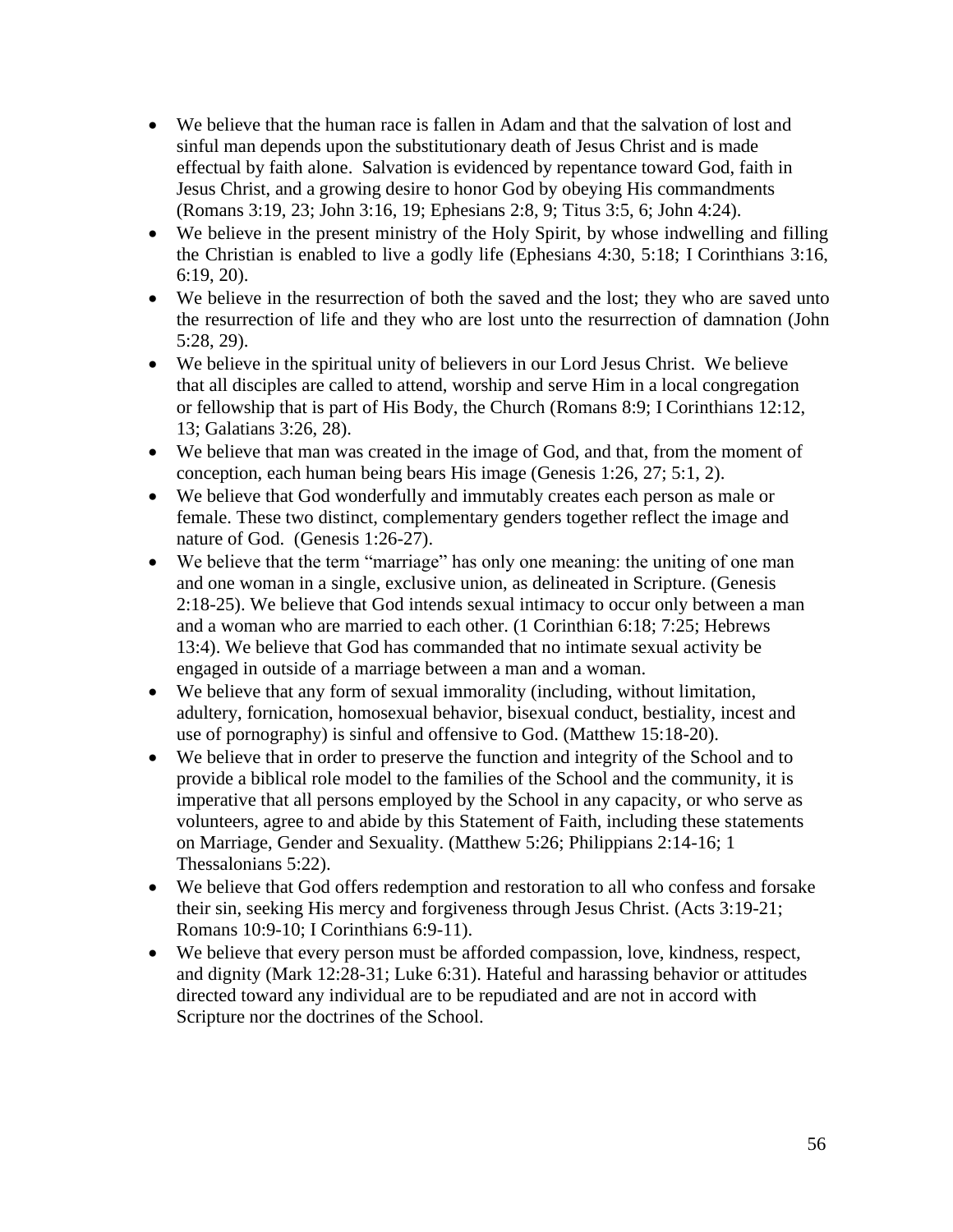Cair Paravel Latin School is a non-denominational Christian school. The above is what we agree to believe together. There are many other things which we do not believe "together". In these cases, we strive to practice Richard Baxter's old maxim, "In necessary things, unity; in doubtful things, liberty; in all things, charity." There are many differences of theology and practice among sincere, evangelical, confessing Christians. Therefore, should one or more of the peripheral doctrines of faith be a stumbling block for you, please consider carefully whether or not CPLS is compatible with the letter of your beliefs, for the sake of unity and brotherly love.

# **4.15 Portrait of a Graduate**

The mission of CPLS is to cultivate classically trained, lifelong learners, committed to the Lordship of Jesus Christ, who will enrich their community and God's kingdom. The Board of Directors, therefore, has determined that, when this mission has been successful, a CPLS graduate will:

- Embrace God's truth by understanding and adopting a Biblical worldview, by committing to live according to his/her identity in Christ, by developing the fruit of the Spirit, and by aspiring to do justice, to love mercy, and to walk humbly with God.
- Embrace God's goodness by developing and demonstrating sound reasoning, wellrounded competence, and discernment, through his/her knowledge of God's revelation, his/her understanding of the Great Books, and his/her academic experience.
- Embrace God's beauty by renewing the culture through a lifelong love of learning, using the tools learned at CPLS, and through a desire to delight and wonder in His creation.

#### **4.16 Affiliations**

Cair Paravel Latin School is accredited with the Association of Classical and Christian Schools (ACCS). Our students benefit by various opportunities to meet and compete with students from other Christian schools.

CPLS is also affiliated with the Kansas Association of Independent and Religious Schools (KAIRS) whose stated purpose is "to ensure that children attending religious and independent schools are treated equitably in educational law, policy and programs."

CPLS is a member of the Kansas State High School Activities Association (KSHSAA) for purposes of fine arts, academic and athletic competitions.

#### **4.17 Athletics**

CPLS offers the following sports through our athletic department:

- Fall season Boys' Soccer
- Fall season Boys' Football
- Fall season Cross Country
- Fall season Girls' Volleyball
- Fall/Winter/Spring Girls' Cheerleading
- Winter Boys' & Girls' Basketball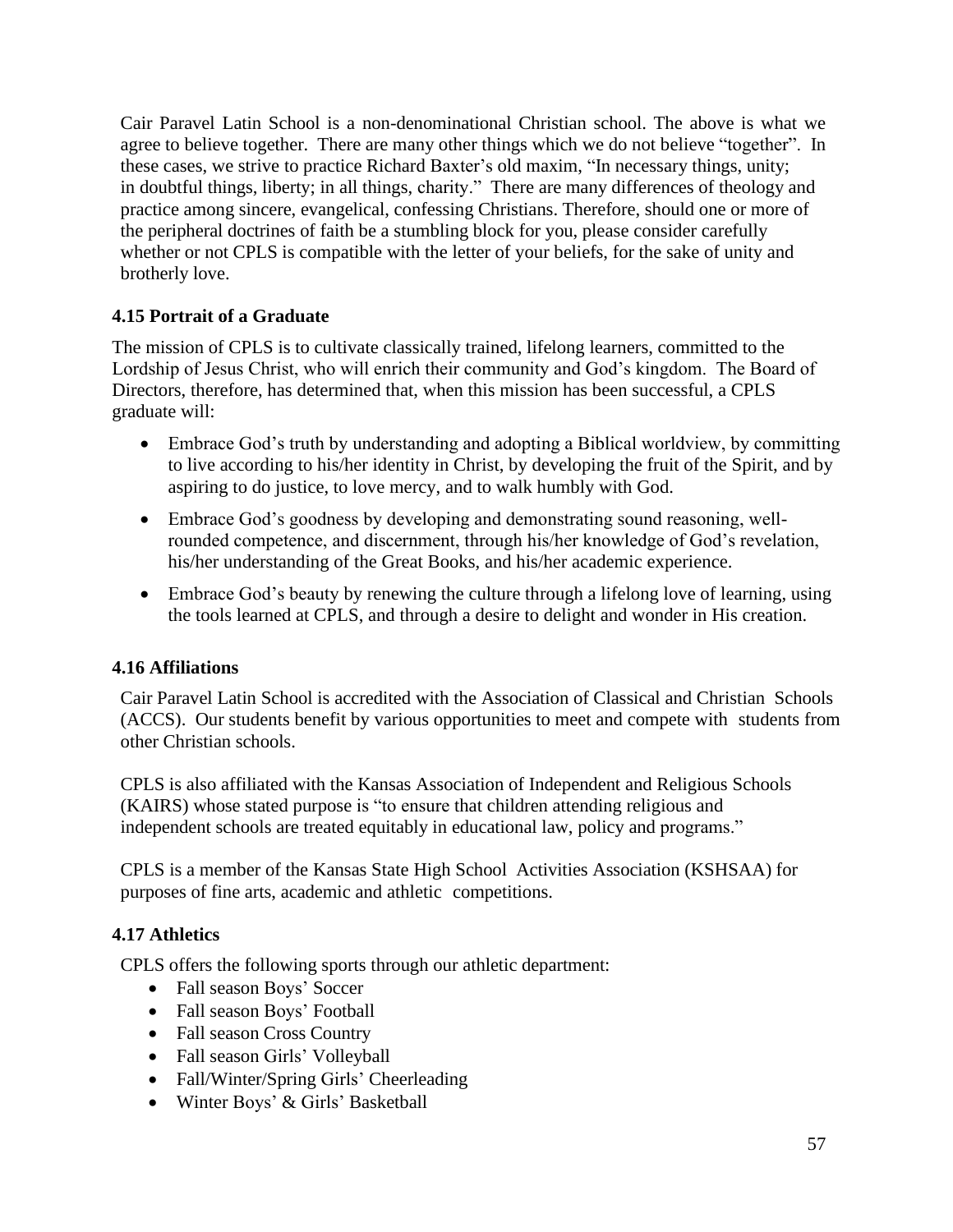- Spring Girls' Soccer
- Spring Boys' Volleyball
- Spring Boys' Tennis
- Boys/Girls Track & Field

Refer to the Athletic Handbook regarding which grades may participate.

For further information and policies on our athletic program, see the Athletic Policy Handbook, available through the CPLS Athletic Department at [www.cpls.org/family.](http://www.cpls.org/family.)

#### **4.18 Bible**

The Bible, which is the principle guide for life and salvation, is a required subject for study at CPLS. We are privileged to use this tool in building character. The English Standard Version (ESV) is the preferred classroom translation and will be used in all Bible study and verse memorization. Any ESV Bible may be used but if you prefer a more child friendly version for your child in 1<sup>st</sup>-3<sup>rd</sup> grade, we recommend the ESV *Following Jesus Bible*, ISBN: 978-1433545528.

#### **4.19 Rhetoric School Course Offerings**

#### **Theology and Philosophy**

#### **The Life of Christ**

**Course Title:** Life of Christ **Grade Level:** 9

**Course Length:** One semester

**Course Description:** This course is a survey of the New Testament Gospels with a focus on genre, historical setting, theology, and personal application. Emphasis will be on the uniqueness of Christ as true God and true Man, the sole mediator of God's salvation.

#### **Acts & The Epistles**

**Course Title:** Acts & the Epistles **Course In the Level:** 10

- **Course Length:** One semester
- **Course Description:** This course is a survey of the New Testament from Acts to Revelation. The focus will be on the genre, historical context, theology, and personal application. Students will have a greater understanding of the uniformity and diversity within these books and will come away with a greater understanding of the truth that God is proclaiming through His word.

#### **Hermeneutics & Theology**

**Course Title:** Hermeneutics & Theology **Grade Level:** 11

**Course Length:** One semester

**Course Description:** A study of the interpretation, application, and communication of the Scriptures and a survey of the Christian theology.

#### **Apologetics**

**Course Title:** Apologetics **Grade Level:** 12 **Course Length:** One semester

58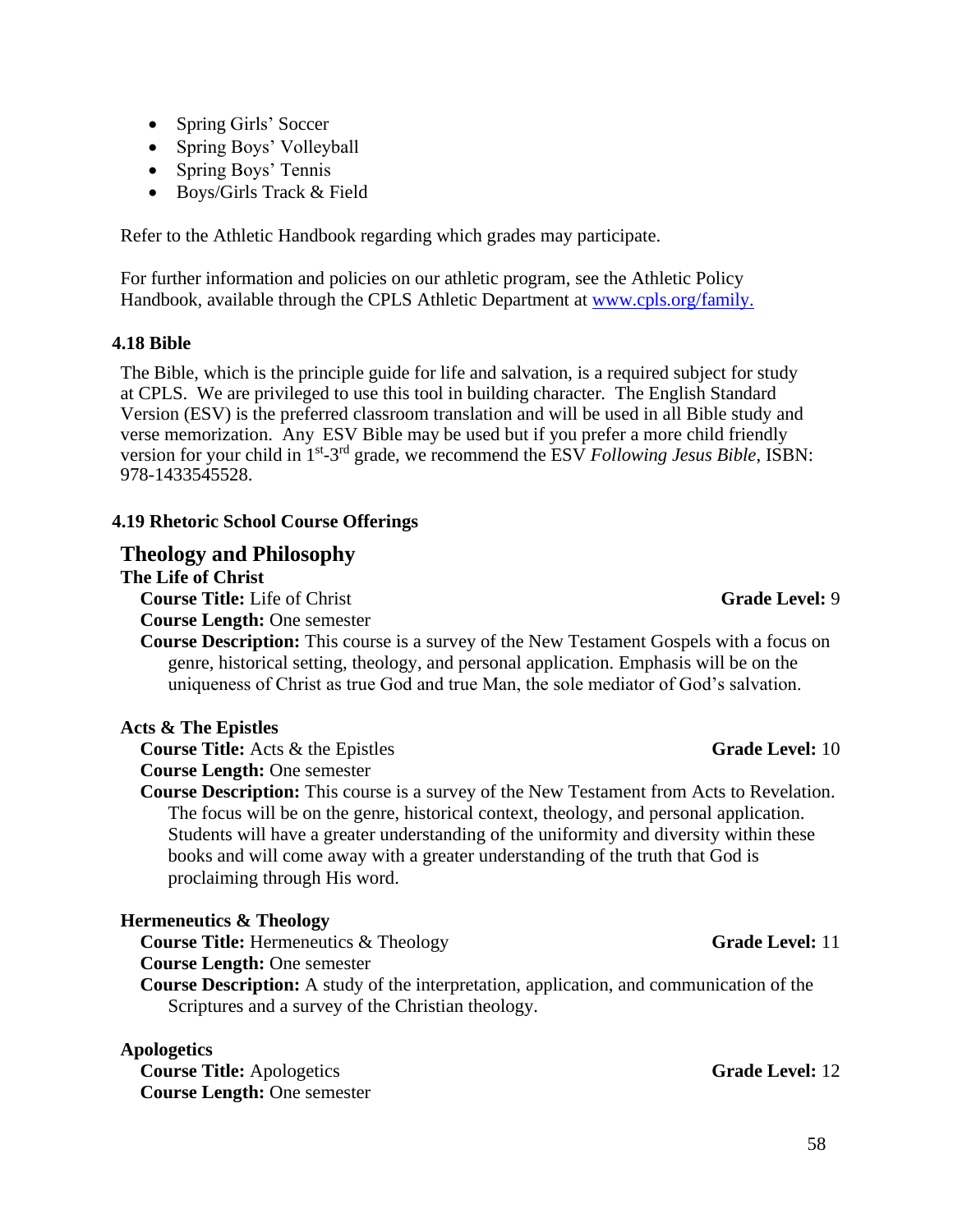**Course Description:** Apologetics is the branch of theology that offers a rational defense for the truthfulness of the divine origin and the authority of Christianity. Within this discipline two distinct tasks emerge: (1) to "dismantle" or "speak away" (*apo*—away; *logia*—speak) arguments against Christianity; (2) to offer positive arguments and evidences in creative ways to persuade the unbeliever of the truthfulness of Christianity. As such, this course introduces to students the broad issues and themes of Apologetic methodology as well as providing the student with the intellectual tools to defend the truth of Christianity in the public square.

#### **Great Ideas Ia: Epistemology**

**Course Title:** Great Ideas I: Epistemology **Grade Level:** 11 **Course Length:** One semester

**Course Description:** This course is one part of the four-semester course "Great Ideas". In this semester, the definition and nature of *truth* and *knowledge* are investigated. Various theories derived from ancient, medieval, and modern thinkers are explored and assessed for their validity.

#### **Great Ideas Ib: Political Philosophy**

**Course Title:** Great Ideas II: Political Philosophy **Grade Level:** 11 **Course Length:** One semester

**Course Description:** This course is one part of the four-semester course "Great Ideas". In this semester, the definition and nature of *justice, liberty* and *equality* are investigated. Various theories derived from ancient, medieval, and modern thinkers are explored and assessed for their validity.

#### **Great Ideas IIa: Moral Philosophy**

**Course Title:** Great Ideas III: Moral Philosophy **Grade Level:** 12

**Course Length:** 1 ½ semesters

**Course Description:** This course is one part of the four-semester course "Great Ideas". In this semester, the definition and nature of *goodness* is investigated. Various theories derived from ancient/medieval/modern thinkers are explored and assessed for validity.

#### **Great Ideas IIb: Aesthetics**

**Course Title:** Great Ideas IV: Aesthetics **Grade Level:** 12

# **Course Length:** ½ semester

**Course Description:** This course is one part of the four-semester course "Great Ideas". In this semester, the definition and nature of *beauty* is investigated. Various theories derived from ancient, medieval, and modern thinkers are explored and assessed for their validity.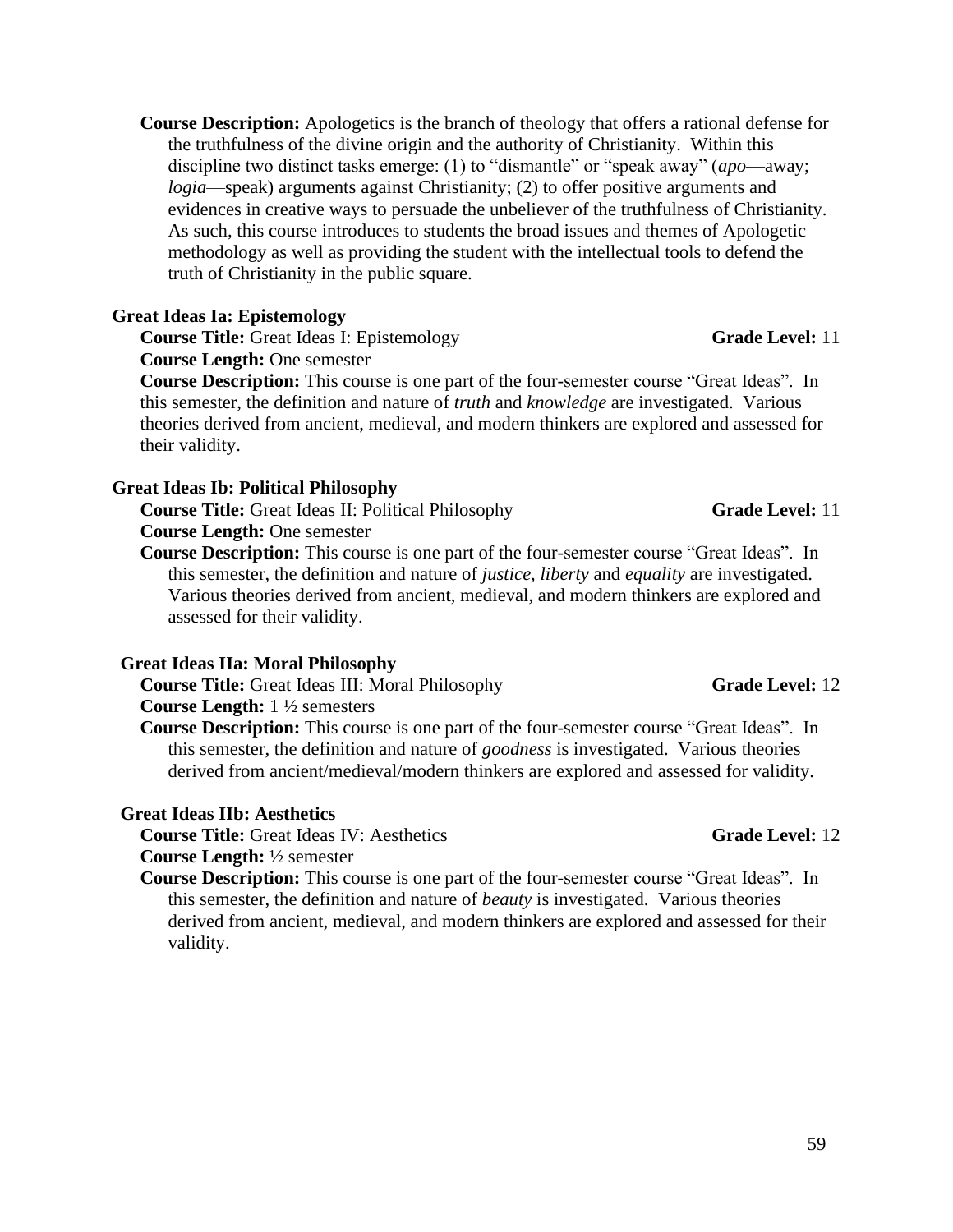60

#### **Language Arts**

**Course Title:** Rhetoric I: Composition **Grade Level:** 9 **Course Length:** One Semester

**Course Description:** In order to better prepare students for the rigorous practices of exposition and analysis that they will do in their various classes, further training in grammar, composition, and critical thinking is to their advantage. This course will give students training in editing, paragraph composition, and critical thinking exercises in order to make their written responses more mature, thoughtful, relevant, and directed.

**Course Title:** Rhetoric II: Communication

**Grade Level:** 9

**Course Length:** One Semester

**Course Description:** This course introduces listening strategies for the purpose of following the main ideas of conversations, lectures, and or presentations. Non-verbal communication skills will be introduced and conventions such as clarifying information will be practiced. Attitudes toward language learning and the cultural adaptation process will be explored. Strategies for learning vocabulary for various academic disciplines will be introduced. Identified grammatical features will be reviewed.

#### **Literature**

#### **Medieval Literature**

**Course Title:** Medieval Literature **Grade Level:** 10

**Course Length:** Two semesters

**Course Description:** This course will cover the literary developments of western civilization from approximately 476 to 1300. The course will emphasize language developments as well as cultural developments reflected in the literature of the age.

#### **Reformation to Revolution Literature**

**Course Title:** Reformation to Revolution Literature **Grade Level:** 11

**Course Length:** Two semesters

**Course Description:** This course will cover the literary developments of western civilization from approximately 1300 to 1800. The course will emphasize language developments as well as cultural developments reflected in the literature of the age. The first semester will cover the creation and expansion of sonnets in both Italy and England as well as the writings of William Shakespeare and other poets writing in the Elizabethan and Jacobean Eras as well as the English Revolution and Restoration. The second semester covers literature from the American Puritans and American Revolution before returning to Europe to study literature focused on the great societal changes from the late 1700's to early 1800's including, but not limited to, the French Revolution and Pre-Romantics.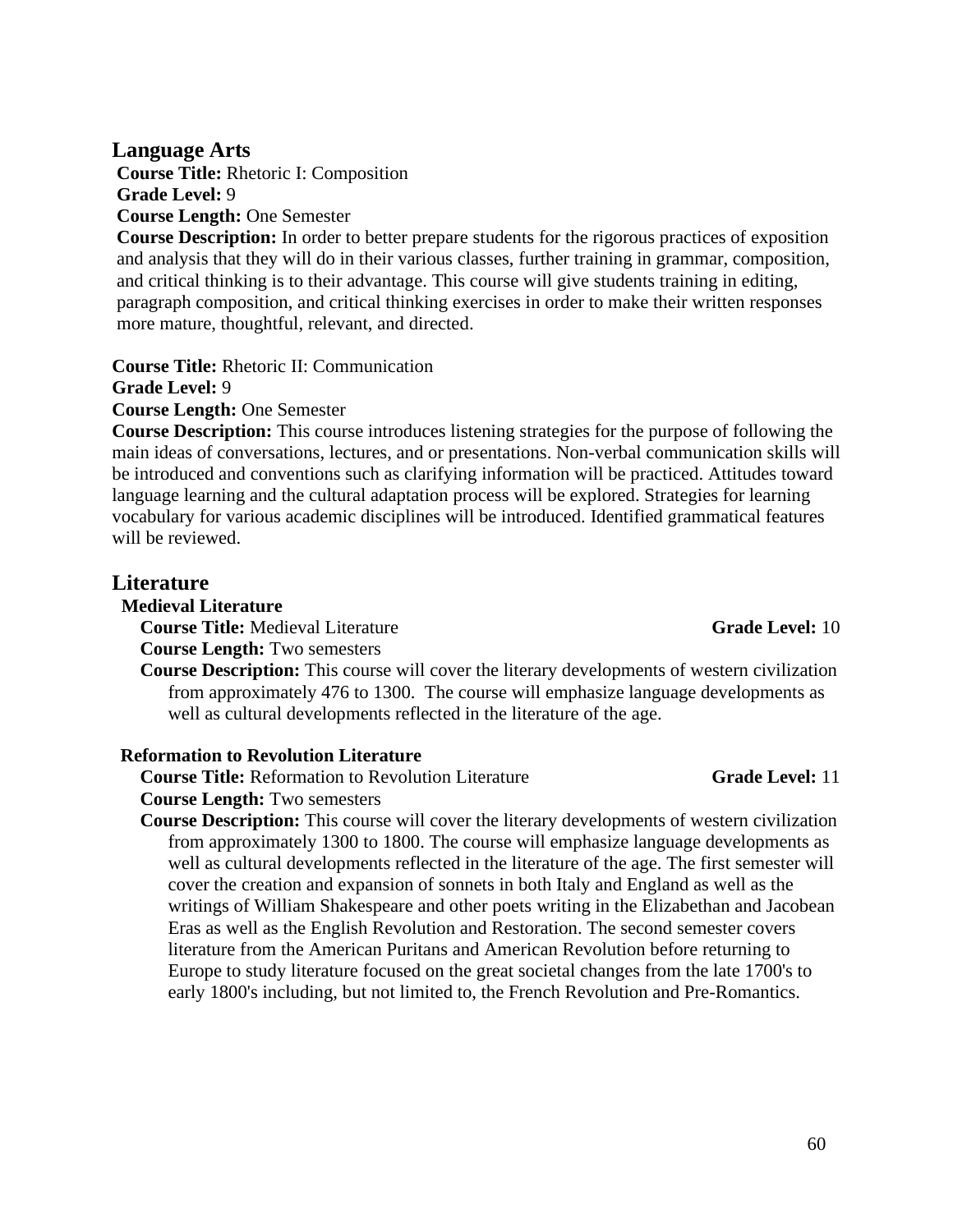#### **Literature of the Modern Era**

**Course Title:** Literature of the Modern Era **Grade Level:** 12 **Course Length:** Two Semesters

**Course Description:** This course will cover the literary developments of western civilization from approximately 1800 to 1960. The course will emphasize cultural developments reflected in the literature of the age.

#### **History**

#### **History of the Roman World**

**Course Title:** History of the Roman World **Grade Level:** 9 **Course Length:** Two semesters

**Course Description:** In this first history course in the Rhetoric school sequence, the life, times, writings, and art of the Roman Empire are encountered and explored. Students will gain an understanding of how Romans influenced Western Civilization and how the early Church emerged and changed the world.

#### **Medieval History**

**Course Title:** Medieval History **Grade Level:** 10

**Course Length:** Two semesters

**Course Description:** In this second history course in the Rhetoric school sequence, the development of Western civilization from the fall of the Roman Empire to the end of the Middle Ages is studied. Students will encounter and explore the life, times, writings, and art of a period in which the Christian faith and Church significantly influenced an entire culture and, in turn, were influenced by it.

#### **Renaissance to Revolution History**

**Course Title:** Renaissance to Revolution History **Grade Level:** 11 **Course Length:** Two semesters

**Course Description:** In this third history course in the Rhetoric school sequence, the development of Western civilization from the Renaissance, through the Reformation and Enlightenment periods, into early American history is studied.

#### **History of the Modern Era**

**Course Title:** History of the Modern Era **Grade Level:** 12

**Course Length:** Two semesters

**Course Description:** In this final history course in the Rhetoric school sequence, the development of the modern world, students will encounter and explore the life, times, writings, and art of a historical period characterized by the growth of western empires, conflicts between nations and ideas, and the development of a global community.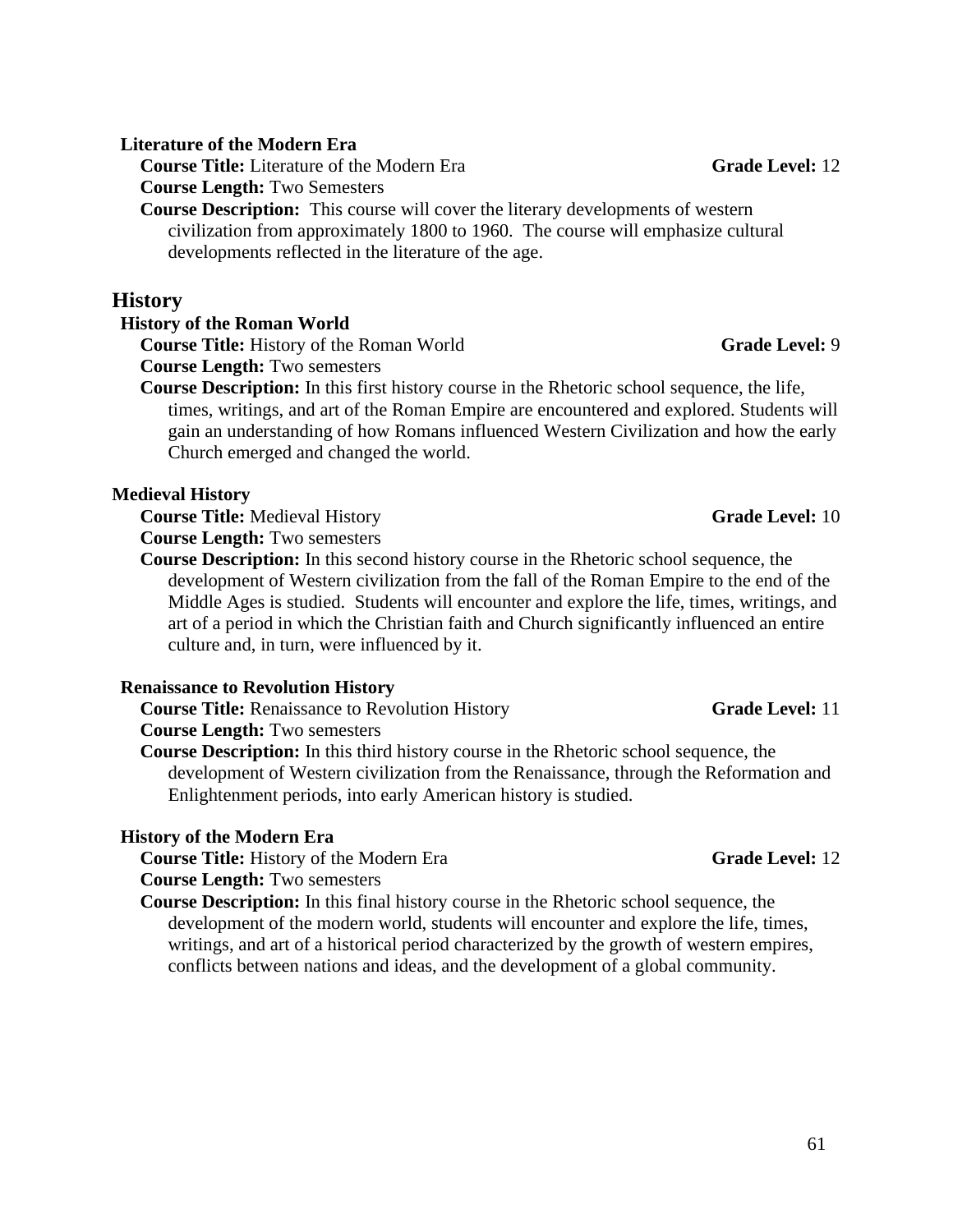#### **Mathematics**

**Geometry**

**Course Title:** Geometry **Grade Level:** 9 **Course Length:** Two semesters

**Course Description:** The groundwork for all of higher mathematics – and critical to the full development of logical thinking – Geometry explores the various figures and shapes of the world God has created. The geometry discussed is almost exclusively Euclidean, with the emphasis placed on applying the properties of various figures to real-world situations. Proofs are a required part of the course, and students are expected to be able to use logic, postulates, and previously proven theorems to justify their answers.

#### **Algebra II**

**Course Title:** Advanced Algebra **Grade Level:** 10 **Course Length:** Two semesters

**Course Description:** In Advanced Algebra, students are able to perfect and extend the Algebra skills they learned in  $8<sup>th</sup>$  grade. Students encounter topics such as variation, linear functions, systems of equations, quadratic functions, power functions, inverse functions, radical functions (square roots, cube roots, etc), exponential functions, and logarithmic functions. Trigonometry is introduced at the end of the course, setting the stage for a fuller discussion of this topic in Physics and in Pre-calculus.

#### **Precalculus**

**Course Title:** Precalculus **Grade Level:** 11

**Course Length:** Two semesters

**Course Description:** Precalculus combines elements of a typical precalculus course with algebra review to prepare all students for the mathematics they will encounter in school and in real life. The class breaks into three parts. An algebra review focuses on the material covered in the later half of the Advanced Algebra class, providing students with the opportunity to sharpen their skills with linear, exponential, and logarithmic functions as well as solving quadratic equations. The second part, trigonometry, discusses the various trigonometric ratios and the trigonometric functions. Finally, a sequence of precalculus topics covers polynomials, polynomial factoring, sequences and series, limits of sequences, permutations and combinations, limits and derivatives, vector arithmetic, and conic sections.

#### **College Algebra**

**Course Title:** College Algebra **Grade Level:** 12 **Course Length:** Two semesters

**Course Description:** College Algebra studies the various advanced functions and mathematical relationships that make up God's creation. As a capstone mathematical course, this class requires student to apply functions in real-world contexts. Content covered includes functions, complex numbers, linear equations, quadratic equations, polynomials, factoring, translations, dilations, exponential functions, logarithmic functions, systems of equalities, systems of inequalities, matrices, and analytic geometry.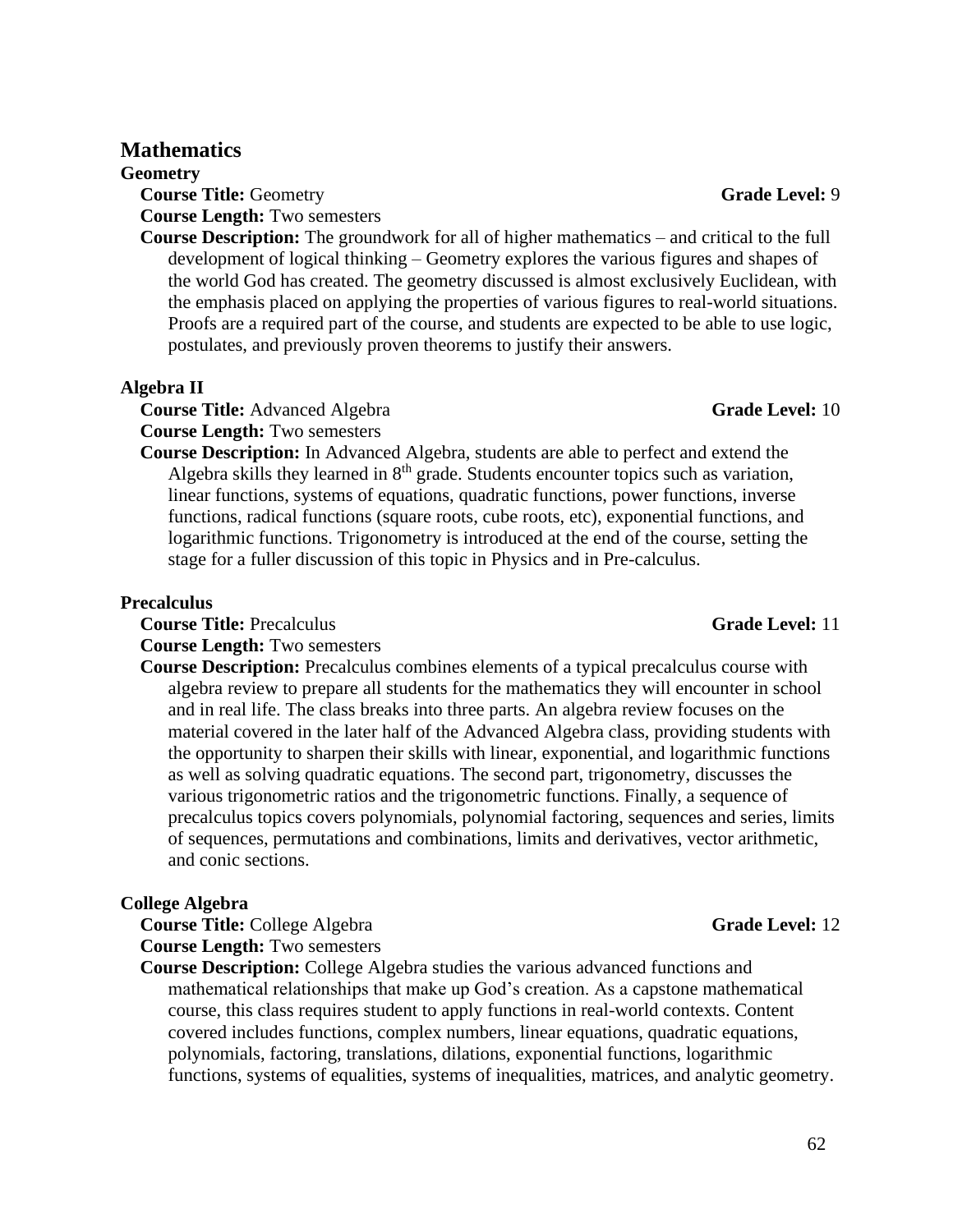#### **Calculus**

**Course Title:** Calculus **Grade Level:** 12 **Course Length:** Two semesters

**Course Description:** Calculus is the study of the behavior of functions. Integrating ideas from all of the previous courses, Calculus takes algebra, trigonometry, and geometry and merges them into new, powerful tools that describe many aspects of the world around us. Topics covered in this course include (but are not limited to) limits, derivatives, integrals (definite and indefinite), trigonometric substitution, and problem solving. Students who take this class may take the AP Calculus Test, although additional time outside of class to prepare for the test will be necessary.

#### **Science**

#### **Biology**

**Course Title:** Biology **Grade Level:** 9 **Course Length:** Two semesters

**Course Description:** This course provides the student with a hands-on approach to the study of biology with a focus on the scientific method as a tool to observe, process, and draw conclusions about the topics at hand. This will enable them to think critically within the framework of a Christian worldview to give glory back to God.

#### **Chemistry**

**Course Title:** Chemistry **Grade Level:** 10

**Course Length:** Two semesters

**Course Description:** Chemistry is a full year laboratory course in which students study the structure, properties and reactions of matter and the interactions of such matter in the Universe. Topics include chemical nomenclature, calculations of chemical quantities, describing chemical reactions, stoichiometry, modern atomic theory, gas laws, and acids/bases.

#### **Physics**

**Course Title:** Conceptual Physics **Grade Level:** 11

**Course Length:** Two semesters

**Course Description:** Physics is the study, conceptually and mathematically, of the world around us. Originally based in the Christian world view that God created an orderly universe that can be studied and understood, physics today forms the basis for our modern way of life. Topics covered primarily involve the Classical physics: Mechanics, electromagnetism, and Thermodynamics and Modern Physics: Quantum Mechanics. Emphasis is placed on problem solving, conceptual understanding and solid foundation of what physics is.

#### **Science & Theology**

**Course Title:** Science & Theology **Grade Level:** 12

**Course Length:** Two semesters

**Course Description:** The Science and Theology class is and ongoing conversation regarding the intersections between and implications of science and faith. Through the avenues of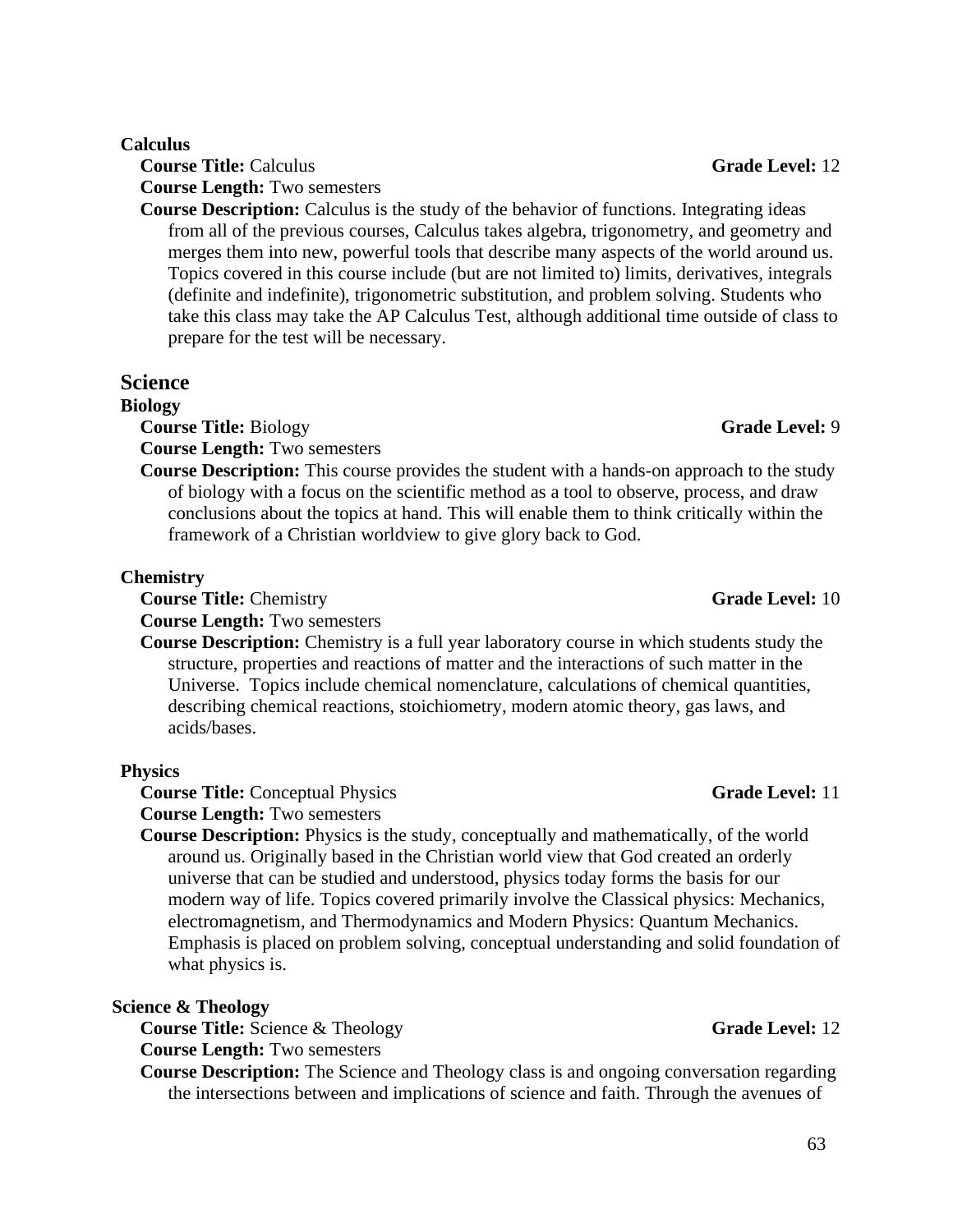**Course Description:** Advanced Chemistry is a full year laboratory course that examines the

structure and states of matter, how matter reacts, and the periodic properties of the elements. The course will be fast-paced and require a self-motivated and disciplined student. A college level textbook will be used making it imperative that the student has a high level reading ability as well as proficiencies in both Algebra and problem solving. Because our world experiences the continual impact of science, scientific ideas, and technological fruits of science, our goal for this course is to kindle an appreciation for science as it ought to be, science that could serve as a path for praising God and serving fellow human beings. We will look at science through a God-centered worldview which recognizes the wisdom, care and beauty of God, giving Him praise for the complexity and order of His created world.

Astronomy, Geology and Biology students will discuss and research the various historical and present day scientific concepts that have shaped our world. Students will then learn

the implications of the various positions held and how these positions mesh with

scripture, are contrary to scripture, or where scripture is silent.

#### **Foreign Languages**

**Advanced Chemistry**

**Course Length:** Two semesters

#### **Latin Literature I**

**Course Title:** Latin Prose **Grade Level:** 9 **Course Length:** Two semesters

**Course Description:** Latin Literature I is designed to continue grammar study and help the student transition to unadapted passages of classical authors including Cicero, Caesar, and Pliny. Special attention will be given to the primary and secondary sources related to the late Republic and early Empire and their milieu. Students will read from primary and secondary sources related to this period.

#### **Latin Literature II**

**Course Title:** Latin Literature II **Grade Level:** 10

**Course Length:** Two semesters

**Course Description:** Latin Literature II is designed to introduce the student to Latin poetry of the late Republic and early Empire. Emphasis will be placed upon reading the original texts with attention to meter and style.

#### **Fine Arts**

#### **Art I**

**Course Title:** Visual Design I / Elements of Design **Grade Level:** 9

**Course Length:** One semester

**Course Description:** Freshman Art or Art I is the first of two semesters of the study of visual design including application of the elements of design to visual problems in the form of finished artwork.

64

# **Course Title:** Advanced Chemistry **Grade Level:** 12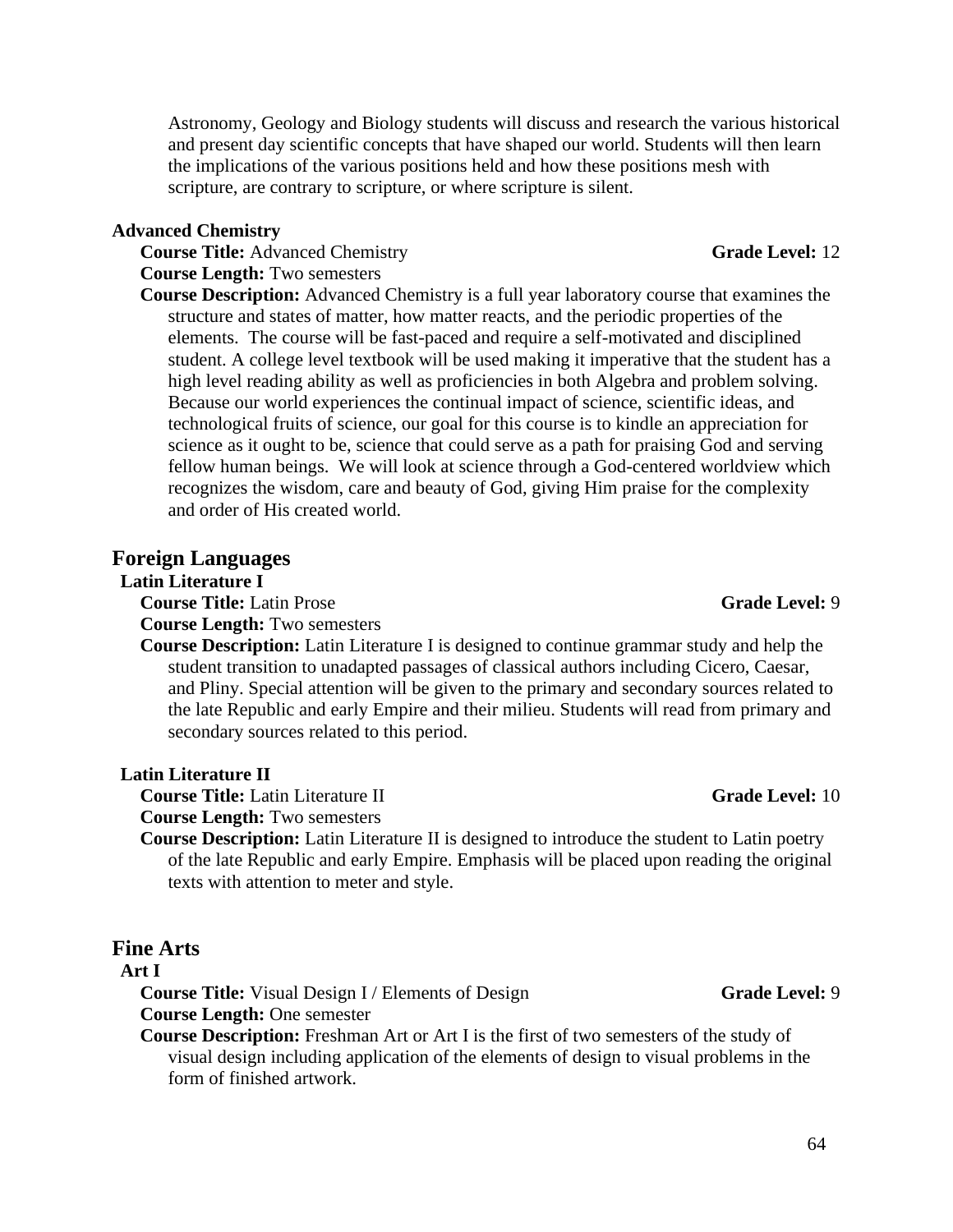65

#### **Art II**

**Course Title:** Visual Design Part II / Elements and Principles of Design **Grade Level:** 10 **Course Length:** One semester

**Course Description:** Application of the elements and principles of design to visual problems in the form of finished artwork

#### **Art History**

**Course Title:** Art History **Grade Level:** 11

**Course Length:** One semester

**Course Description:** A survey of art history in Western culture from cave paintings to the modern era.

#### **Music History**

**Course Title:** Music History **Grade Level:** 12 **Course Length:** One semester

**Course Description:** This course is intended to help students better understand and appreciate music. To develop this appreciation, the course begins with a general study of the elements of music: melody, rhythm, harmony, timbre, and form. Those foundational elements are used to understand the stylistic characteristics of the Middle Ages, Renaissance, Baroque, Classical, Romantic and contemporary periods of music. Students study these time periods by composing in imitation and exploring the works of Palestrina, Vivaldi, Bach, Handel, Haydn, Mozart, Beethoven, Schubert, Chopin, Liszt, Mendelssohn, Berlioz, Tchaikovsky, Brahms, Wagner, Schoenberg, Copland, et al. To enhance the appreciation of music, students are required to attend live performances of these and other great composers' works.

# **Electives**

#### **Purpose of Electives**

Electives are offered on a rotating basis, based on student interest and faculty availability. Classes may not be offered every semester or even every year. Description of courses and offered classes will be listed on the Fall and Spring Elective forms distributed to students.

#### **4.20 Curriculum**

A very strenuous selection process and high standards are used in selecting the textbooks and teaching materials for the school. However, Cair Paravel realizes that any techniques, methods, or materials are only tools to be used in the process of gaining knowledge and wisdom. We use books from both secular and Christian sources. We will periodically re-evaluate our choices and look for better ways to educate our children. We are always open to comments about curriculum materials. The strength and beauty of the Classical Christian model are found in the expertise and passion of the teachers and what they bring to the curriculum. The textbook is simply another tool for instruction. As such, our teachers may, on occasion, choose not to follow the scope and sequence of assigned text in pursuit of a balanced account. Within the first week of their classes, Logic and Rhetoric students will be provided a semester outline of their course including course requirements,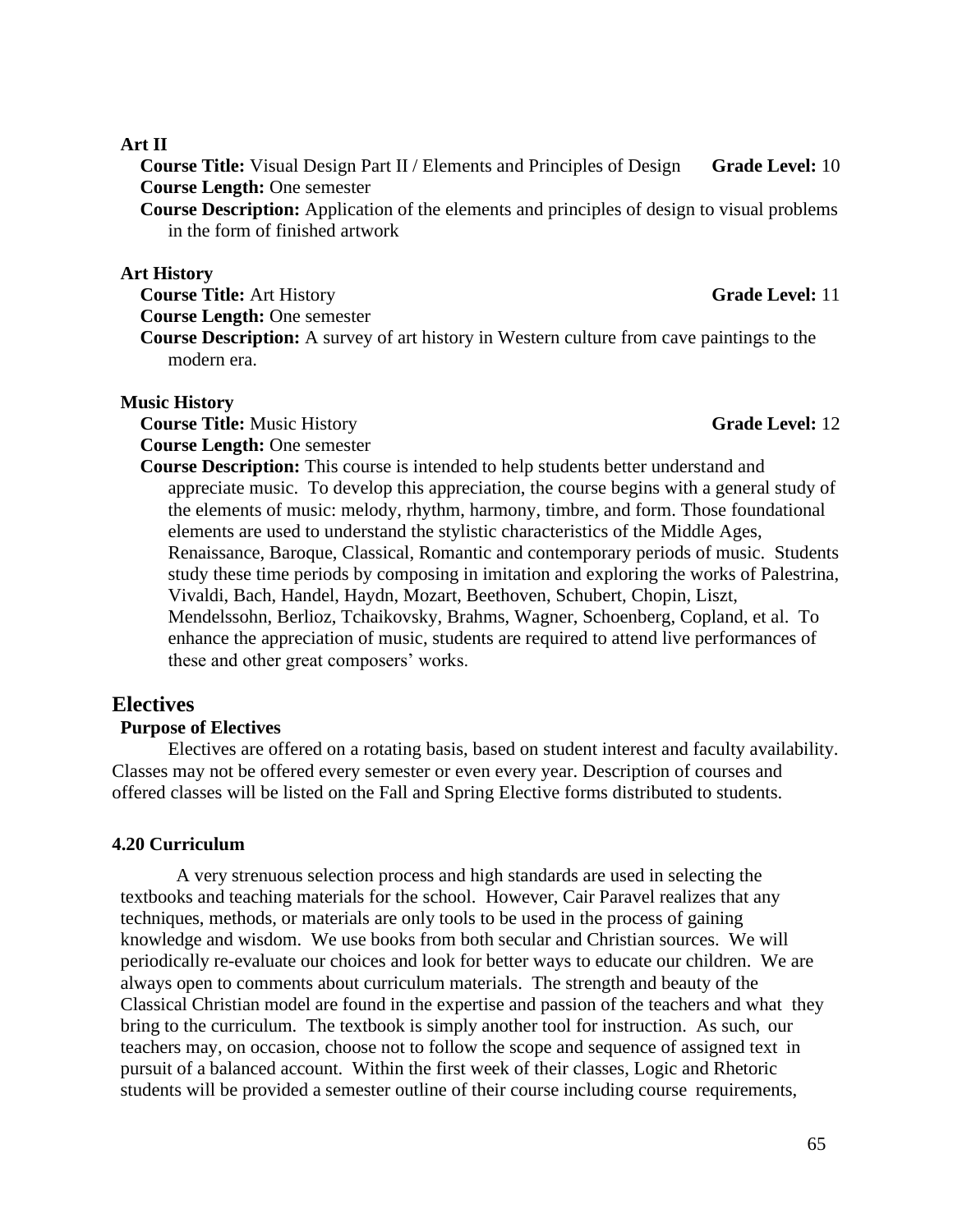readings and major tests/exams.

Please adhere to the following policy for addressing your academic and/or instructional suggestions and concerns:

- Please organize your thoughts (criticisms and solutions) and put them in writing.
- Give this correspondence to the Head of School, who will address it with the Curriculum Committee and appropriate teachers.
- The Curriculum Committee recommendations for curriculum changes will be forwarded to the Board of Directors for approval.